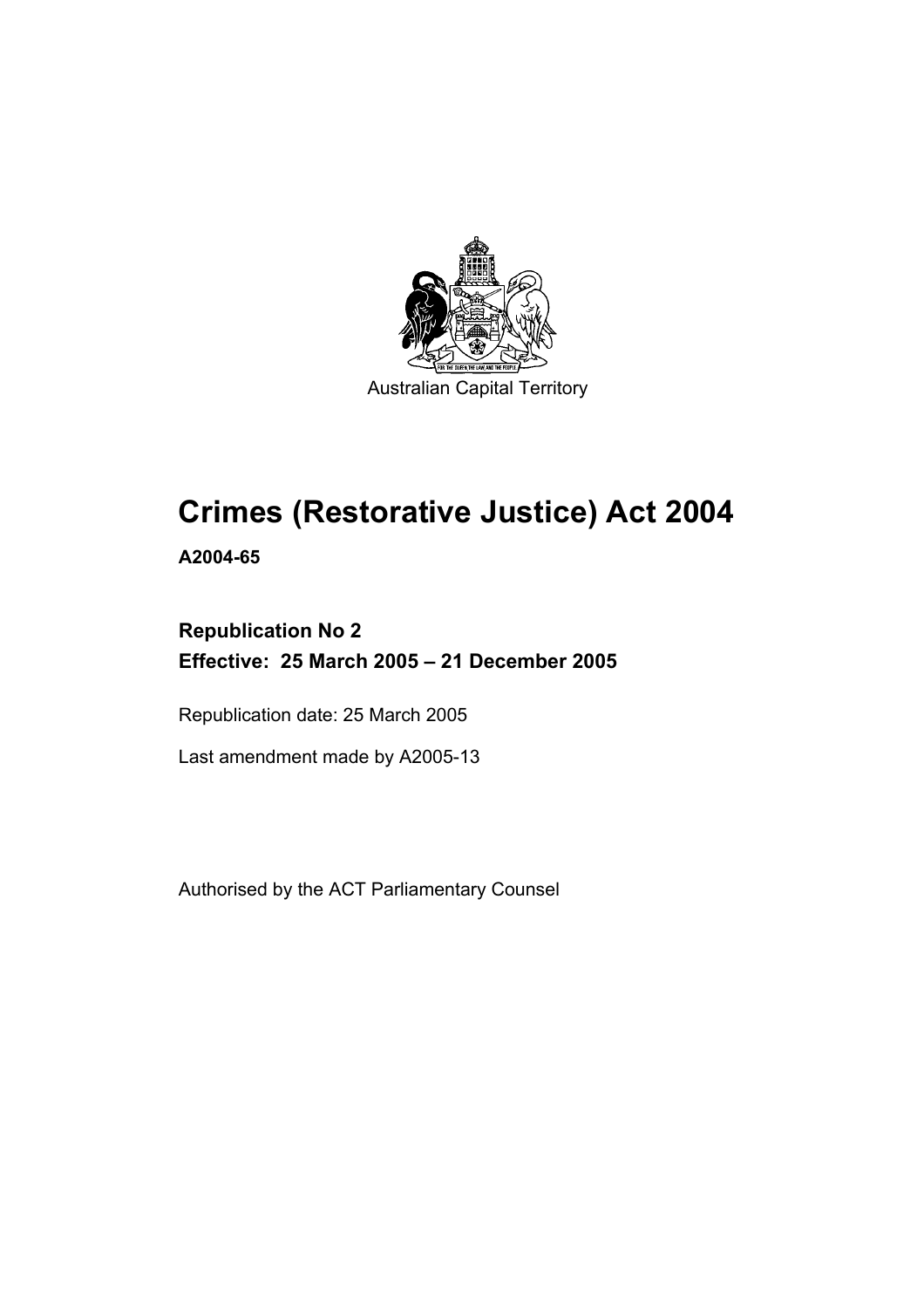## **About this republication**

#### **The republished law**

This is a republication of the *Crimes (Restorative Justice) Act 2004* (including any amendment made under the *Legislation Act 2001*, part 11.3 (Editorial changes)) as in force on 25 March 2005*.* It also includes any amendment, repeal or expiry affecting the republished law to 25 March 2005.

The legislation history and amendment history of the republished law are set out in endnotes 3 and 4.

#### **Kinds of republications**

The Parliamentary Counsel's Office prepares 2 kinds of republications of ACT laws (see the ACT legislation register at www.legislation.act.gov.au):

- authorised republications to which the *Legislation Act 2001* applies
- unauthorised republications.

The status of this republication appears on the bottom of each page.

#### **Editorial changes**

The *Legislation Act 2001*, part 11.3 authorises the Parliamentary Counsel to make editorial amendments and other changes of a formal nature when preparing a law for republication. Editorial changes do not change the effect of the law, but have effect as if they had been made by an Act commencing on the republication date (see *Legislation Act 2001*, s 115 and s 117). The changes are made if the Parliamentary Counsel considers they are desirable to bring the law into line, or more closely into line, with current legislative drafting practice.

This republication includes amendments made under part 11.3 (see endnote 1).

#### **Uncommenced provisions and amendments**

If a provision of the republished law has not commenced or is affected by an uncommenced amendment, the symbol  $\mathbf{U}$  appears immediately before the provision heading. The text of the uncommenced provision or amendment appears only in the last endnote.

#### **Modifications**

If a provision of the republished law is affected by a current modification, the symbol  $\mathbf{M}$ appears immediately before the provision heading. The text of the modifying provision appears in the endnotes. For the legal status of modifications, see *Legislation Act 2001*, section 95.

#### **Penalties**

The value of a penalty unit for an offence against this republished law at the republication date is—

- (a) if the person charged is an individual—\$100; or
- (b) if the person charged is a corporation—\$500.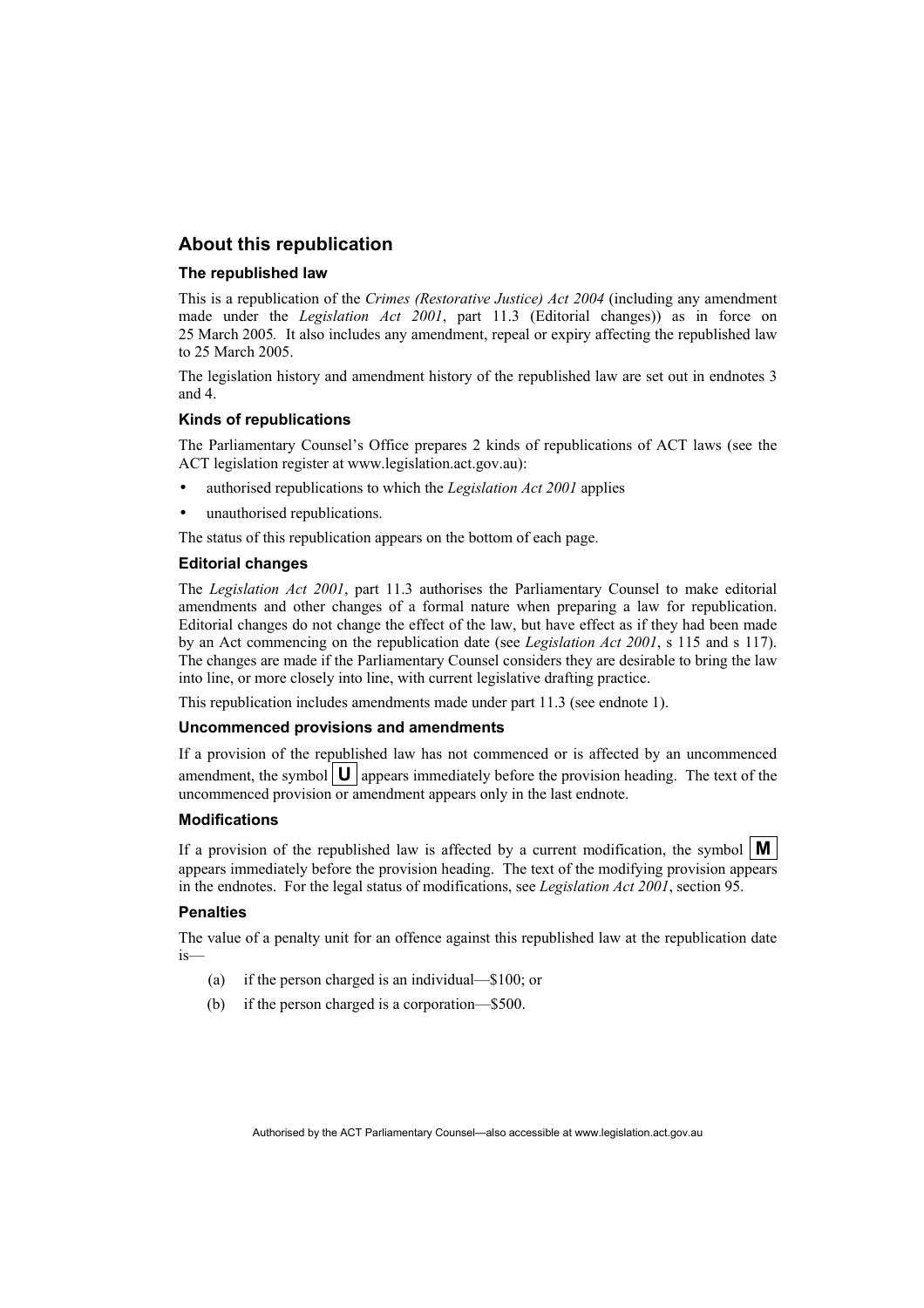

# **Crimes (Restorative Justice) Act 2004**

# **Contents**

|                            |                                                                       | Page          |  |
|----------------------------|-----------------------------------------------------------------------|---------------|--|
| Part 1                     | <b>Preliminary</b>                                                    |               |  |
| 1                          | Name of Act                                                           | 2             |  |
| 3                          | Dictionary                                                            | 2             |  |
| 4                          | <b>Notes</b>                                                          | 2             |  |
| 5                          | Offences against Act—application of Criminal Code etc                 | $\mathcal{P}$ |  |
| Part 2                     | Underlying principles                                                 |               |  |
| 6                          | Objects of Act                                                        | 4             |  |
| 7                          | Application of restorative justice                                    | 4             |  |
| 8                          | When restorative justice is available                                 |               |  |
| 9                          | No obligation to participate                                          |               |  |
| Part 3                     | Key concepts                                                          |               |  |
| 10                         | Definitions-restorative justice                                       | 7             |  |
| R <sub>2</sub><br>25/03/05 | Crimes (Restorative Justice) Act 2004<br>Fffective: 25/03/05-21/12/05 | contents 1    |  |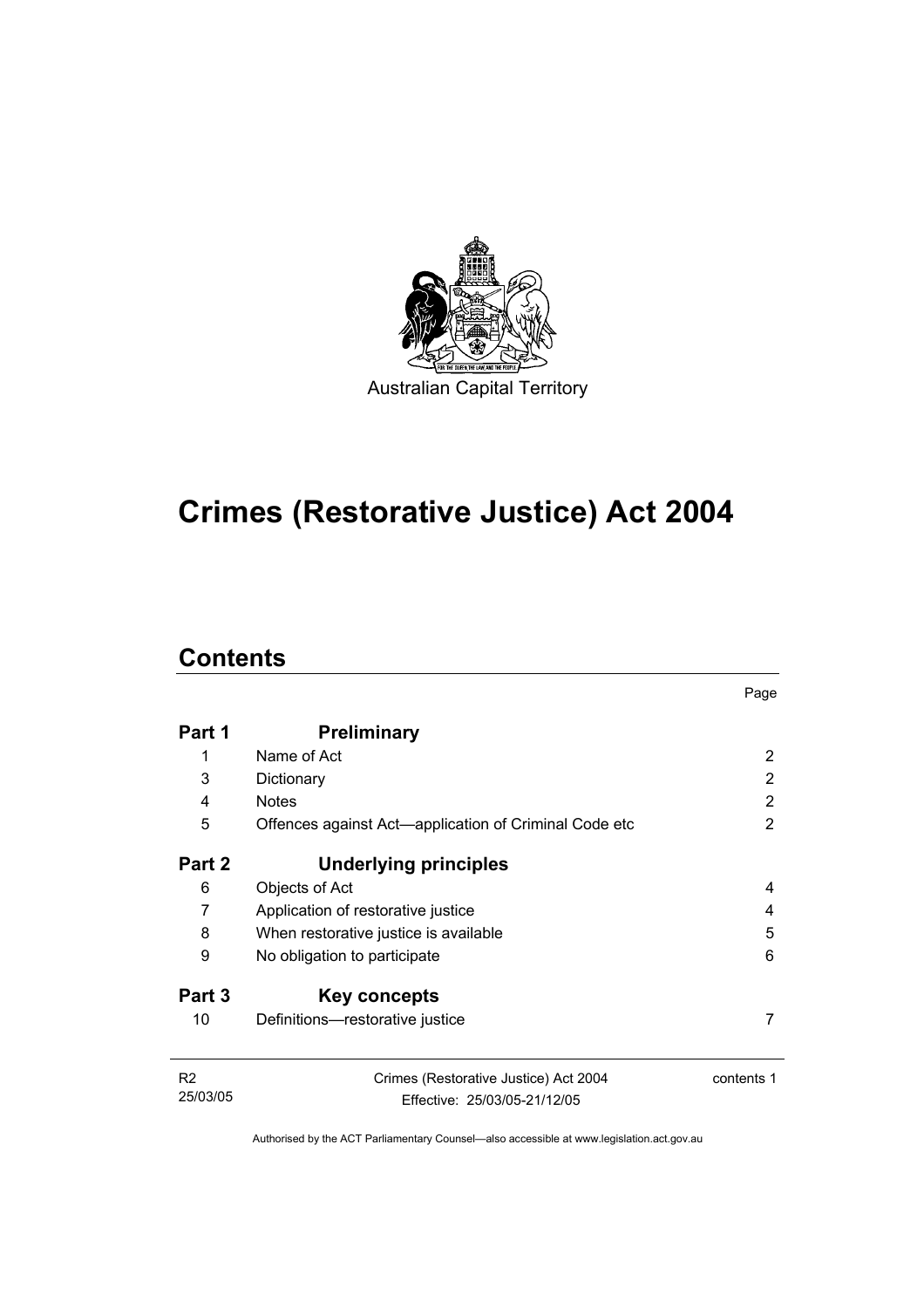| Contents |  |
|----------|--|
|          |  |

|                     |                                                                            | Page           |  |
|---------------------|----------------------------------------------------------------------------|----------------|--|
| 11                  | Definitions—child victim, parent and victim                                |                |  |
| 12                  | Definitions-offences and offenders                                         |                |  |
| 13                  | Definition-sentence-related order                                          |                |  |
| Part 4              | <b>Application of Act</b>                                                  |                |  |
| 14                  | Application of Act-young offenders and less serious offences               | 11             |  |
| 15                  | Application of Act-generally                                               | 12             |  |
| 16                  | Application of Act-domestic violence offences                              | 13             |  |
| Part 5              | <b>Eligibility for restorative justice</b>                                 |                |  |
| 17                  | Eligible victims                                                           | 15             |  |
| 18                  | Eligible parents                                                           | 16             |  |
| 19                  | Eligible offenders                                                         | 17             |  |
| 20                  | Accepting responsibility for offences                                      | 17             |  |
| Part 6              | Referral for restorative justice                                           |                |  |
| <b>Division 6.1</b> | Preliminary                                                                |                |  |
| 21                  | Definitions-referral                                                       | 19             |  |
| <b>Division 6.2</b> | General                                                                    |                |  |
| 22                  | Referring entities                                                         | 19             |  |
| 23                  | Referral-procedure                                                         | 22             |  |
| 24                  | Referral power                                                             |                |  |
| 25                  | Explanation of restorative justice                                         | 24             |  |
| 26                  | Referral by DPP-domestic violence offences committed by young<br>offenders | 25             |  |
| Division 6.3        | <b>Referral by courts</b>                                                  |                |  |
| 27                  | Referral during court proceeding                                           | 26             |  |
| 28                  | Court referral orders-reports                                              | 28             |  |
| Part 7              | <b>Suitability for restorative justice</b>                                 |                |  |
| 29                  | Meaning of personal characteristics for pt 7                               | 30             |  |
| 30                  | Suitability-eligibility requirement                                        | 30             |  |
| 31                  | Finding of eligibility by referring entity                                 |                |  |
| 32                  | Suitability-decision                                                       |                |  |
| contents 2          | Crimes (Restorative Justice) Act 2004                                      | R <sub>2</sub> |  |
|                     | Effective: 25/03/05-21/12/05                                               | 25/03/05       |  |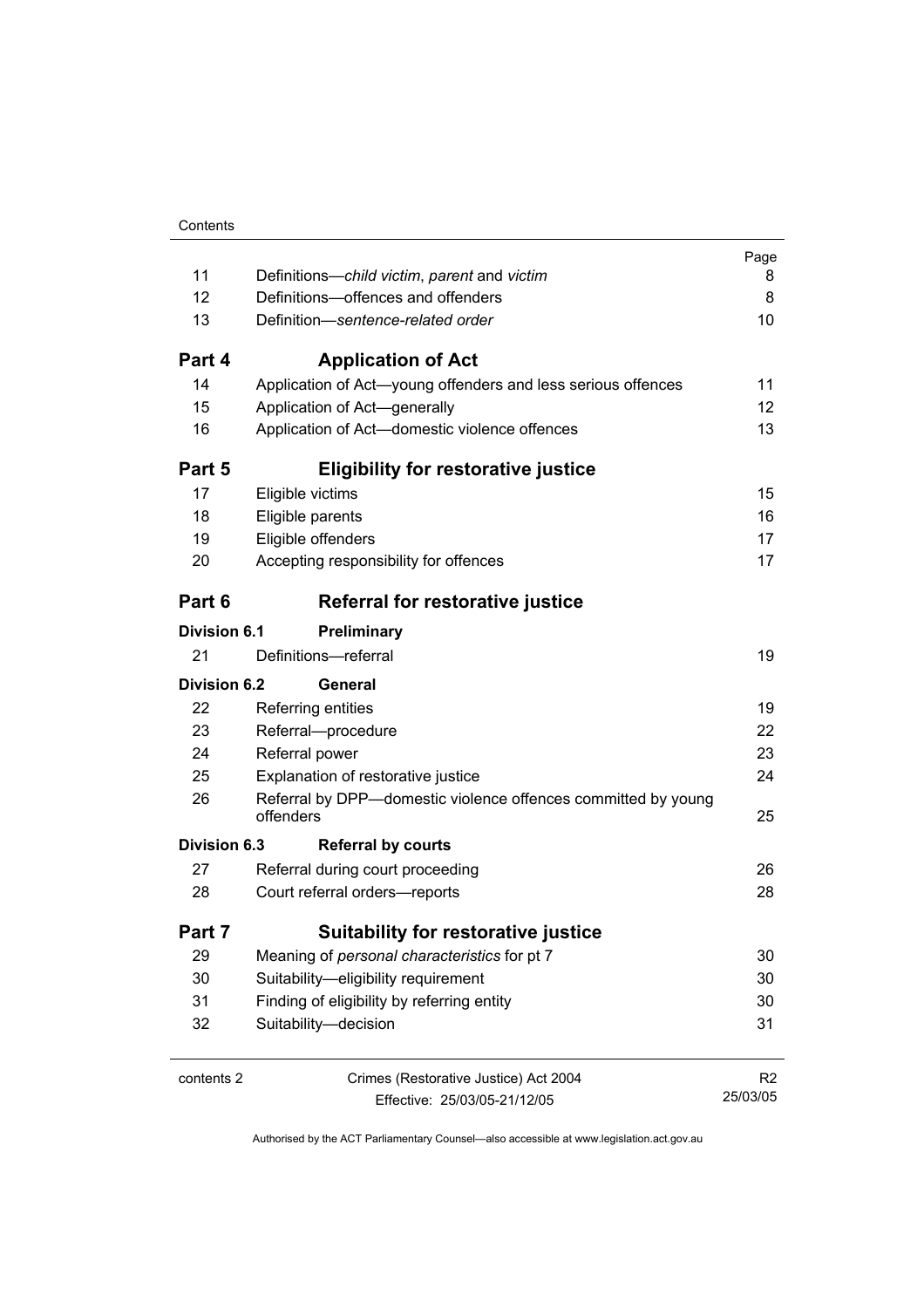| 33                         | Suitability-general considerations                                    | Page<br>31 |
|----------------------------|-----------------------------------------------------------------------|------------|
| 34                         | Suitability-victims                                                   | 33         |
| 35                         | Suitability-eligible parents                                          | 33         |
| 36                         | Suitability-offenders                                                 | 34         |
|                            |                                                                       |            |
| Part 8                     | Restorative justice conferences and agreements                        |            |
| <b>Division 8.1</b>        | General                                                               |            |
| 37                         | Definitions-pt 8                                                      | 35         |
| 38                         | Meaning of referring entity-pt 8                                      | 35         |
| 39                         | Decision to call conference                                           | 35         |
| <b>Division 8.2</b>        | <b>Convenors</b>                                                      |            |
| 40                         | Appointment of convenors                                              | 36         |
| 41                         | What a convenor does                                                  | 37         |
| <b>Division 8.3</b>        | <b>Conduct of conference</b>                                          |            |
| 42                         | Required participants                                                 | 38         |
| 43                         | Substitute participants                                               | 38         |
| 44                         | Invited participants                                                  | 38         |
| 45                         | <b>Explanation for participants</b>                                   | 40         |
| 46                         | Form of conference                                                    | 41         |
| 47                         | Discontinuance of restorative justice                                 | 42         |
| 48                         | Report to referring entity about outcome                              | 42         |
| <b>Division 8.4</b>        | <b>Restorative justice agreements</b>                                 |            |
| 49                         | Application-div 8.4                                                   | 43         |
| 50                         | Agreement as object of conference                                     | 43         |
| 51                         | Nature of agreement                                                   | 43         |
| 52                         | Form of agreement                                                     | 44         |
| 53                         | Explanation of effect of agreement                                    | 45         |
| 54                         | Notice of agreement                                                   | 46         |
| 55                         | Amendment of agreement                                                | 46         |
| <b>Division 8.5</b>        | Monitoring compliance with restorative justice<br>agreements          |            |
| 56                         | Application-div 8.5                                                   | 48         |
| 57                         | Monitoring compliance—chief executive (restorative justice)           | 48         |
| R <sub>2</sub><br>25/03/05 | Crimes (Restorative Justice) Act 2004<br>Effective: 25/03/05-21/12/05 | contents 3 |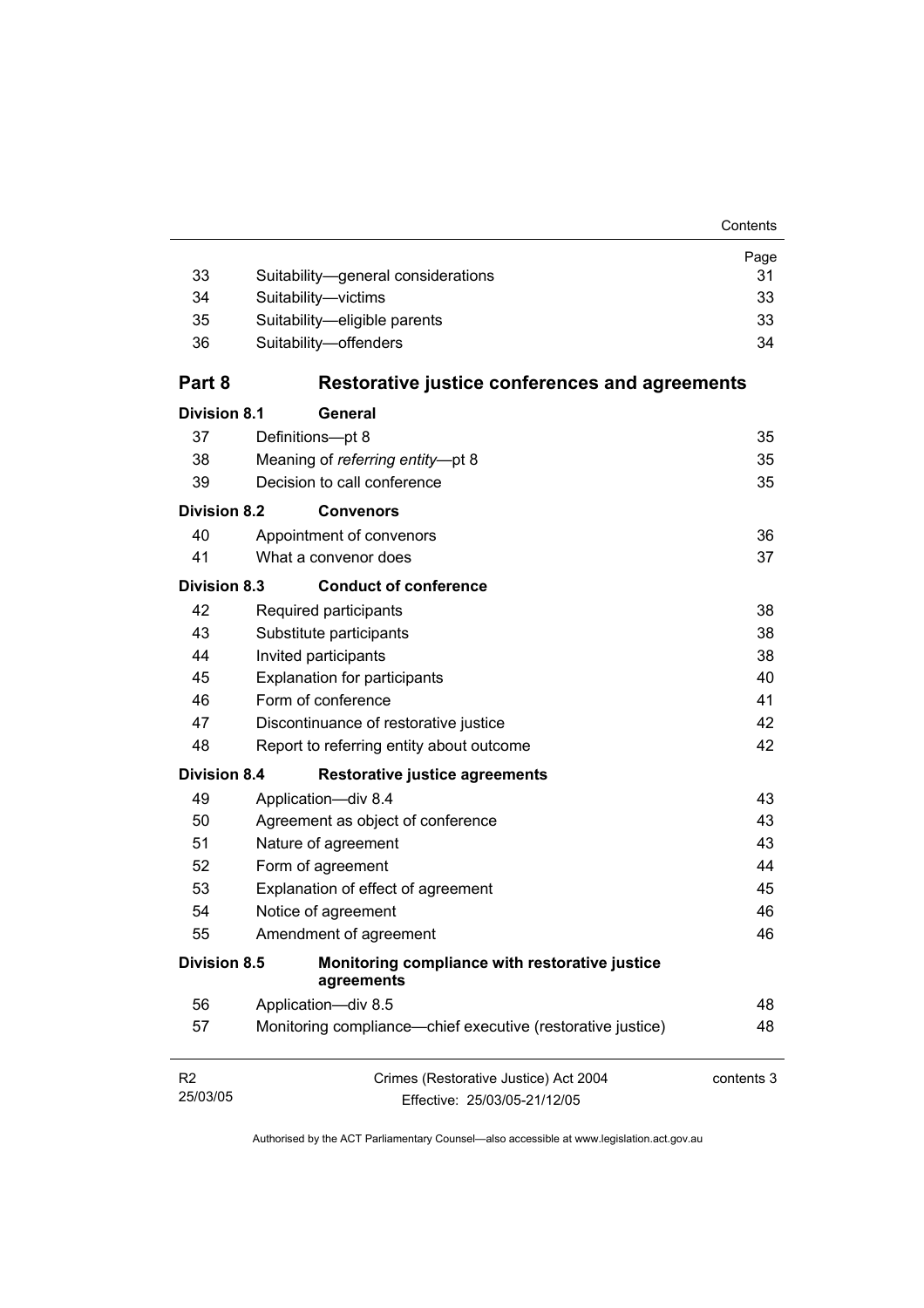#### **Contents**

| 58                  | Monitoring compliance—referring entities            | Page<br>49 |
|---------------------|-----------------------------------------------------|------------|
|                     |                                                     |            |
| <b>Division 8.6</b> | <b>Evidence of statements made at conferences</b>   |            |
| 59                  | Evidence of offences                                | 50         |
| 60                  | Evidence of future offences                         | 51         |
| Part 9              | <b>Administration</b>                               |            |
| Division 9.1        | <b>General administration</b>                       |            |
| 61                  | Restorative justice guidelines                      | 52         |
| 62                  | Police participation in restorative justice         | 53         |
| 63                  | Information sharing                                 | 53         |
| 64                  | Secrecy                                             | 53         |
| 65                  | Secrecy about information acquired under other Acts | 55         |
| 66                  | Protection from liability                           | 56         |
| <b>Division 9.2</b> | <b>Reporting and records</b>                        |            |
| 67                  | Meaning of referring entity-div 9.2                 | 56         |
| 68                  | Quarterly reporting by chief executive              | 56         |
| 69                  | Record-keeping by referring entities                | 58         |
| 70                  | Record-keeping by chief executive                   | 58         |
| 71                  | Restorative justice database                        | 59         |
| Part 10             | <b>Miscellaneous</b>                                |            |
| 72                  | Exercise of functions by chief executive            | 60         |
| 73                  | Approved forms                                      | 61         |
| 74                  | Regulation-making power                             | 61         |
| 75                  | Ministerial reviews                                 | 62         |
|                     |                                                     |            |
| <b>Dictionary</b>   |                                                     | 63         |
| <b>Endnotes</b>     |                                                     |            |
| 1                   | About the endnotes                                  | 66         |
| $\overline{2}$      | Abbreviation key                                    | 66         |
| 3                   | Legislation history                                 | 67         |
|                     |                                                     |            |
|                     |                                                     |            |

| contents 4 |  |
|------------|--|
|------------|--|

Crimes (Restorative Justice) Act 2004 Effective: 25/03/05-21/12/05

R2 25/03/05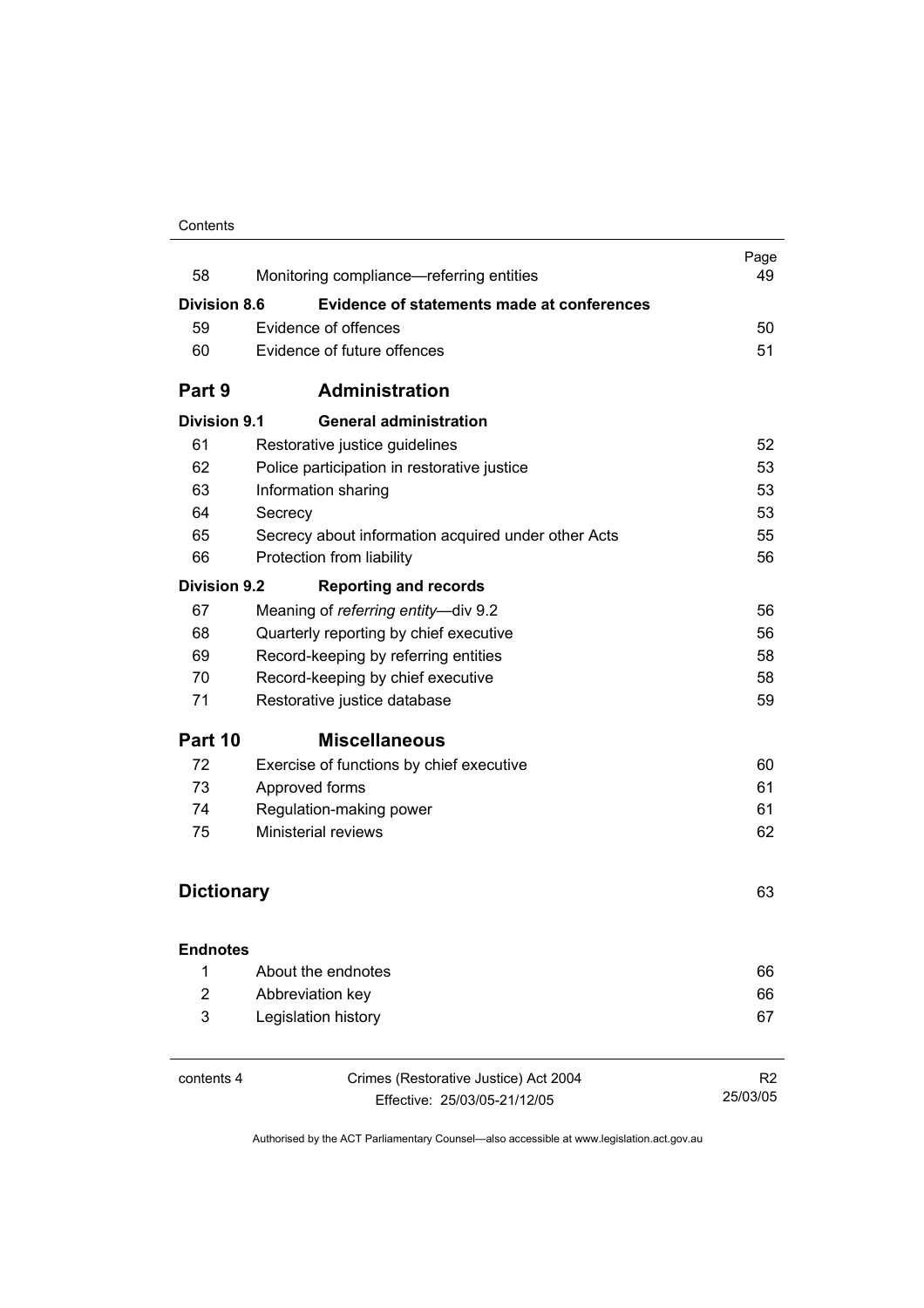|   |                        | Contents |
|---|------------------------|----------|
|   |                        | Page     |
| 4 | Amendment history      | 67       |
| 5 | Earlier republications | 68       |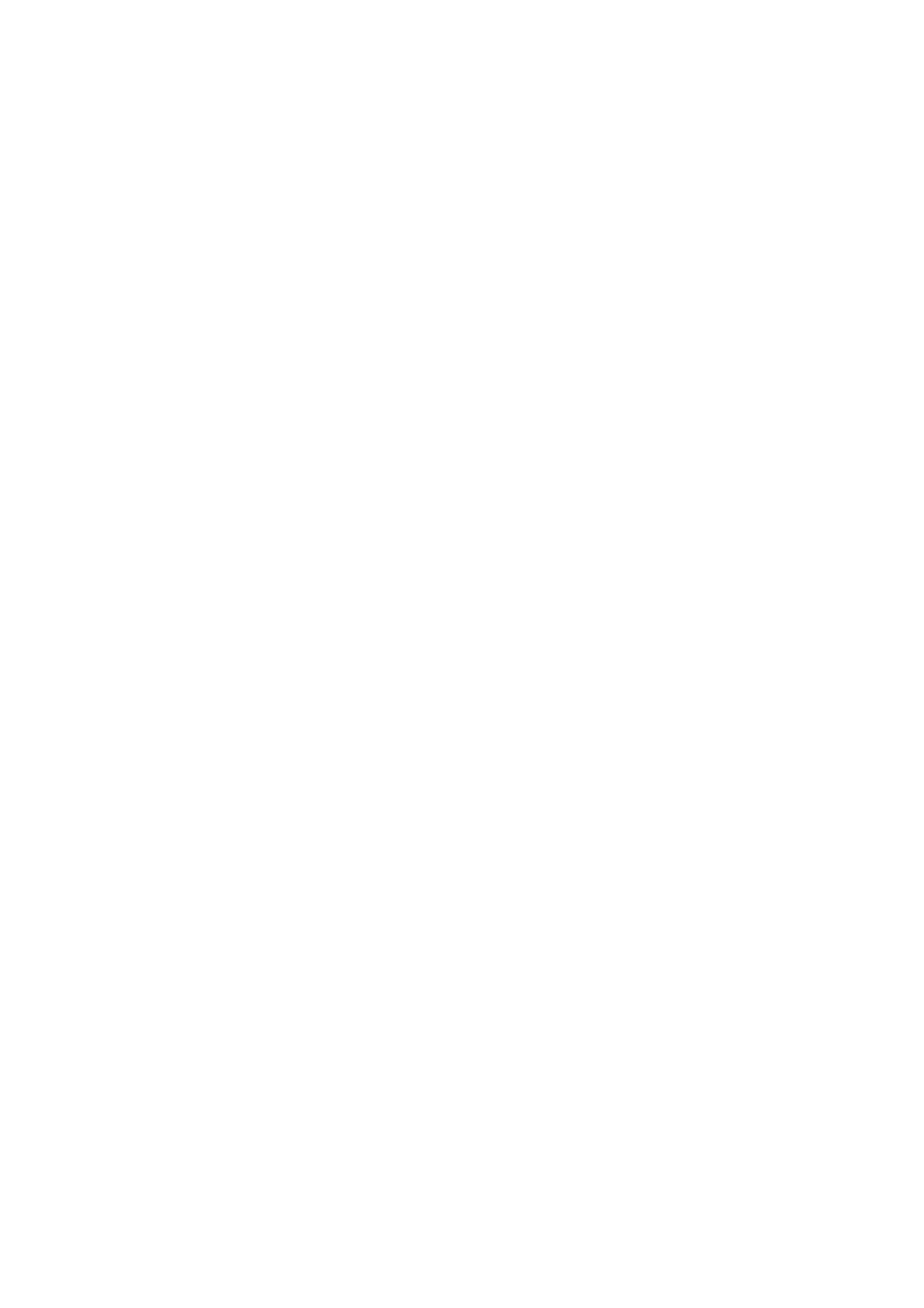

# **Crimes (Restorative Justice) Act 2004**

An Act to provide a process of restorative justice for victims, offenders and the community, and for other purposes

R2 25/03/05

I

Crimes (Restorative Justice) Act 2004 Effective: 25/03/05-21/12/05

page 1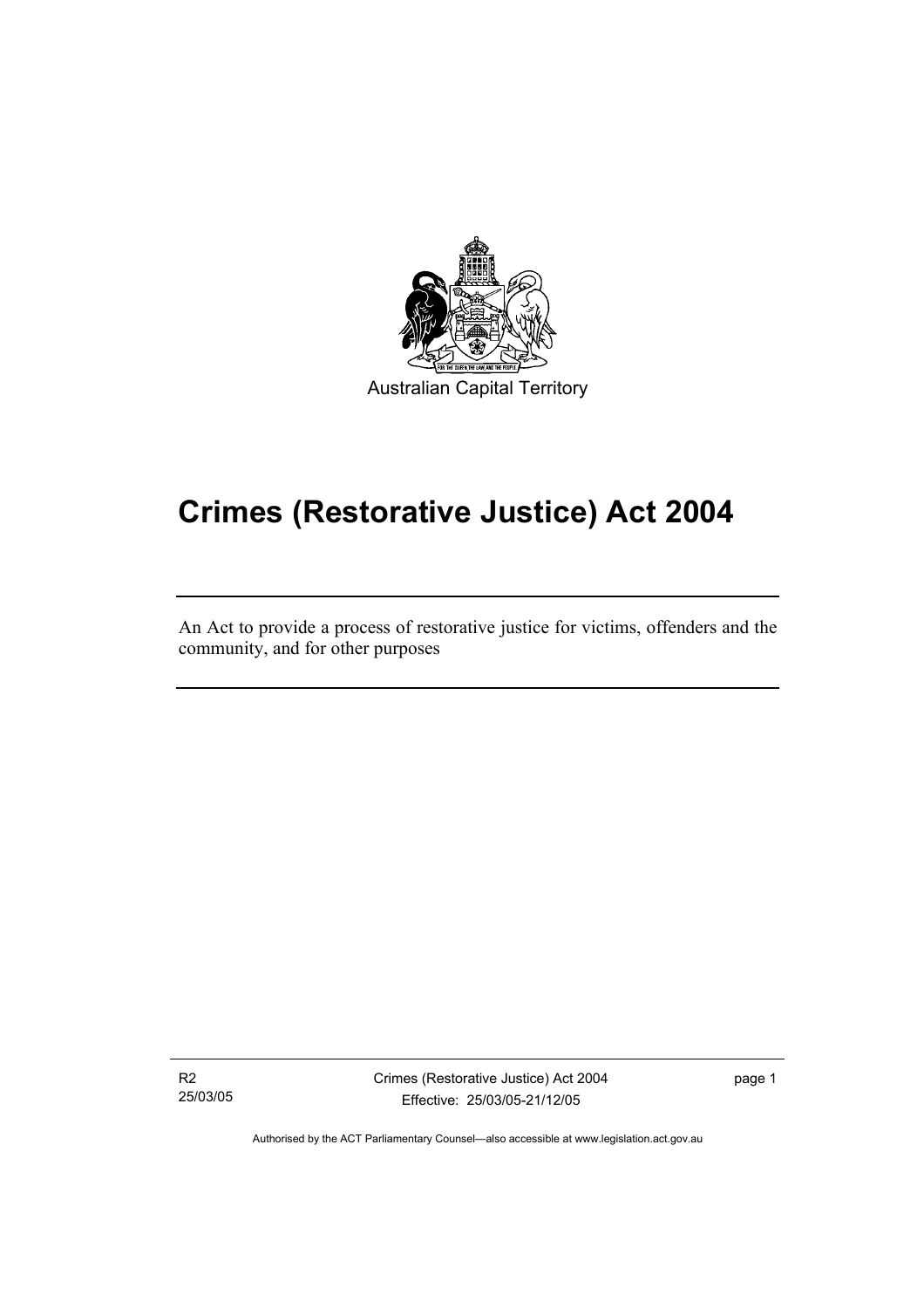#### **Part 1** Preliminary

Section 1

# **Part 1** Preliminary

### **1 Name of Act**

This Act is the *Crimes (Restorative Justice) Act 2004*.

# **3 Dictionary**

The dictionary at the end of this Act is part of this Act.

*Note 1* The dictionary at the end of this Act defines certain terms used in this Act, and includes references (*signpost definitions*) to other terms defined elsewhere in this Act.

> For example, the signpost definition '*adult offender*—see section 12' means that the expression 'adult offender' is defined in this Act, s 12 and the definition applies to the entire Act.

*Note 2* A definition in the dictionary (including a signpost definition) applies to the entire Act unless the definition, or another provision of the Act, provides otherwise or the contrary intention otherwise appears (see Legislation Act, s  $155$  and s  $156$  (1)).

#### **4 Notes**

A note included in this Act is explanatory and is not part of this Act.

*Note* See Legislation Act, s 127 (1), (4) and (5) for the legal status of notes.

**5 Offences against Act—application of Criminal Code etc** 

Other legislation applies in relation to offences against this Act.

*Note 1 Criminal Code*

The Criminal Code, ch 2 applies to all offences against this Act (see Code, pt 2.1).

The chapter sets out the general principles of criminal responsibility (including burdens of proof and general defences), and defines terms used for offences to which the Code applies (eg *conduct*, *intention*, *recklessness* and *strict liability*).

R2 25/03/05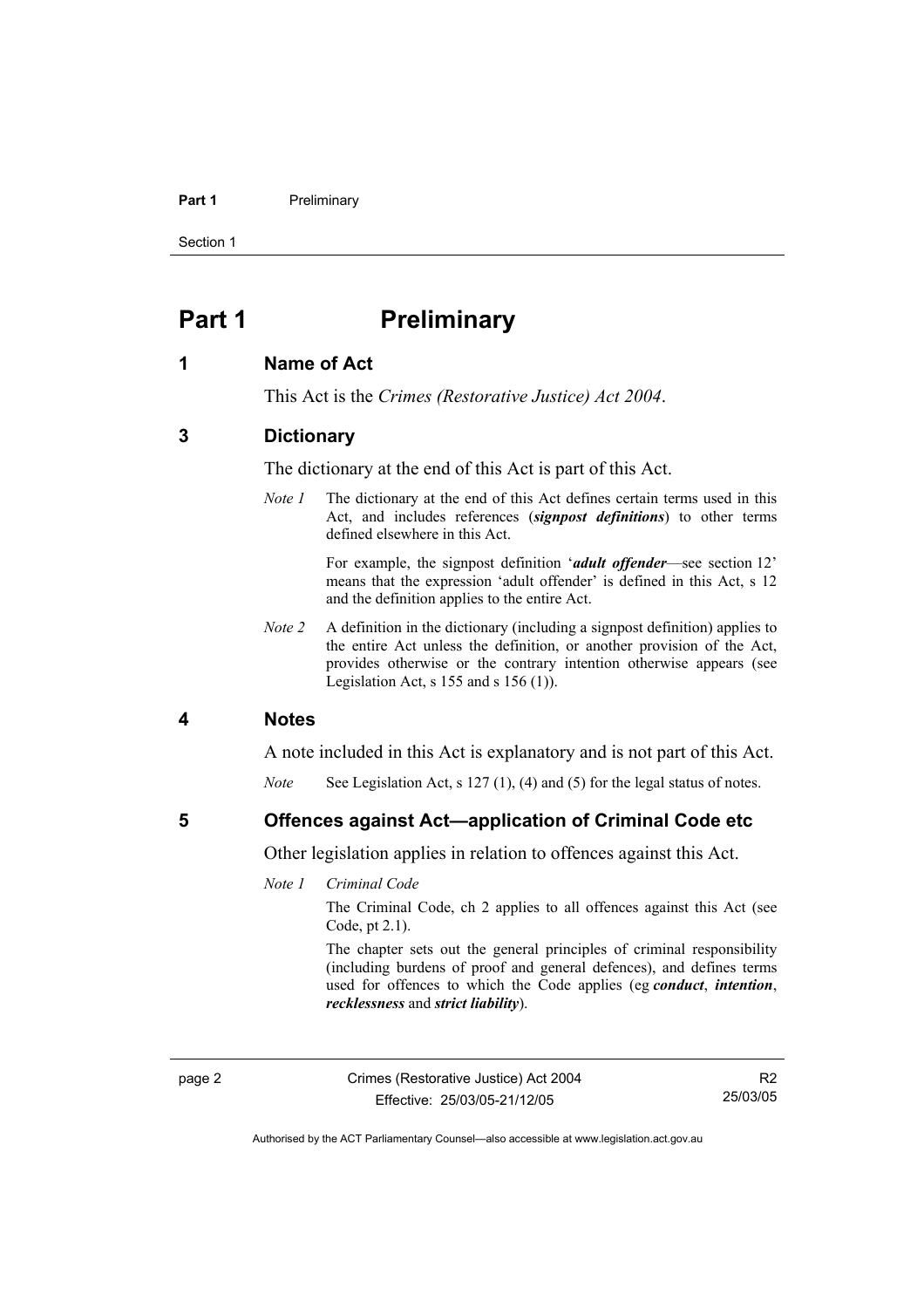*Note 2 Penalty units* 

The Legislation Act, s 133 deals with the meaning of offence penalties that are expressed in penalty units.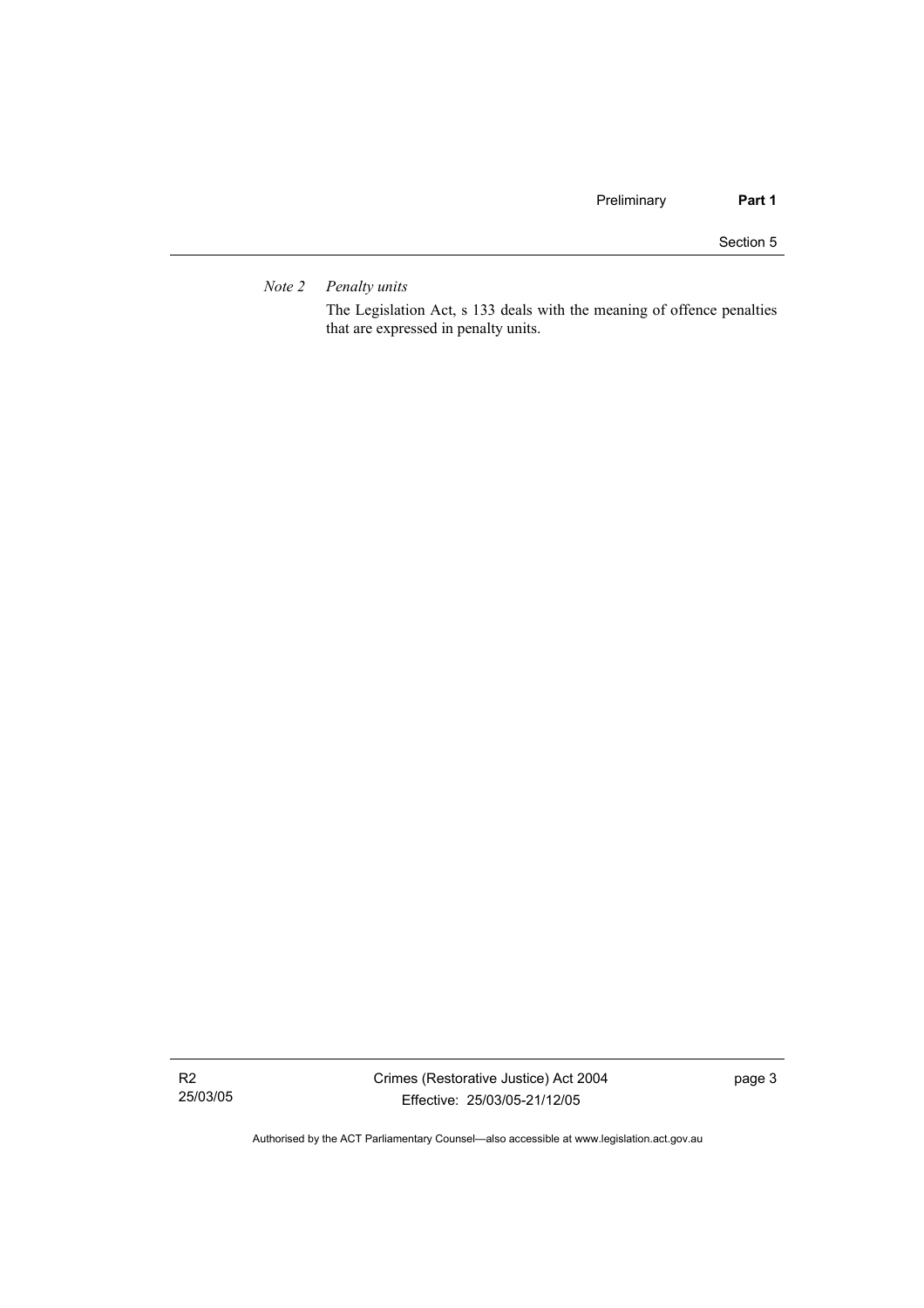#### **Part 2** Underlying principles

Section 6

# **Part 2 Underlying principles**

#### **6 Objects of Act**

The objects of this Act are as follows:

- (a) to enhance the rights of victims of offences by providing restorative justice as a way of empowering victims to make decisions about how to repair the harm done by offences;
- (b) to set up a system of restorative justice that brings together victims, offenders and their personal supporters in a carefully managed, safe environment;
- (c) to ensure that the interests of victims of offences are given high priority in the administration of restorative justice under this Act;
- (d) to enable access to restorative justice at every stage of the criminal justice process without substituting for the criminal justice system or changing the normal process of criminal justice;
- (e) to enable agencies that have a role in the criminal justice system to refer offences for restorative justice.
- *Note Offence* includes an offence that is alleged to have been committed, but has not yet been tried in court, or proven (see s 12).

# **7 Application of restorative justice**

- (1) In deciding how to deal with an offence, a referring entity may consider whether it is appropriate to refer the offence for restorative justice before considering other action.
	- *Note Referring entities* are listed at table 22. They represent the agencies responsible for the various stages of the criminal justice process in relation to an offence.

R2 25/03/05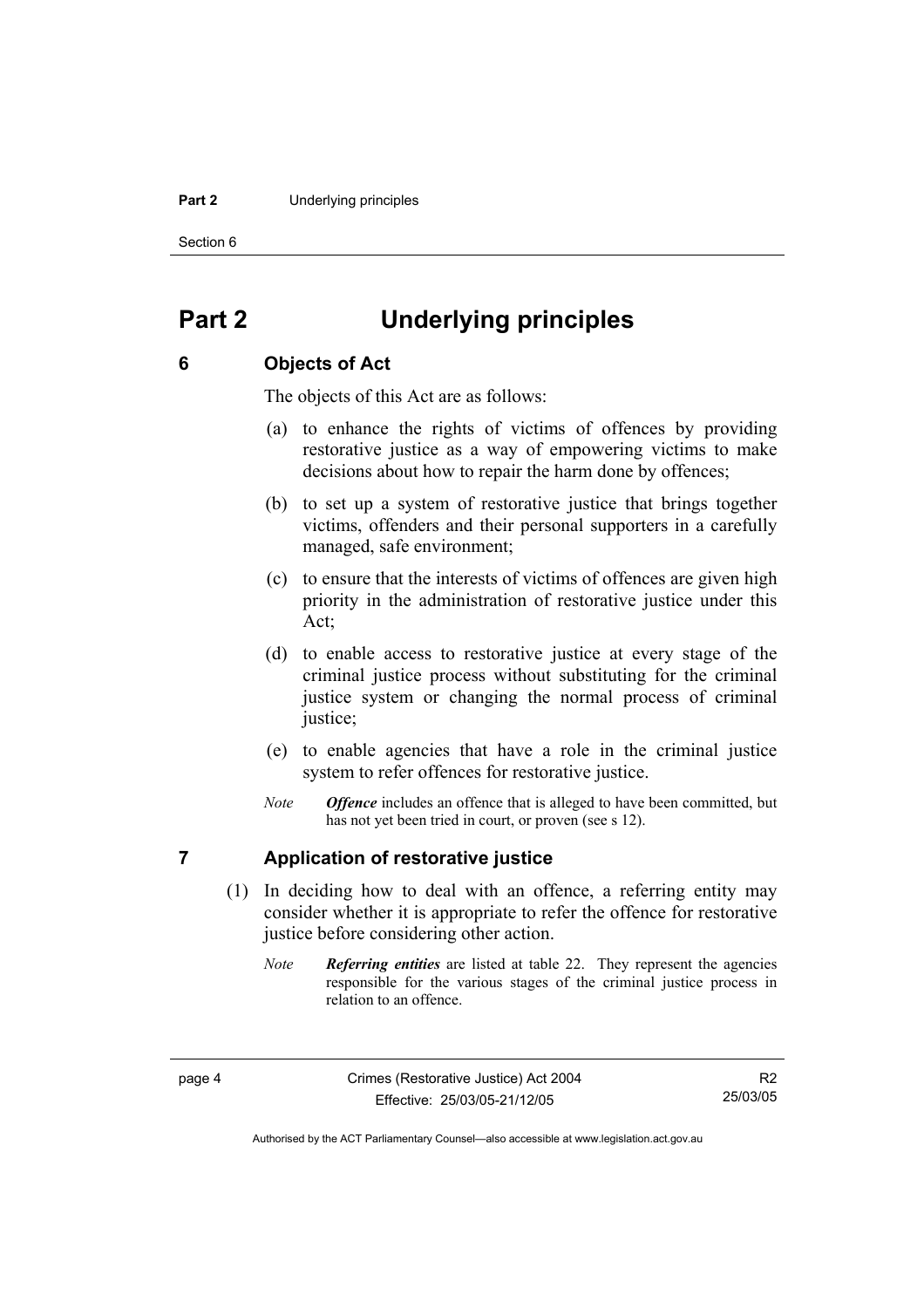(2) However, if an offence is referred for restorative justice, the referral is to have no effect on any other action or proposed action in relation to the offence or the offender by the referring entity.

#### **Example**

Sían is arrested and charged with an offence. The chief police officer refers the offence for restorative justice. The referral of the offence does not prevent Sían being required to attend court to answer the charge.

*Note* An example is part of the Act, is not exhaustive and may extend, but does not limit, the meaning of the provision in which it appears (see Legislation Act, s 126 and s 132).

### **8 When restorative justice is available**

Restorative justice is available for an offence if all of the following requirements are satisfied:

- (a) there is an eligible victim or eligible parent in relation to the offence;
- (b) the offender is an eligible offender;
- (c) the offence is referred for restorative justice by a referring entity;
- (d) the chief executive decides that restorative justice is suitable for the offence.
- *Note 1* Victims, parents and offenders are *eligible* for restorative justice if they qualify under part 5.
- *Note 2* The chief executive may only decide that restorative justice is *suitable*  for an offence according to the requirements of part 7 (see s 10, def).

*Note 3* The restorative justice process is provided for by this Act as follows:

- pt 5 (Eligibility for restorative justice) deals with eligibility of victims (or their parents) and offenders for restorative justice
- pt 6 (Referral for restorative justice) deals with the referral of offences for restorative justice
- pt 7 (Suitability for restorative justice) deals with the suitability of restorative justice for an offence.

| К2       |  |
|----------|--|
| 25/03/05 |  |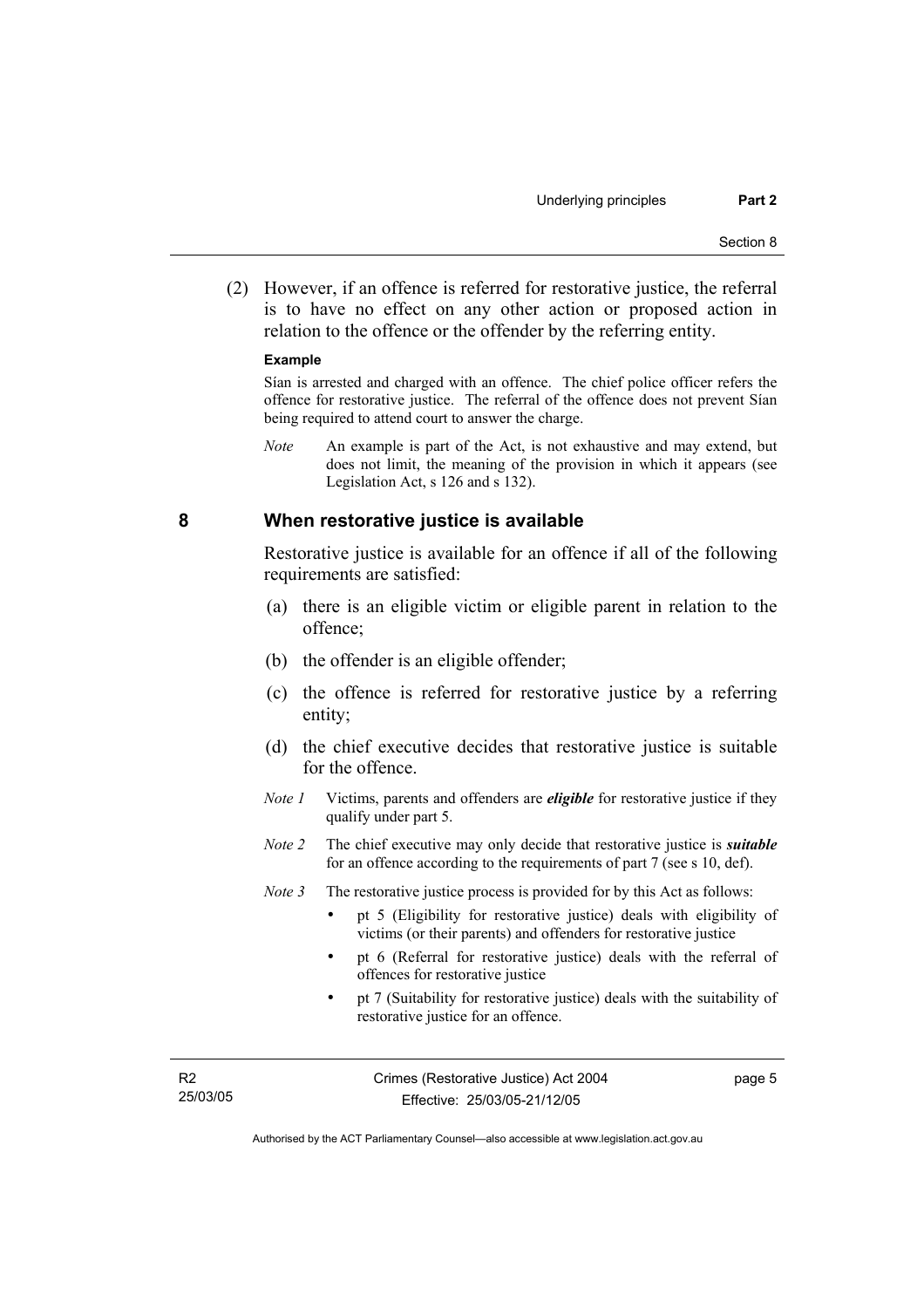#### **Part 2** Underlying principles

Section 9

• pt 8 (Restorative justice conferences and agreements) deals with the calling of restorative justice conferences and the making of restorative justice agreements for an offence

#### **9 No obligation to participate**

There is no obligation on a victim, a parent of a child victim or an offender—

- (a) to take part in restorative justice; or
- (b) to continue to take part in restorative justice after it has started.
- *Note* Victims (or their parents) and offenders must be given clear explanations of the purpose and procedures involved in the restorative justice process before agreeing to take part. In addition, the legal status of the process and the legal effect of entering into a restorative justice agreement must be clearly explained to victims (or their parents) and offenders. See the following:
	- s 25 (Explanation of restorative justice)
	- s 45 (Explanation for participants)
	- s 53 (Explanation of effect of agreement).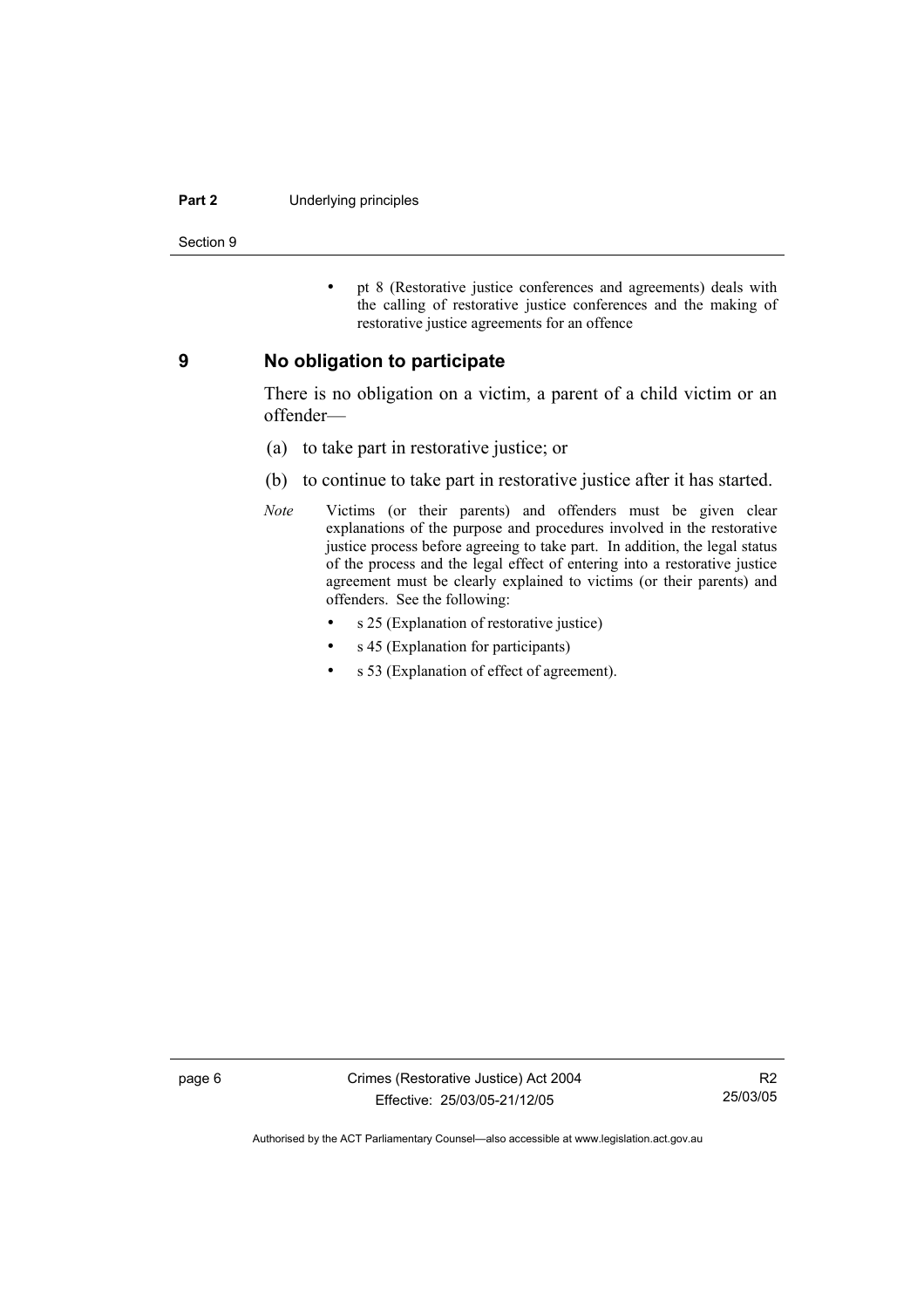# **Part 3 Key concepts**

# **10 Definitions—restorative justice**

In this Act:

*eligible offender*—see section 19.

*eligible parent*—see section 18.

*eligible victim*— see section 17.

*referred*, for restorative justice—an offence is *referred* for restorative justice if a referring entity proposes that consideration be given to whether restorative justice is suitable for the offence.

### *referring entity*—

- (a) see section 22; but
- (b) for part 8 (Restorative justice conferences and agreements) see section 38; and
- (c) for division 9.2 (Reporting and records)—see section 67.

*restorative justice* means the process of restorative justice provided under this Act, including a restorative justice conference under this Act.

*suitable*—restorative justice is *suitable* for an offence, or an eligible victim, parent or offender in relation to an offence, if the chief executive decides under part 7 that restorative justice is suitable for the offence, victim, parent or offender.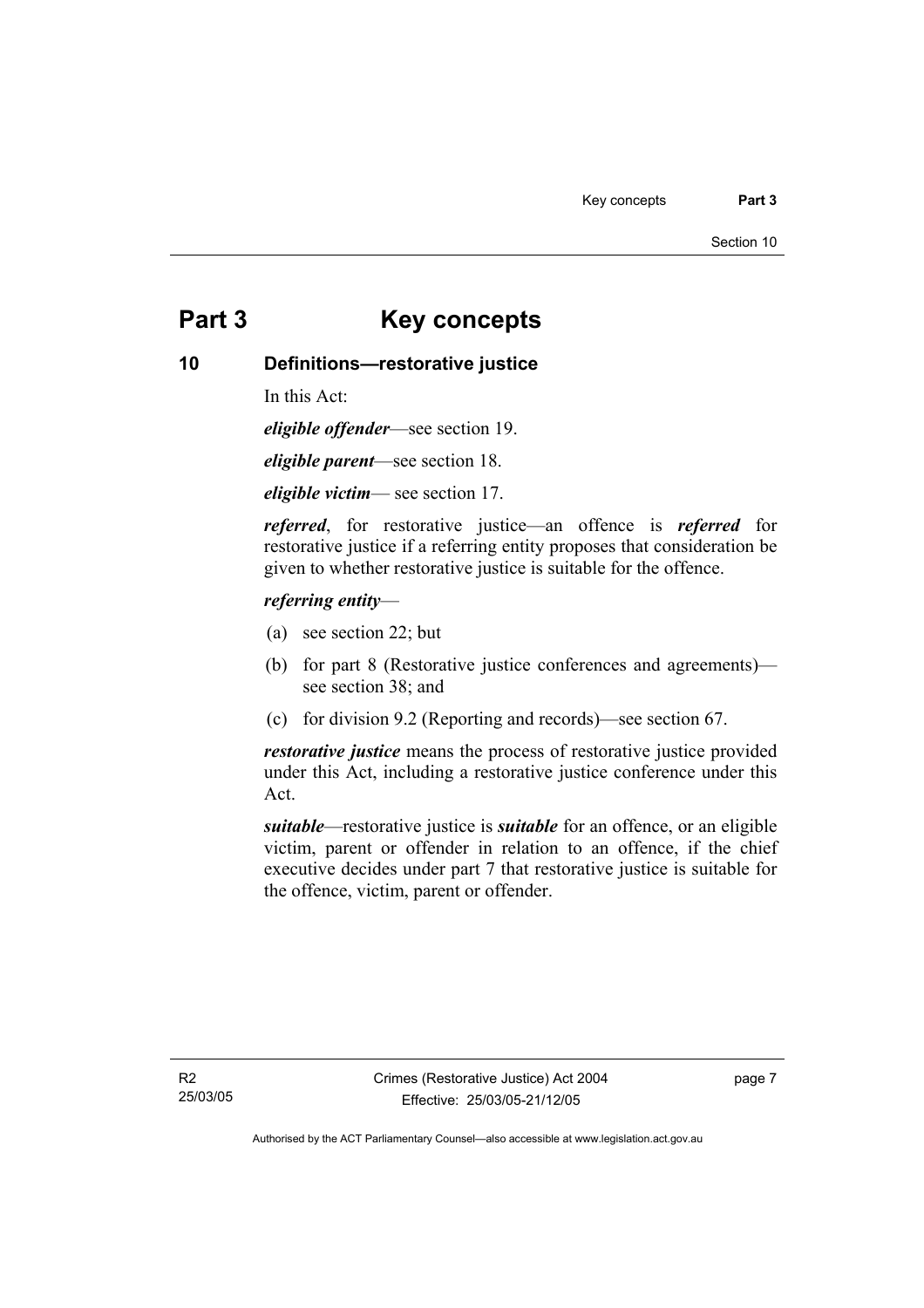#### Part 3 **Key concepts**

Section 11

#### **11 Definitions—***child victim***,** *parent* **and** *victim*

In this Act:

*child victim*, of an offence, means a victim of an offence who is a child.

*Note* A *child* is an individual under 18 years old (see Legislation Act, dict, pt 1, def *child*).

*parent*, of a child, means a person with parental responsibility for the child within the meaning of the *Children and Young People Act 1999*, part 2.3 (Parental responsibility).

#### *victim*—

- (a) has the meaning given by the *Victims of Crime Act 1994*, dictionary; and
- (b) includes a person who would be a victim if a reference in that Act to an *offence* included a reference to an offence that is alleged to have been committed.

#### **12 Definitions—offences and offenders**

In this Act:

*adult offender*, in relation to an offence, means an offender who was an adult when the offence was committed.

*Note* An *adult* is an individual who is at least 18 years old (see Legislation Act, dict, pt 1, def *adult*).

*commission*, of an offence that is alleged to have been committed, includes the alleged commission of the offence.

*Note Offence* is defined to include an offence that is alleged to have committed. *Offender* is defined in similar terms. See definitions of *offence* and *offender* in this section.

*domestic violence offence*—an offence is a *domestic violence offence* if the conduct making up the offence is domestic violence under the *Domestic Violence and Protection Orders Act 2001*.

R2 25/03/05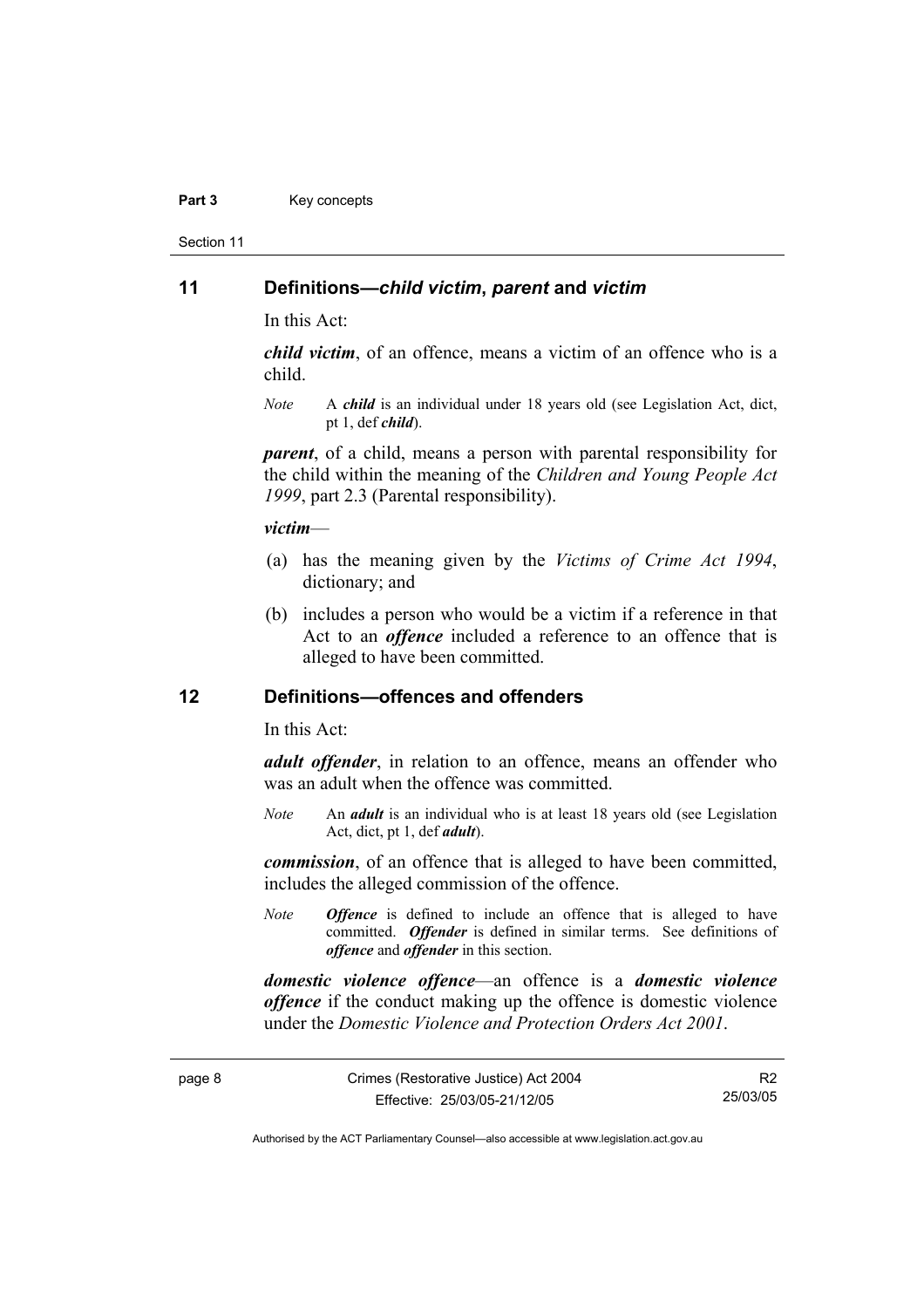*less serious offence* means an offence other than a serious offence.

*offence*—

- (a) means an offence against a Territory law; and
- (b) includes an offence against a Territory law that is alleged to have been committed by a person, unless—
	- (i) a court has acquitted the person of the offence; or
	- (ii) a court has dismissed a proceeding against the person for the offence without finding the person guilty.

## *offender*—

- (a) means a person who has been convicted or found guilty of an offence against a Territory law; and
- (b) includes a person who is alleged to have committed an offence against a Territory law, unless—
	- (i) a court has acquitted the person of the offence; or
	- (ii) a court has dismissed a proceeding against the person for the offence without finding the person guilty.

*serious offence* means an offence punishable by imprisonment for a term exceeding—

- (a) if the offence relates to money or other property—14 years; or
- (b) in any other case—10 years.

*young offender*, in relation to an offence, means an offender who was less than 18 years old, but at least 10 years old, when the offence was committed or allegedly committed.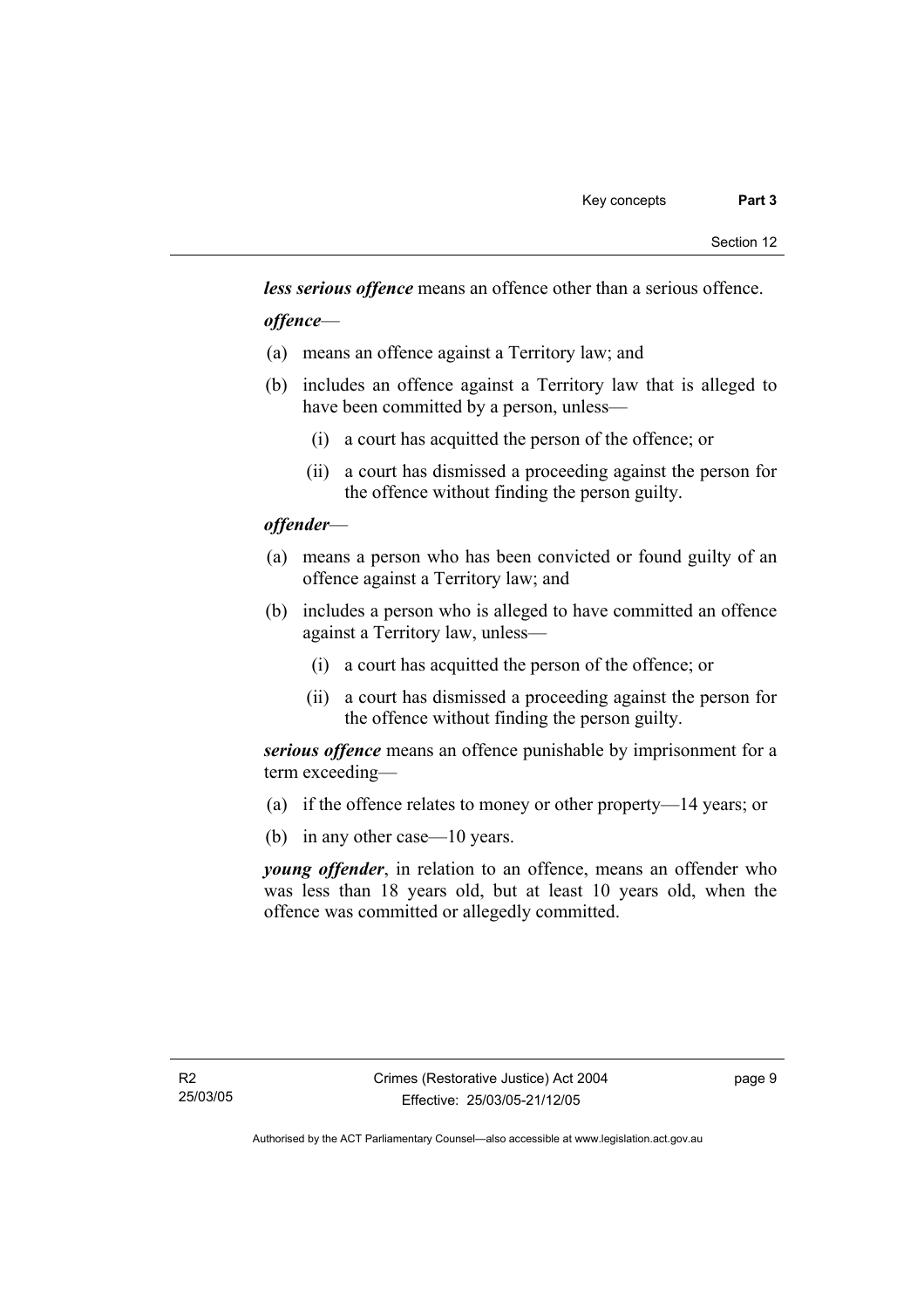#### Part 3 **Key concepts**

Section 13

### **13 Definition—***sentence-related order*

In this Act:

*sentence-related order*, for an offender who is found guilty of an offence, means—

- (a) for an adult offender, any of the following orders of the court:
	- (i) an order sentencing the offender;
	- (ii) an order under the *Crimes Act 1900*, section 402 (1) or section 403 (1), including an order dismissing the charge against the offender under section 402 (1);
- (b) for a young offender, any of the following orders under the *Children and Young People Act 1999*:
	- (i) an order under that Act, section 96 (Disposition of young offenders);
	- (ii) an order dismissing the charge under that Act, section 98 (2) (a) (Disposition without proceeding to conviction);
	- (iii) an order under that Act, section 98 (2) (b).

#### **Examples for par (a) (i)**

- 1 an order for a sentence of imprisonment
- 2 a home detention order under the *Rehabilitation of Offenders (Interim) Act 2002*
- 3 a periodic detention order under the *Periodic Detention Act 1995*
- 4 an order under the *Crimes Act 1900* for the offender to carry out community service work
- *Note* An example is part of the Act, is not exhaustive and may extend, but does not limit, the meaning of the provision in which it appears (see Legislation Act, s 126 and s 132).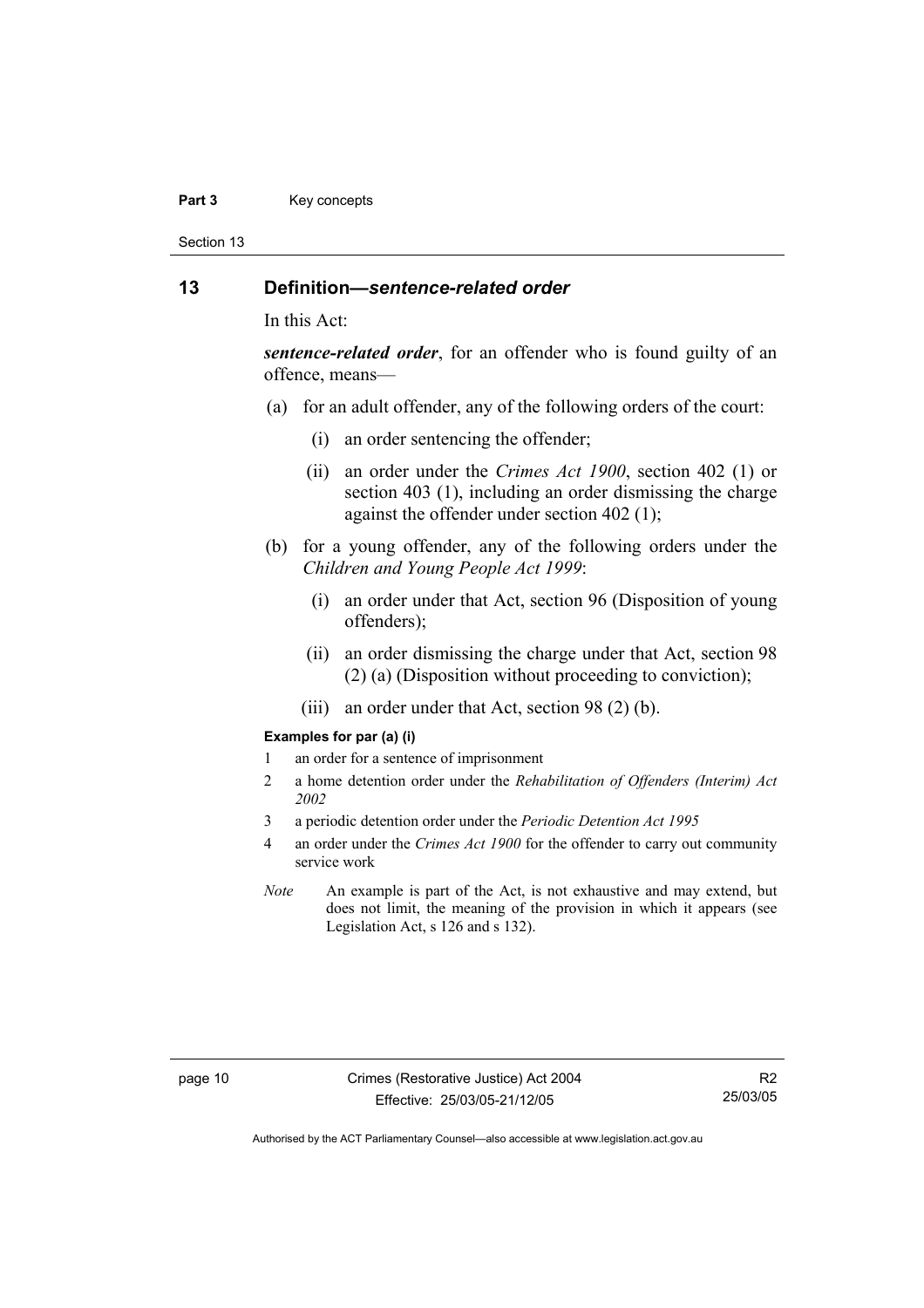# **Part 4 Application of Act**

## **14 Application of Act—young offenders and less serious offences**

- (1) This Act applies to a less serious offence committed by a young offender.
- (2) This Act applies to a less serious offence committed by a young offender even if the offence was committed before the day this section commenced.
- (3) Despite subsections (1) and (2), this Act does not apply to a domestic violence offence, or a less serious sexual offence, before the phase 2 application day.
- (4) Subsections (2) to (6) (including this subsection) expire on the phase 2 application day.

*Note* A provision of an Act expires at the end of the day fixed for its expiry (see Legislation Act, s 85 (3); *repeal* in s 85 includes expiry—see s 82).

- (5) Subsections (2) to (6) (including this subsection) are laws to which the Legislation Act, section 88 (Repeal does not end effect of transitional laws etc) applies.
- (6) In this section:

*less serious sexual offence* means an offence against any of the following provisions of the *Crimes Act 1900*:

- (a) section 59 (Act of indecency in the third degree);
- (b) section 60 (Act of indecency without consent);
- (c) section 61 (2) (Acts of indecency with young people);
- (d) section 62 (3) (Incest and similar offences);
- (e) section 63 (Abduction).

page 11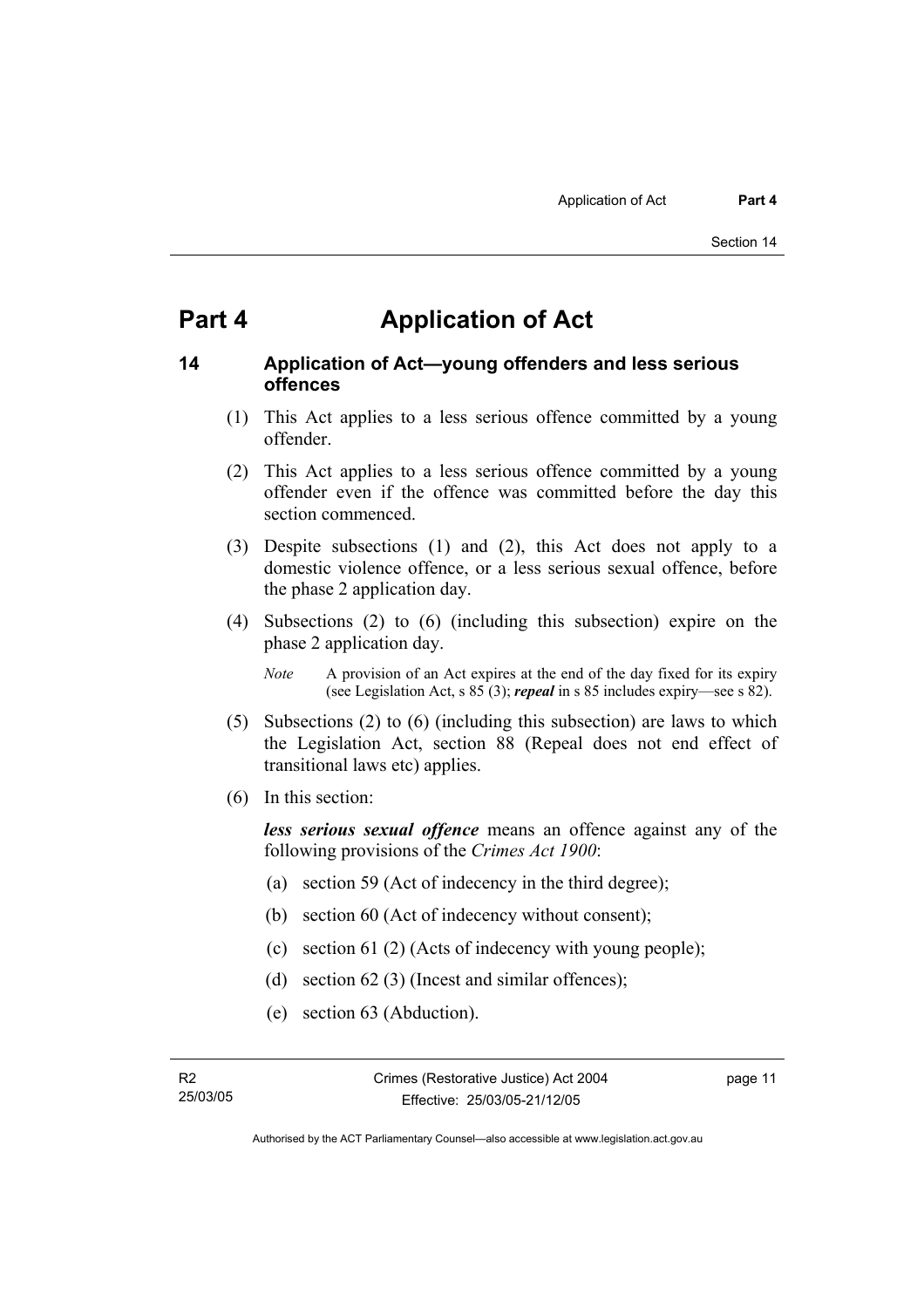#### **Part 4 Application of Act**

Section 15

*phase 2 application day*—see section 15 (4).

#### **15 Application of Act—generally**

- (1) This Act applies to a less serious offence committed by an adult offender.
- (2) This Act applies to a serious offence (whether committed by a young offender or an adult offender) if—
	- (a) the offender is charged with the offence; and
	- (b) either—
		- (i) the offender pleads guilty to the offence; or
		- (ii) the offender is found guilty of the offence (whether or not the offender is convicted or sentenced for the offence).
- (3) This section does not apply to a domestic violence offence.

*Note* For the application of the Act to domestic violence offences, see s 16.

- (4) Subsections (1), (2) and (3) do not apply before a day (the *phase 2 application day*) declared by the Minister by written notice.
- (5) However, subsections (1) and (2) may apply to an offence even if the offence was committed before the phase 2 application day.
- (6) A declaration under subsection (4) is a notifiable instrument.

*Note* A notifiable instrument must be notified under the Legislation Act.

- (7) To remove any doubt, the Legislation Act, section 79 (Automatic commencement of postponed law) does not apply to subsections (1), (2) and (3).
	- *Note* If the Legislation Act, s 79 applied to subsection (1), (2) or (3), the subsection would automatically commence 6 months after the commencement of this Act (apart from s 1 and s 2) if it had not already been effectively commenced by the declaration of the phase 2 application day.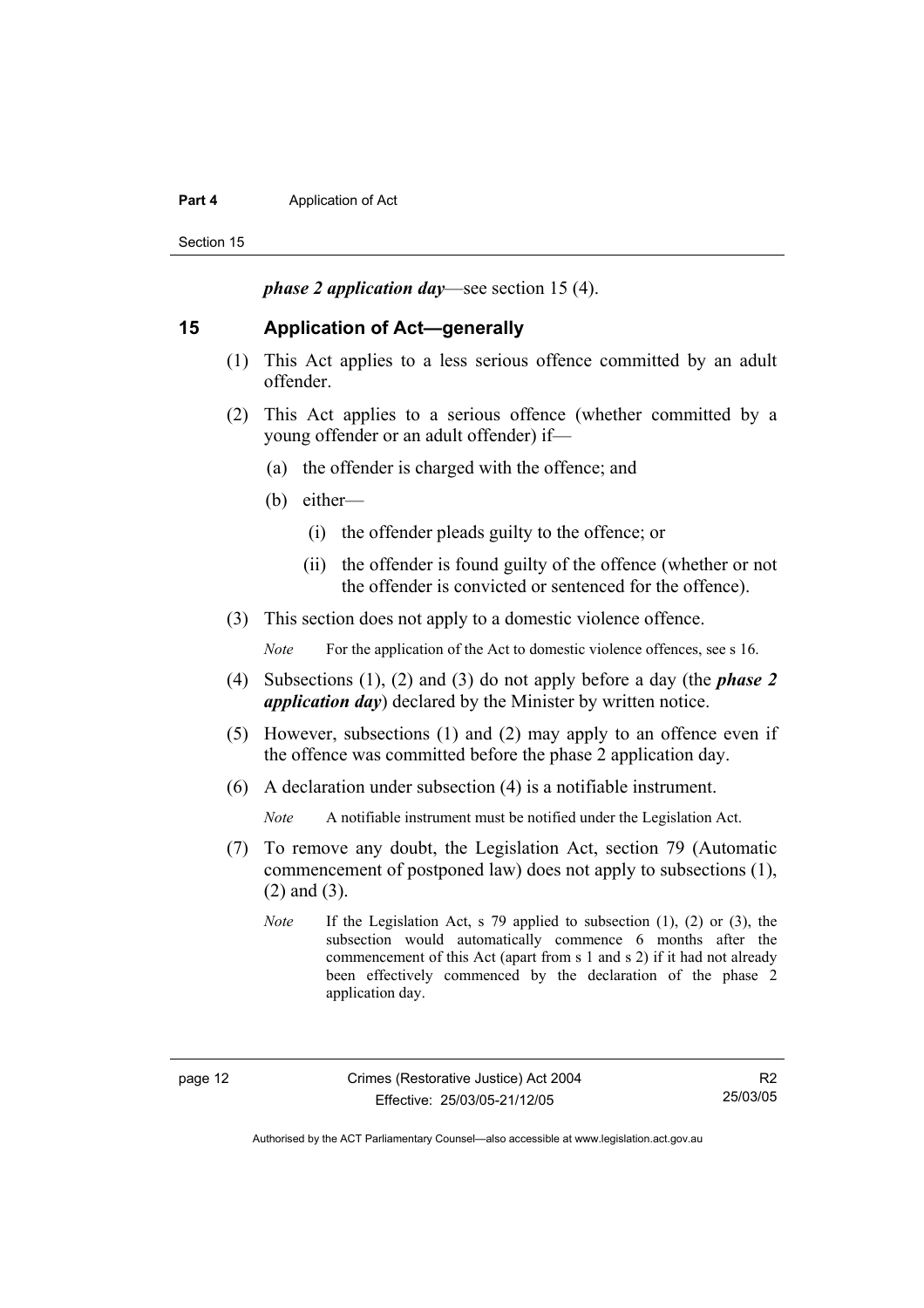- (8) Subsections (4) to (9) (including this subsection) expire on the phase 2 application day.
	- *Note* A provision of an Act expires at the end of the day fixed for its expiry (see Legislation Act, s 85 (3); *repeal* in s 85 includes expiry—see s 82).
- (9) Subsections (4) to (8), and this subsection, are laws to which the Legislation Act, section 88 (Repeal does not end effect of transitional laws etc) applies.

### **16 Application of Act—domestic violence offences**

- (1) This Act applies to a domestic violence offence committed by a young offender.
- (2) Subsection (1) applies whether or not the young offender is charged with the offence.
	- *Note 1* An offence may have been *committed* if it is alleged that the offence was committed (see s 12, def *commission*).
	- *Note 2* For the chief executive to decide that a domestic violence offence committed (or allegedly committed) by a young offender is suitable for restorative justice under pt 7, the chief executive must be satisfied that exceptional circumstances exist for the calling of a restorative justice conference (see s 33 (2)).
- (3) This Act applies to a domestic violence offence committed by an adult offender if—
	- (a) the offender is charged with the offence; and
	- (b) either—
		- (i) the offender pleads guilty to the offence; or
		- (ii) the offender is found guilty of the offence (whether or not the offender is convicted or sentenced for the offence).
- (4) Subsections (1), (2) and (3) do not apply before the phase 2 application day.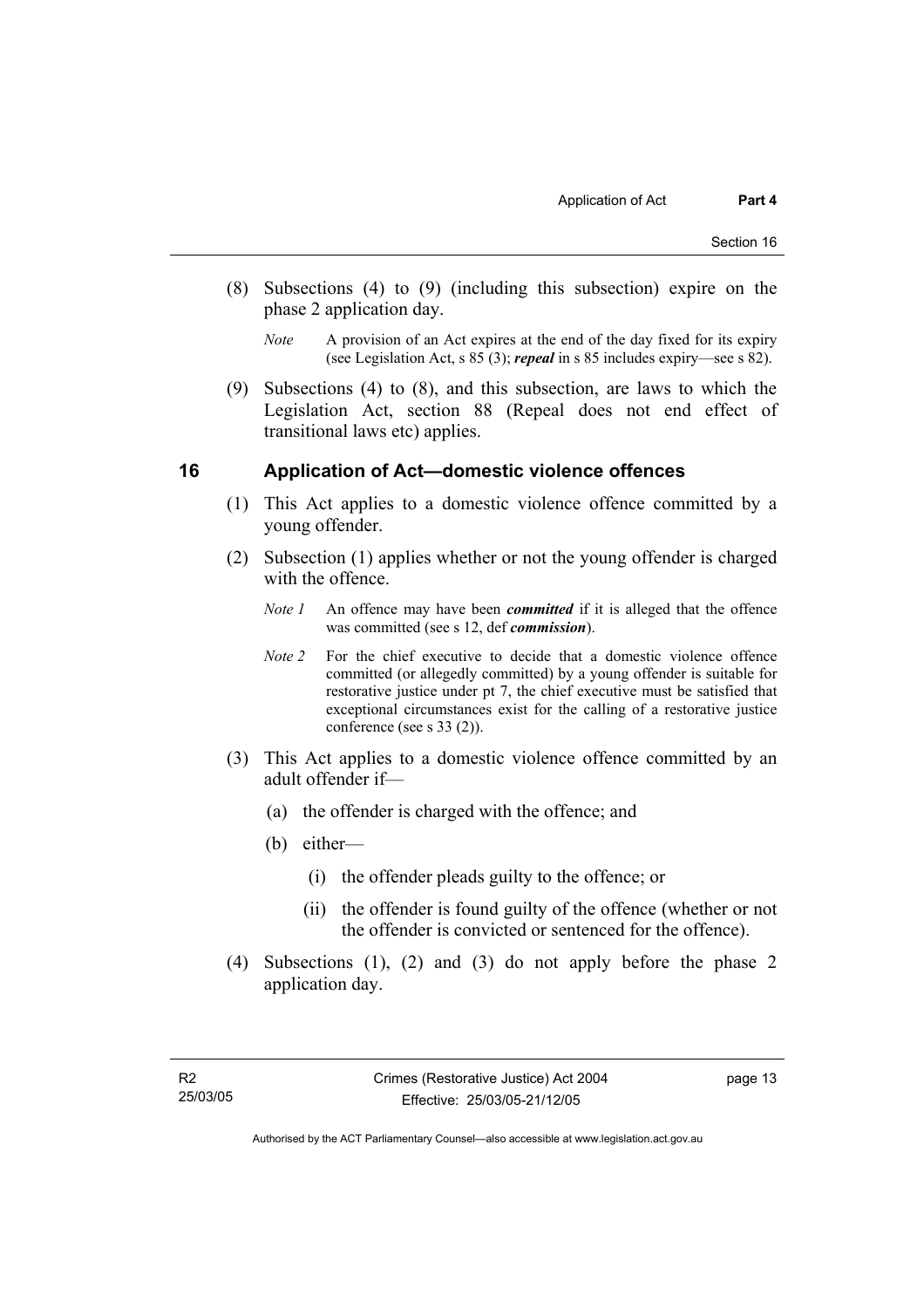#### **Part 4 Application of Act**

#### Section 16

- (5) However, subsections (1), (2) and (3) may apply to an offence even if the offence was committed before the phase 2 application day.
- (6) To remove any doubt, the Legislation Act, section 79 (Automatic commencement of postponed law) does not apply to subsection (1), (2) or (3).
	- *Note* If the Legislation Act, s 79 applied to subsection (1), (2) or (3), the subsection would automatically commence 6 months after the commencement of this Act (apart from s 1 and s 2) if it had not already been effectively commenced by the declaration of the phase 2 application day.
- (7) Subsections (4) to (9) (including this subsection) expire on the phase 2 application day.
	- *Note* A provision of an Act expires at the end of the day fixed for its expiry (see Legislation Act, s 85 (3); *repeal* in s 85 includes expiry—see s 82).
- (8) Subsections (4) to (9) (including this subsection) are laws to which the Legislation Act, section 88 (Repeal does not end effect of transitional laws etc) applies.
- (9) In this section:

*phase 2 application day*—see section 15 (4).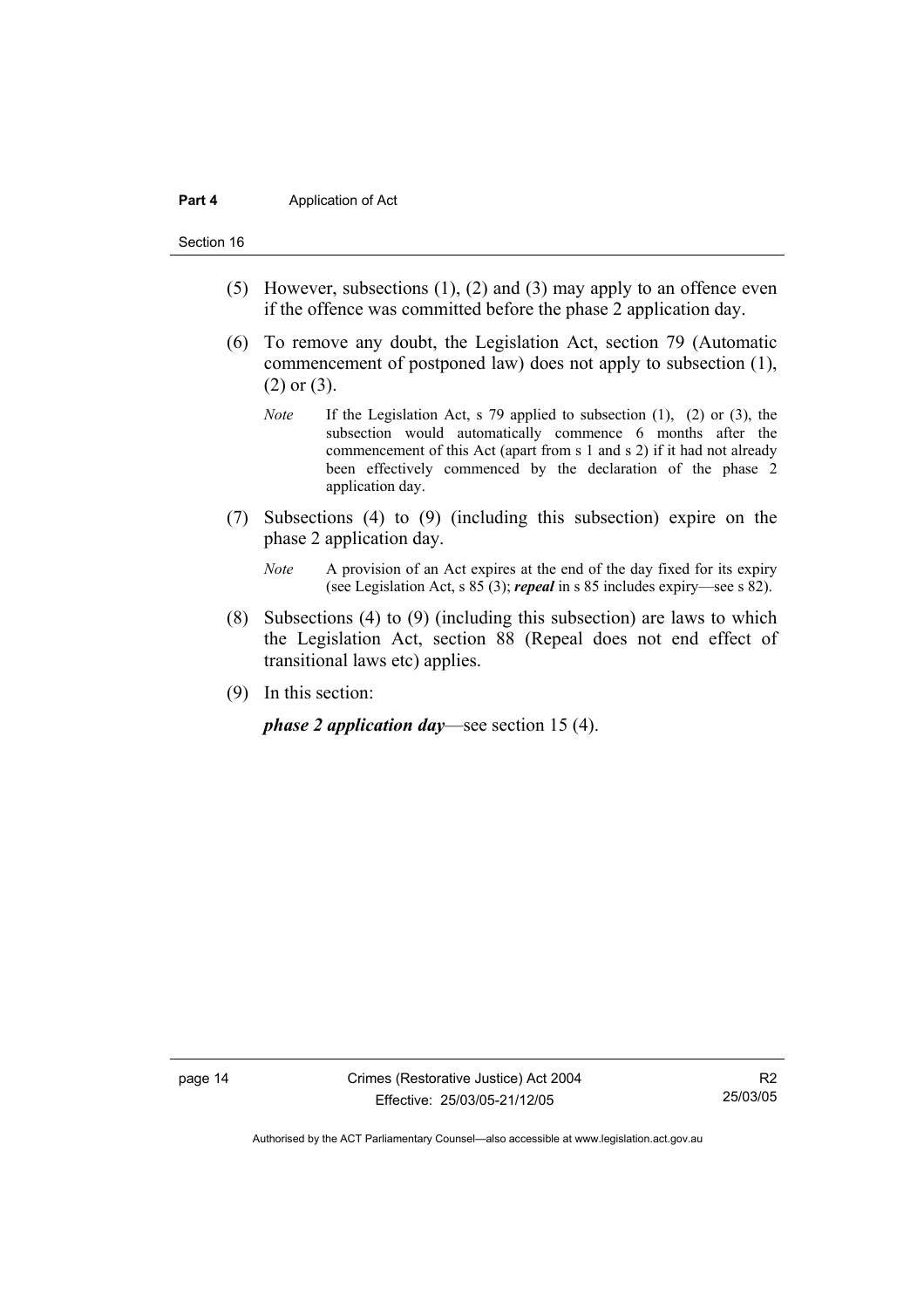# **Part 5 Eligibility for restorative justice**

# **17 Eligible victims**

- (1) A victim of an offence is eligible for restorative justice in relation to the offence if—
	- (a) this Act applies to the offence and the offender under part 4; and
	- (b) the victim is at least 10 years old; and
	- (c) the victim is capable of agreeing to take part in restorative justice.
- (2) If a victim of an offence is younger than 10 years old, an immediate family member of the victim is eligible for restorative justice in relation to the offence if—
	- (a) this Act applies to the offence and the offender under part 4; and
	- (b) the immediate family member is at least 10 years old; and
	- (c) the immediate family member is capable of agreeing to take part in restorative justice.
	- *Note* Alternatively, a parent of a child victim of an offence may take part in restorative justice as an invited participant (see s 44).
- (3) For this Act, a victim of an offence, or an immediate family member of a victim of an offence, is an *eligible victim* in relation to the offence if the victim or immediate family member is eligible for restorative justice under this section.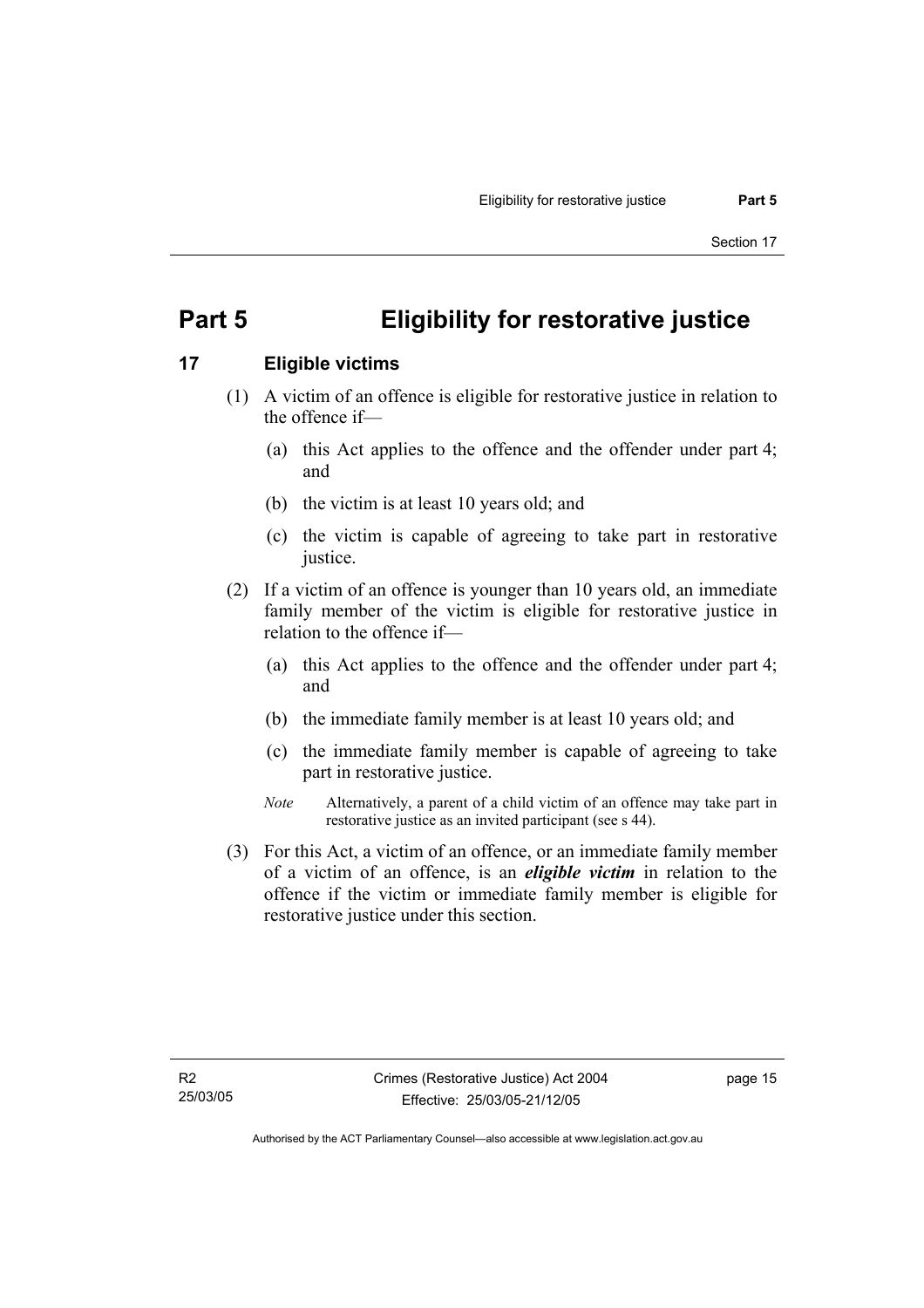#### **Part 5 Eligibility for restorative justice**

Section 18

(4) In this section:

*immediate family member*, in relation to a victim of an offence, means a person who was, at the time the offence was committed—

- (a) a parent of the victim; or
- (b) a sibling of the victim.

#### **Examples of siblings**

- 1 brother or sister
- 2 half-brother or half-sister
- 3 step-brother or step-sister
- 4 someone who has the same guardian or foster parent as the victim
- *Note* An example is part of the Act, is not exhaustive and may extend, but does not limit, the meaning of the provision in which it appears (see Legislation Act, s 126 and s 132).

## **18 Eligible parents**

- (1) A parent of a child victim of an offence (no matter how old the child victim is) is eligible for restorative justice in relation to the offence if—
	- (a) this Act applies to the offence and the offender under part 4; and
	- (b) the child victim is incapable of adequately understanding or responding to the experience of the offence, or has died; and
	- (c) the parent is capable of agreeing to take part in restorative justice.
- (2) For this Act, a parent of a child victim of an offence is an *eligible parent* in relation to the offence if the parent is eligible for restorative justice under this section.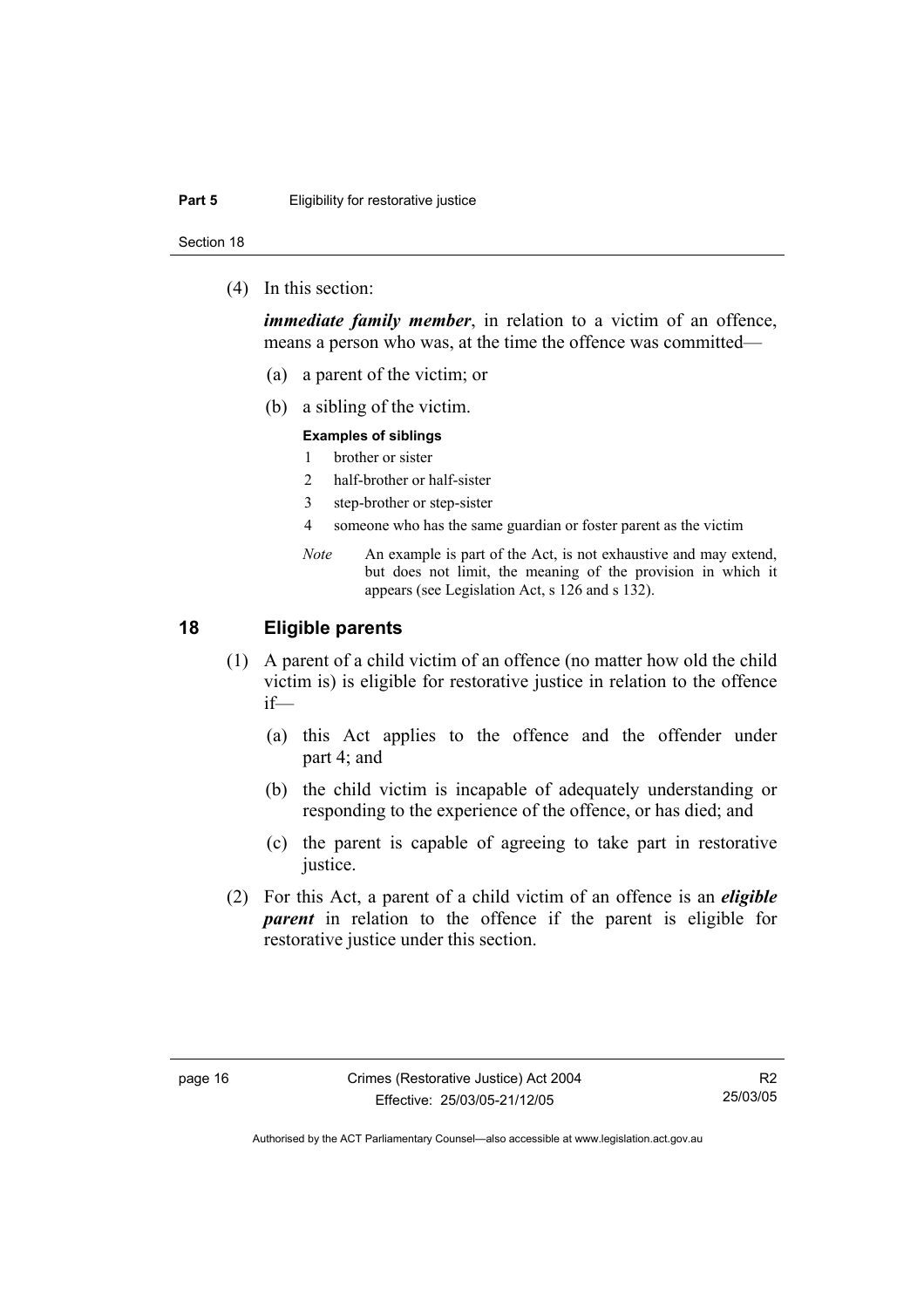## **19 Eligible offenders**

- (1) An offender who commits an offence is eligible for restorative justice if—
	- (a) this Act applies to the offence and the offender under part 4; and
	- (b) the offender—
		- (i) accepts responsibility for the commission of the offence; and
		- (ii) was at least 10 years old when the offence was committed, or was allegedly committed; and
		- (iii) is capable of agreeing to take part in restorative justice; and
		- (iv) agrees to take part in restorative justice.
- (2) For this Act an offender is an *eligible offender* in relation to the offence if the offender is eligible for restorative justice under this section.

### **20 Accepting responsibility for offences**

- (1) If an offender accepts responsibility for the commission of an offence to take part in restorative justice, this Act does not prevent the offender from pleading not guilty for the offence.
- (2) The fact that a court knows that an offender has accepted responsibility for the commission of an offence to take part in restorative justice does not require a court to reduce the severity of any sentence it may make for the offender.
	- *Note 1* To be eligible take part in restorative justice, an offender must accept responsibility for the commission of the offence (see s 19).
	- *Note 2* The *Crimes Act 1900*, s 342 (1) (v) provides that in deciding the sentence to be imposed on a person for an offence, the matters to which a court must have regard include the fact (if true) that the person has

| R2       |
|----------|
| 25/03/05 |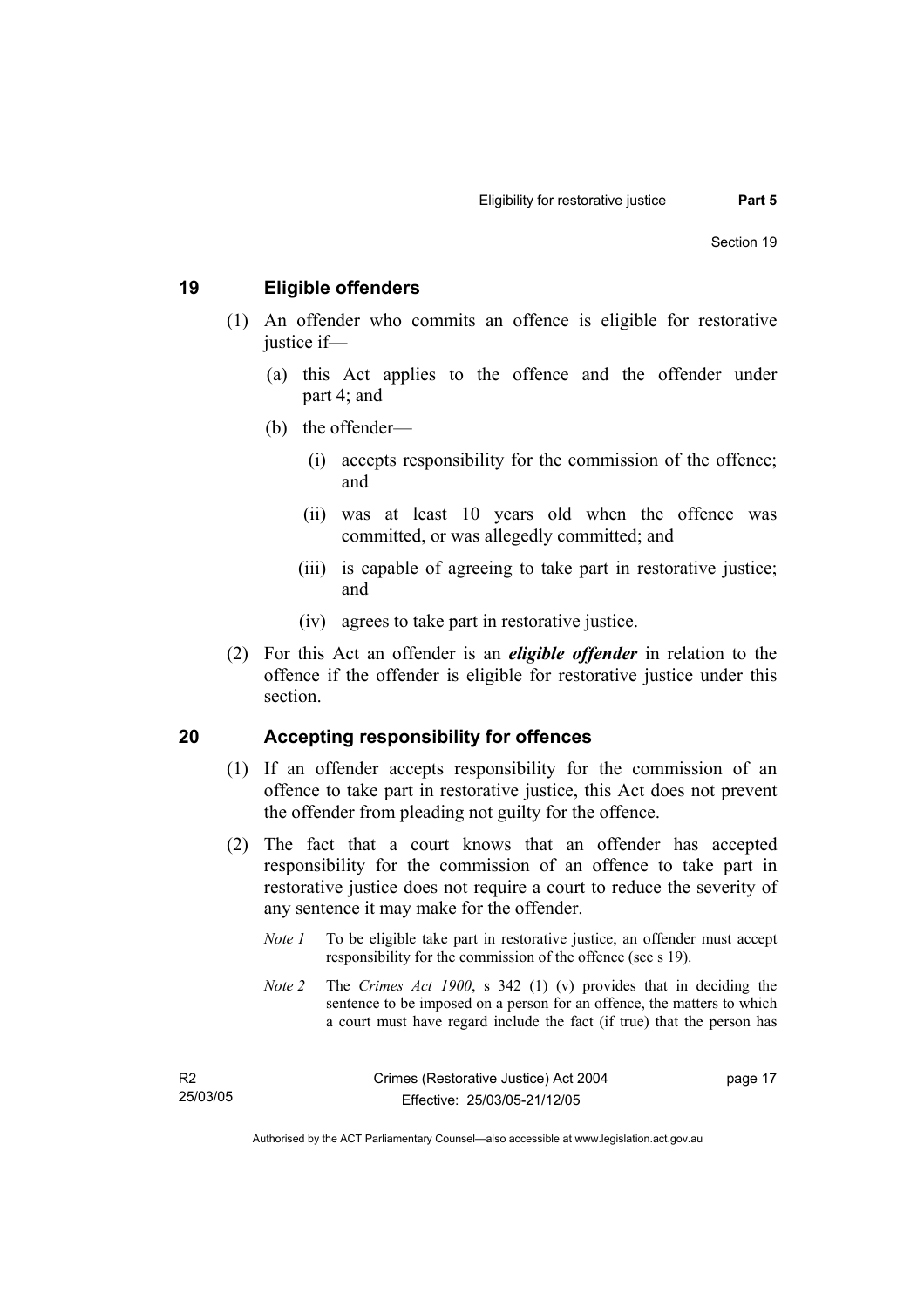#### **Part 5 Eligibility for restorative justice**

#### Section 20

accepted responsibility for the commission of the offence to take part in restorative justice.

However, the *Crimes Act 1900*, s 344 (g) provides that a court must not increase the severity of the sentence that it would otherwise impose on a person for an offence because the offender has chosen not to take part, or to continue to take part, in restorative justice for the offence.

page 18 Crimes (Restorative Justice) Act 2004 Effective: 25/03/05-21/12/05

R2 25/03/05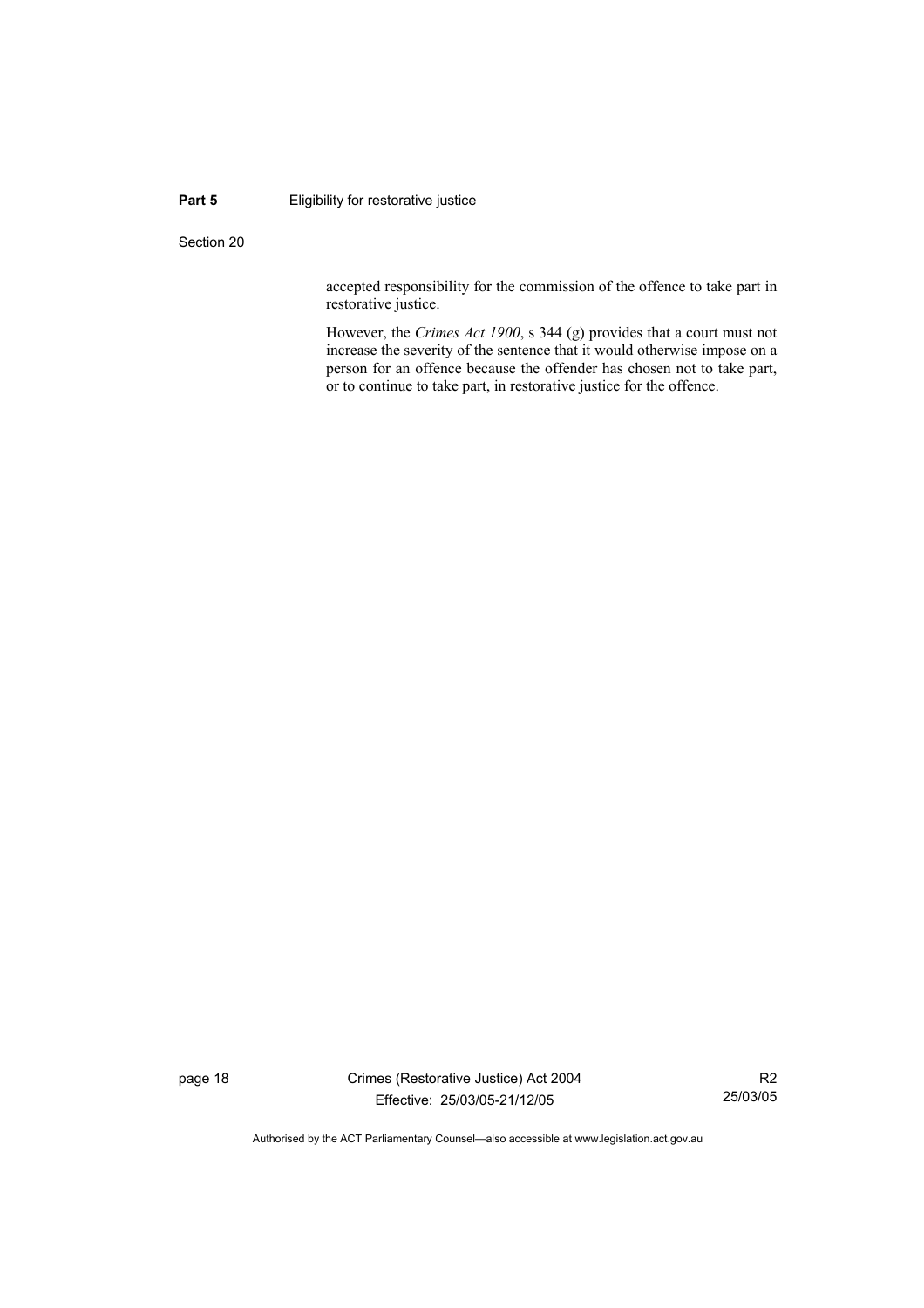**Part 6** Referral for restorative justice

# **Division 6.1 Preliminary**

# **21 Definitions—referral**

In this Act:

*chief executive (children and young people)*—see section 22 (2).

*chief executive (corrections)*—see section 22 (2).

*chief executive (restorative justice)*—see section 22 (2).

*court referral order*—see section 27 (2) (Referral during court proceeding).

*Note Referred* is defined in s 10.

*referring entity*—see section 22.

*section 24 referral conditions*—see section 24 (Referral power).

# **Division 6.2 General**

# **22 Referring entities**

- (1) An entity mentioned in table 22, column 2 (a *referring entity*) may refer an offence for restorative justice at the stage of the criminal justice process described for the entity in column 3 in relation to the offence.
- (2) In table 22:

*chief executive (children and young people)* means the chief executive of the administrative unit responsible for the administration of the *Children and Young People Act 1999*, acting in that capacity.

page 19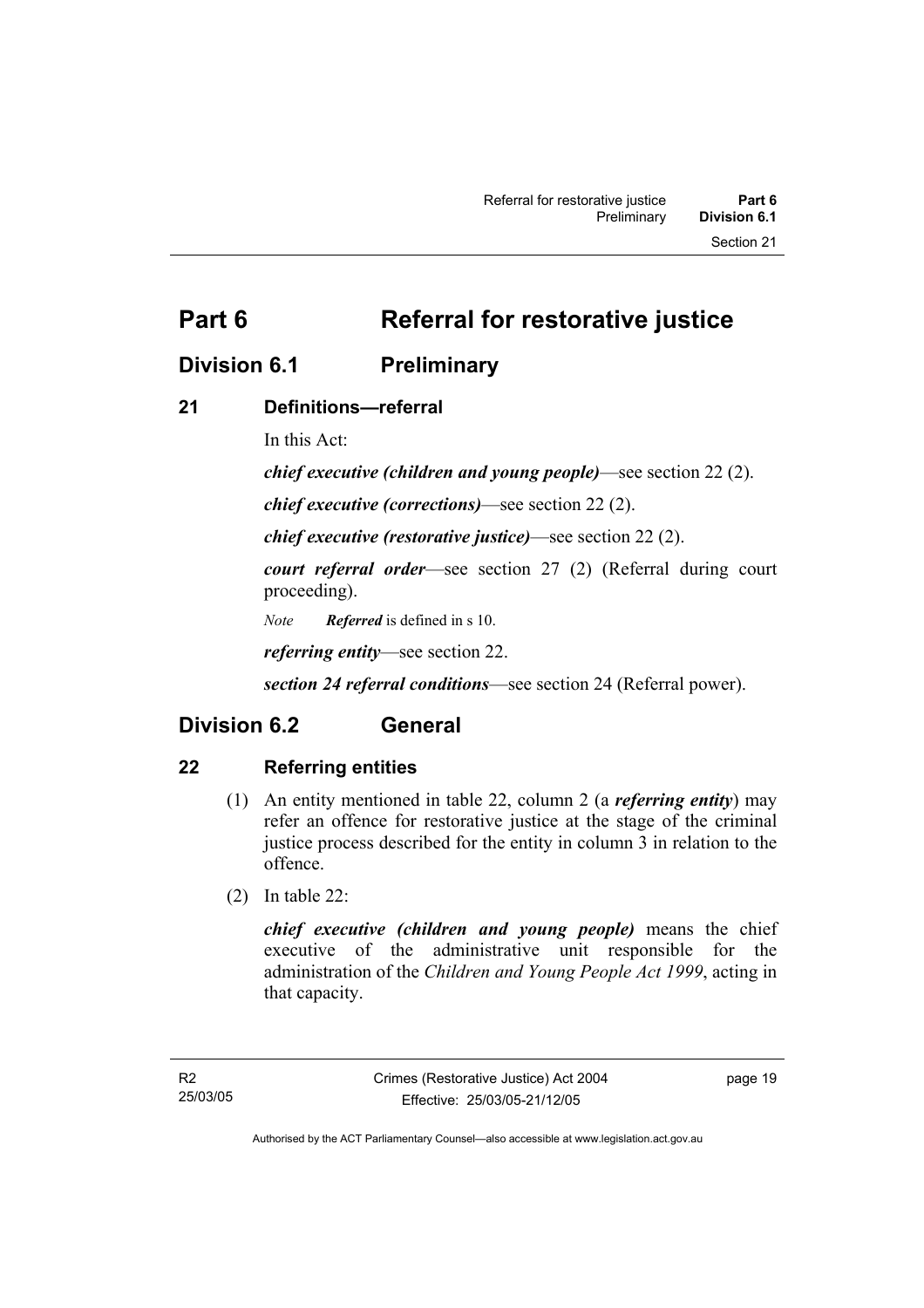**Part 6 Referral for restorative justice Division 6.2** General Section 22

> *chief executive (corrections)*, in relation to an offender for whom a sentence-related order is made, means the chief executive of the administrative unit responsible for the administration of the order, acting in that capacity.

> *chief executive (restorative justice)* means the chief executive of the administrative unit responsible for the administration of this Act, acting in that capacity.

#### **Example (definitions of all chief executives)**

For this example, the administrative unit responsible for the administration of sentence-related orders (for both young and adult offenders) is also the administrative unit responsible for the administration of this Act and the *Children and Young People Act 1999*. The administrative unit has a single chief executive. That chief executive, in different capacities corresponding to those different responsibilities, may be differently described as follows:

- The chief executive is the *chief executive (children and young people)* while exercising a function in relation to an offence allegedly committed by a child who is the subject of a care and protection order under the *Children and Young People Act 1999*.
- The chief executive is the *chief executive (corrections)* while exercising a function in relation to a young or adult offender who is the subject of a sentence-related order.
- The chief executive is the *chief executive (restorative justice)* while exercising a function relating to the administration of this Act.
- *Note 1* If this Act refers simply to *the chief executive* (without a tag) this is a reference to the chief executive of the administrative unit responsible for the administration of this Act (see Legislation Act, s 163).
- *Note 2* A chief executive may delegate any powers given to the chief executive under this Act to a public sector officer under the *Public Sector Management Act 1994*, s 36.
- *Note 3* An example is part of the Act, is not exhaustive and may extend, but does not limit, the meaning of the provision in which it appears (see Legislation Act, s 126 and s 132).

*prosecution referral*, for an offender, means referral of the offender for prosecution by any of the following:

(a) a voluntary agreement to attend court;

R2 25/03/05

Authorised by the ACT Parliamentary Counsel—also accessible at www.legislation.act.gov.au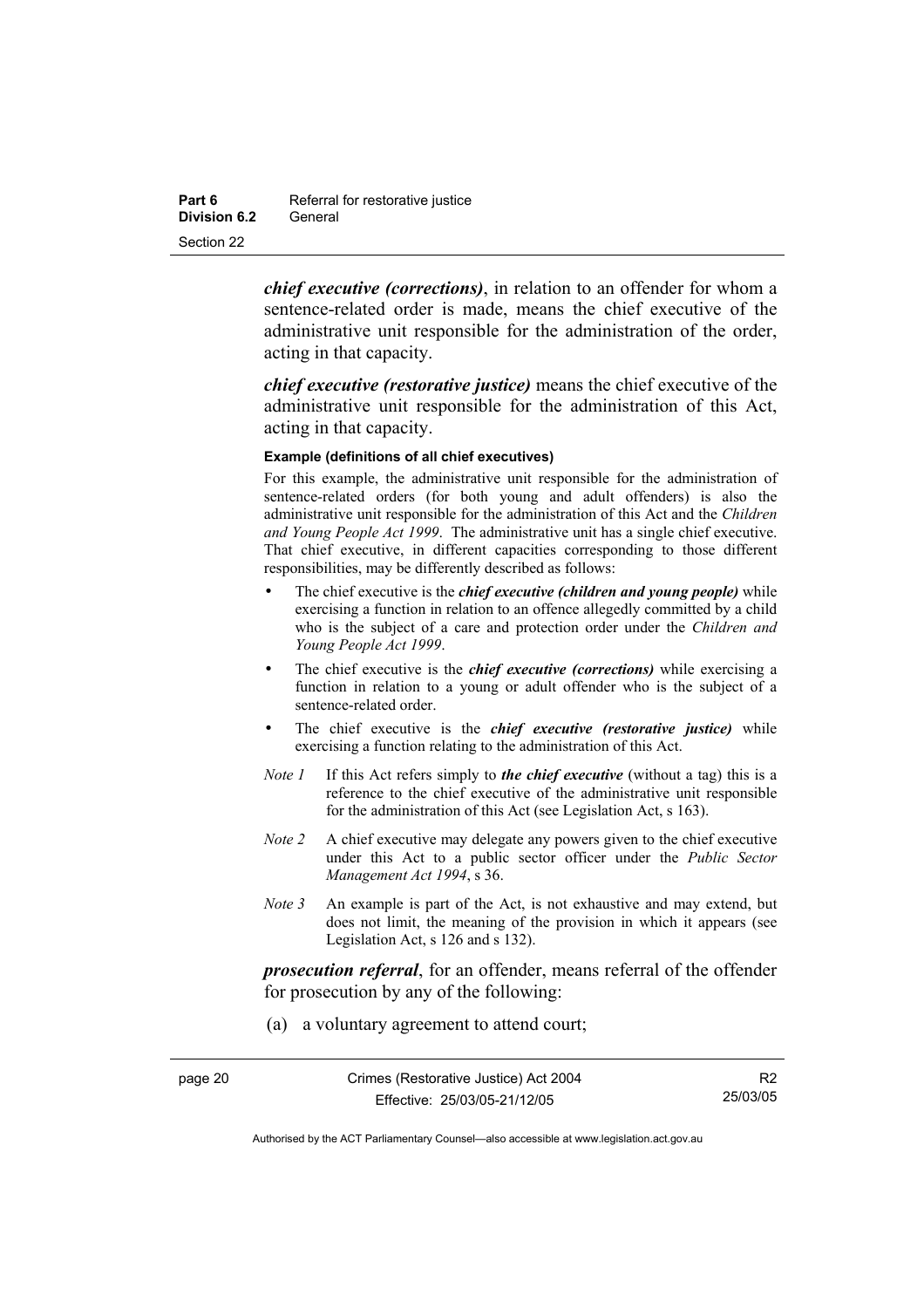- (b) a court attendance notice;
- (c) a summons;
- (d) the arrest and charging of the offender.

| column 1<br>item | column <sub>2</sub><br>referring entity                                                       | column 3                                                        | stage of criminal justice process                                                        |
|------------------|-----------------------------------------------------------------------------------------------|-----------------------------------------------------------------|------------------------------------------------------------------------------------------|
| $\mathbf{1}$     | chief police officer                                                                          | (a)                                                             | after the offender is cautioned or                                                       |
|                  | chief executive<br>(restorative justice)<br>chief executive<br>(children and<br>young people) | (b)                                                             | apprehended; and<br>before a prosecution referral is<br>made for the offender            |
|                  |                                                                                               |                                                                 |                                                                                          |
| 2                | director of public<br>prosecutions                                                            | (a)                                                             | after a prosecution referral is<br>made for the offender; and                            |
|                  |                                                                                               | (b)                                                             | before a second mention hearing<br>for the offence by a court has<br>begun               |
| 3                | Magistrates Court<br>(including the                                                           | unless, or until, the offender pleads guilty to<br>the offence- |                                                                                          |
|                  | Childrens Court)<br>Supreme Court                                                             | (a)                                                             | after a second mention hearing for<br>the offence has begun; and                         |
|                  |                                                                                               | (b)                                                             | before the end of a case<br>management hearing or case<br>status inquiry for the offence |

# **Table 22 Referring entities**

R2 25/03/05 page 21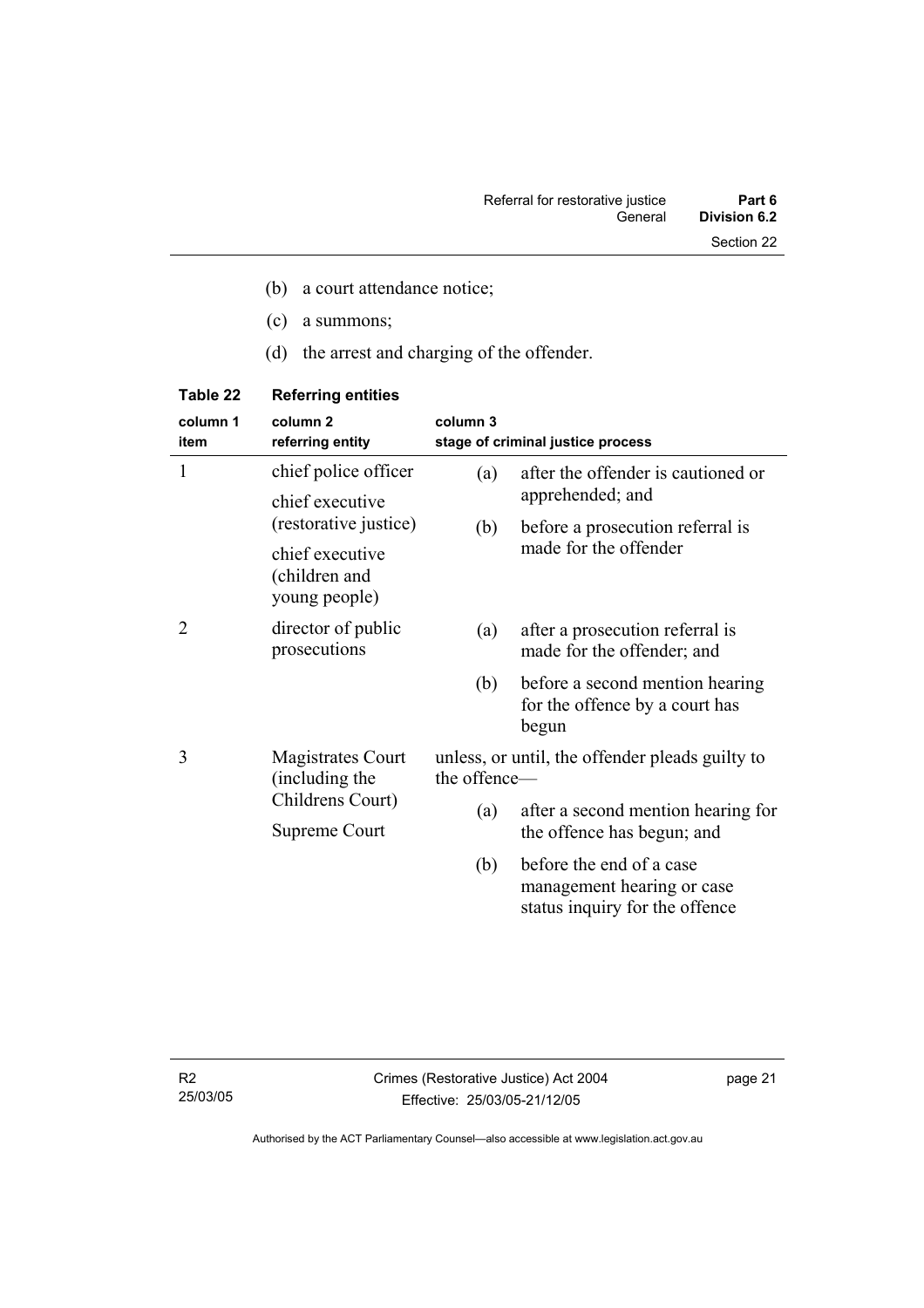| Part 6              | Referral for restorative justice |
|---------------------|----------------------------------|
| <b>Division 6.2</b> | General                          |
| Section 23          |                                  |

| column 1<br>item | column <sub>2</sub><br>referring entity                                                                                                                                                                                                                                                                                                                                                                                                                                                                                                                                                                                                                        | column 3<br>stage of criminal justice process                             |                                                                                                                                                         |
|------------------|----------------------------------------------------------------------------------------------------------------------------------------------------------------------------------------------------------------------------------------------------------------------------------------------------------------------------------------------------------------------------------------------------------------------------------------------------------------------------------------------------------------------------------------------------------------------------------------------------------------------------------------------------------------|---------------------------------------------------------------------------|---------------------------------------------------------------------------------------------------------------------------------------------------------|
| $\overline{4}$   | <b>Magistrates Court</b><br>(including the                                                                                                                                                                                                                                                                                                                                                                                                                                                                                                                                                                                                                     | if the offender pleads guilty to, or is found<br>guilty of, the offence—  |                                                                                                                                                         |
|                  | Childrens Court)<br>Supreme Court                                                                                                                                                                                                                                                                                                                                                                                                                                                                                                                                                                                                                              | (a)                                                                       | after the offender pleads guilty to,<br>or is found guilty of, the offence<br>(whether or not the offender has<br>been convicted or sentenced); and     |
|                  |                                                                                                                                                                                                                                                                                                                                                                                                                                                                                                                                                                                                                                                                | (b)                                                                       | before the end of the proceeding                                                                                                                        |
| 5                | chief executive<br>(corrections)                                                                                                                                                                                                                                                                                                                                                                                                                                                                                                                                                                                                                               | (a)                                                                       | after a court has made a sentence-<br>related order in relation to the                                                                                  |
|                  | chief executive<br>(restorative justice)                                                                                                                                                                                                                                                                                                                                                                                                                                                                                                                                                                                                                       | (b)                                                                       | offender; and<br>before the end of the term of the<br>sentence-related order or the<br>sentence (if any) of which it forms<br>part (whichever is later) |
|                  | sentence<br>administration<br>board                                                                                                                                                                                                                                                                                                                                                                                                                                                                                                                                                                                                                            |                                                                           |                                                                                                                                                         |
| 6                | referring entity<br>prescribed under<br>the regulations                                                                                                                                                                                                                                                                                                                                                                                                                                                                                                                                                                                                        | stage of the criminal justice process<br>prescribed under the regulations |                                                                                                                                                         |
| 23               | Referral-procedure                                                                                                                                                                                                                                                                                                                                                                                                                                                                                                                                                                                                                                             |                                                                           |                                                                                                                                                         |
| (1)              | The referring entity must give a referral to the chief executive<br>(restorative justice).                                                                                                                                                                                                                                                                                                                                                                                                                                                                                                                                                                     |                                                                           |                                                                                                                                                         |
|                  | <b>Note</b><br>Section 72 deals with what happens if the referring entity is the same<br>chief executive as the chief executive (restorative justice), but the<br>referral is made by the chief executive as chief executive (corrections)<br>or chief executive (children and young people).<br>That section provides that the chief executive must ensure that<br>appropriate administrative arrangements are made for the referral to be<br>given by a delegate of the chief executive as chief executive<br>(corrections) or chief executive (children and young people) to a<br>delegate of the chief executive as chief executive (restorative justice). |                                                                           |                                                                                                                                                         |
|                  |                                                                                                                                                                                                                                                                                                                                                                                                                                                                                                                                                                                                                                                                |                                                                           |                                                                                                                                                         |

page 22 Crimes (Restorative Justice) Act 2004 Effective: 25/03/05-21/12/05

R2 25/03/05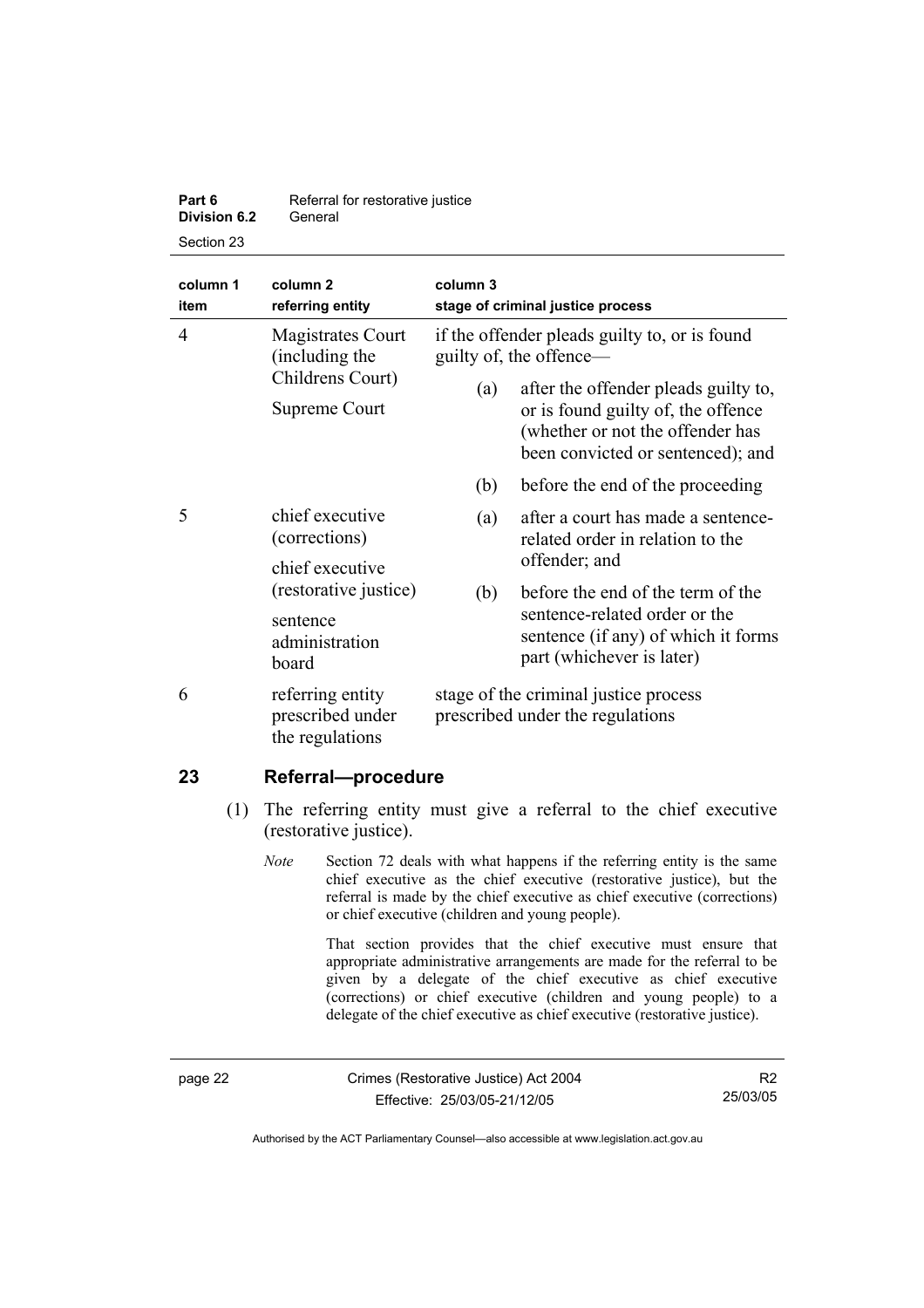- (2) The referral—
	- (a) must be in writing, stating the grounds for referral; and
	- (b) if the referring entity is a court—may be in the form of a court referral order or sentence-related order, or as a condition of a bail order.
	- *Note* If a form is approved under s 73 for this provision, the form must be used.
- (3) This section does not apply if the referring entity is the chief executive (restorative justice).
	- *Note* The referring entity may be the chief executive (restorative justice) under table 22, item 1 or 5.

## **24 Referral power**

- (1) A referring entity may refer an offence for restorative justice if the entity is satisfied that all the following conditions (the *section 24 referral conditions*) apply:
	- (a) the offender is an eligible offender;
	- (b) there is an eligible victim or parent in relation to the offence;
	- (c) an explanation has been given under section 25 to all eligible victims and parents, and the eligible offender, before they agree to take part in restorative justice.
	- *Note* The conditions under which a victim, parent or offender may be eligible are set out in s 17, s 18 and s 19.
- (2) The restorative justice guidelines may prescribe procedures for making decisions about referrals under subsection (1).
- (3) This section is subject to the following sections:
	- (a) section 26 (Referral by DPP—domestic violence offences by young offenders;
	- (b) section 27 (Referral during court proceeding).

page 23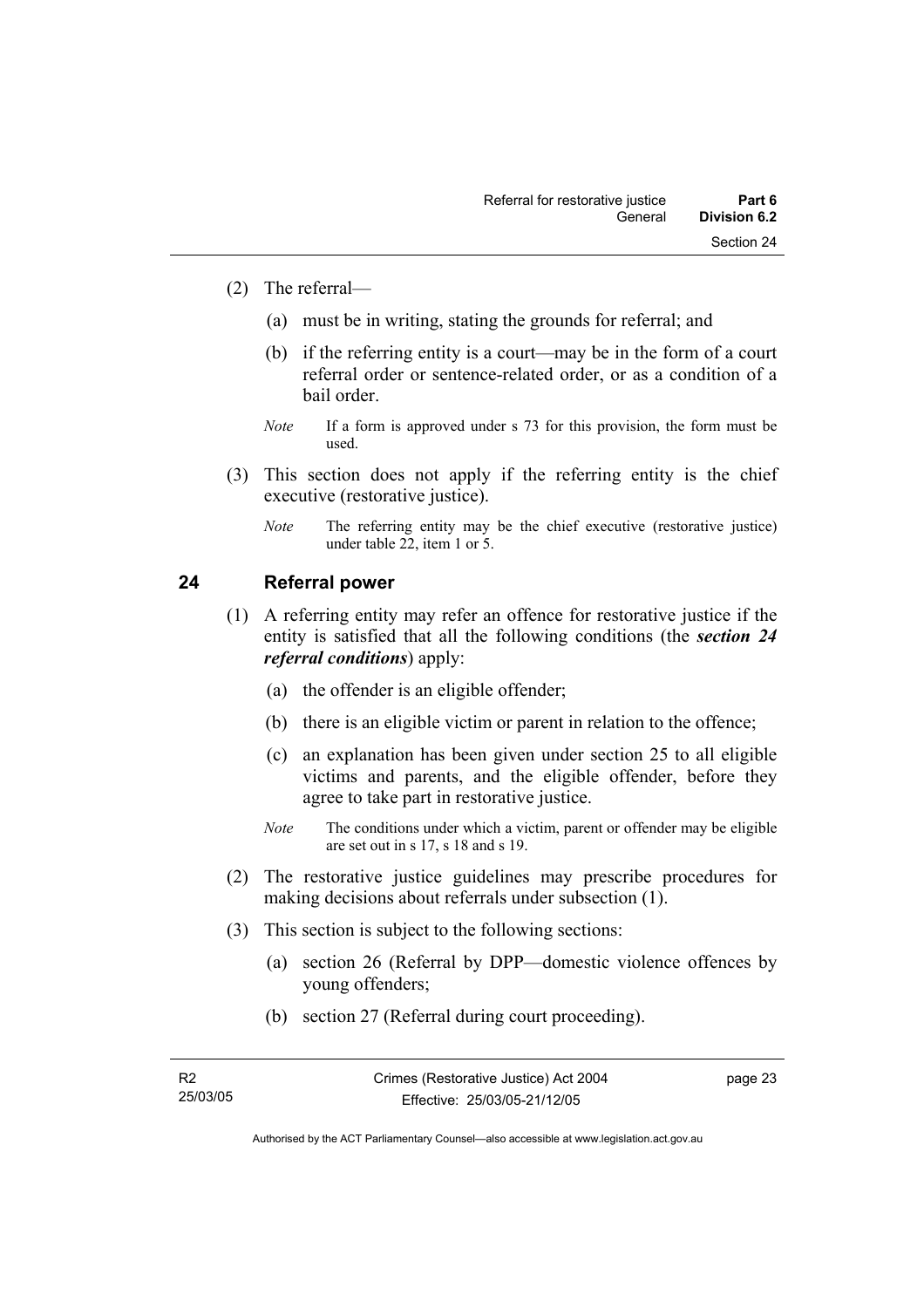# **25 Explanation of restorative justice**

Before an offence is referred for restorative justice, the referring entity must ensure that reasonable steps are taken to explain to each eligible victim and parent, and the offender (in language that the victim, parent or offender can readily understand)—

- (a) the purpose of restorative justice generally and for the particular offence; and
- (b) the nature of restorative justice, including the following:
	- (i) the nature of a restorative justice conference;
	- (ii) who may take part in a restorative justice conference;
	- (iii) the nature of a restorative justice agreement; and
- (c) that the person may seek independent legal advice about taking part in restorative justice; and
- (d) that no-one is under an obligation to take part in restorative justice, or to continue to take part in restorative justice after it has started; and
- (e) if the offender has not entered a plea for the offence—that the acceptance of responsibility for the commission of the offence by the offender for the purpose of restorative justice does not prevent the offender from pleading not guilty for the offence; and
- (f) if a sentence-related order has not been made for the offender—that, if the offender is found guilty of the offence, a court, in sentencing the offender—
	- (i) may consider whether the offender accepts responsibility for the offence to take part in restorative justice, but is not required to reduce the severity of any sentence as a result; and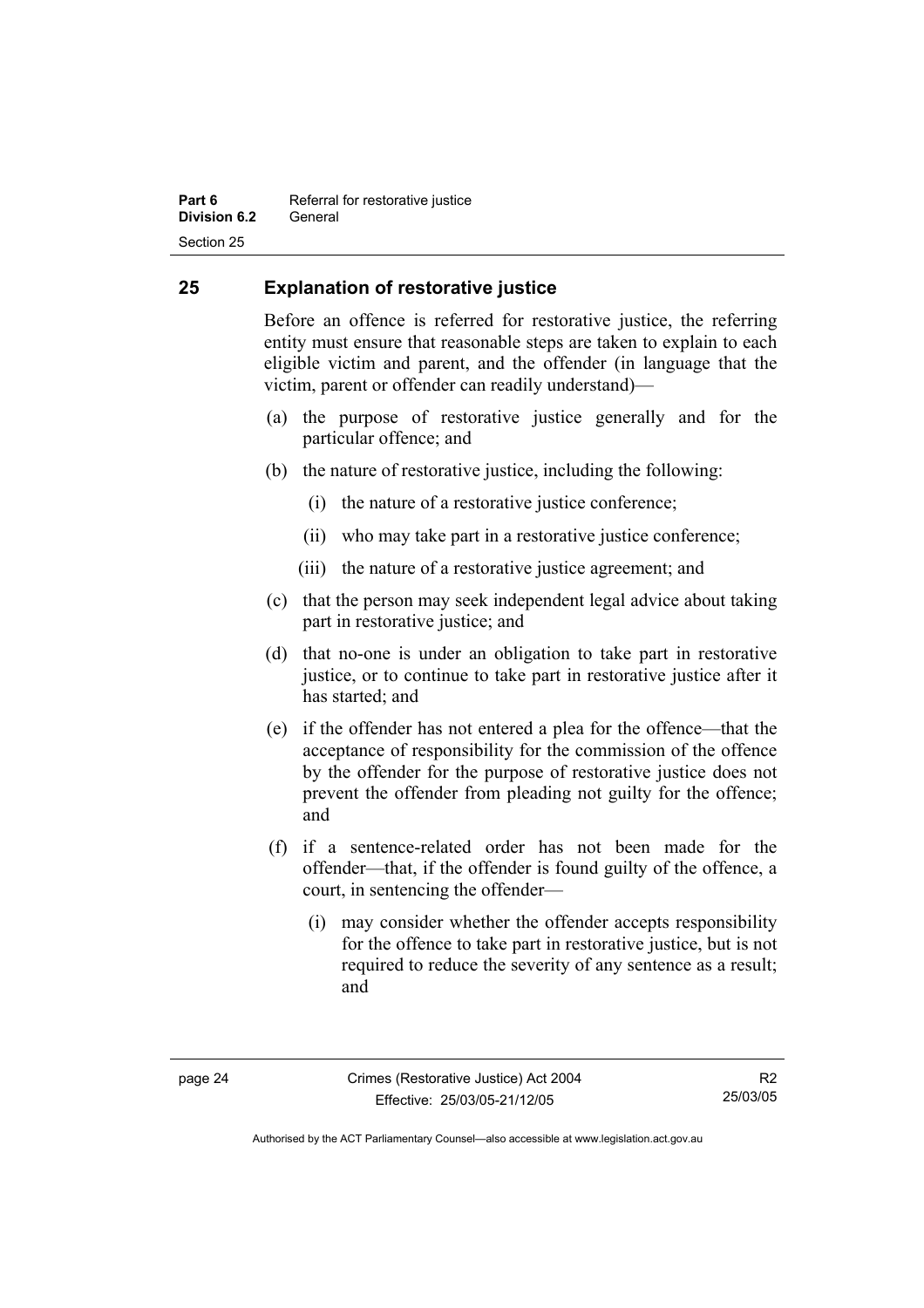(ii) must not consider whether the offender has chosen not to take part, or not to continue to take part, in restorative justice.

# **26 Referral by DPP—domestic violence offences committed by young offenders**

- (1) This section applies if the director of public prosecutions is the referring entity for a domestic violence offence allegedly committed by a young offender.
- (2) The director of public prosecutions may refer the offence for restorative justice if—
	- (a) the section 24 referral conditions apply; and
	- (b) the director has consulted each person who could be an eligible victim or parent for the offence.
	- *Note* This Act does not apply to a domestic violence offence alleged to have been committed by an adult offender unless the offender pleads guilty to the offence, or is found guilty of the offence (see s 16).
- (3) Subsections (1) and (2) do not apply before the phase 2 application day.
- (4) However, subsections (1) and (2) may apply to an offence even if the offence was allegedly committed before the phase 2 application day.
- (5) To remove any doubt, the Legislation Act, section 79 (Automatic commencement of postponed law) does not apply to subsection (1) or (2).
	- *Note* If the Legislation Act, s 79 applied to subsection (1) or (2), the subsection would automatically commence 6 months after the commencement of this Act (apart from s 1 and s 2) if it had not already been effectively commenced by the declaration of the phase 2 application day.

page 25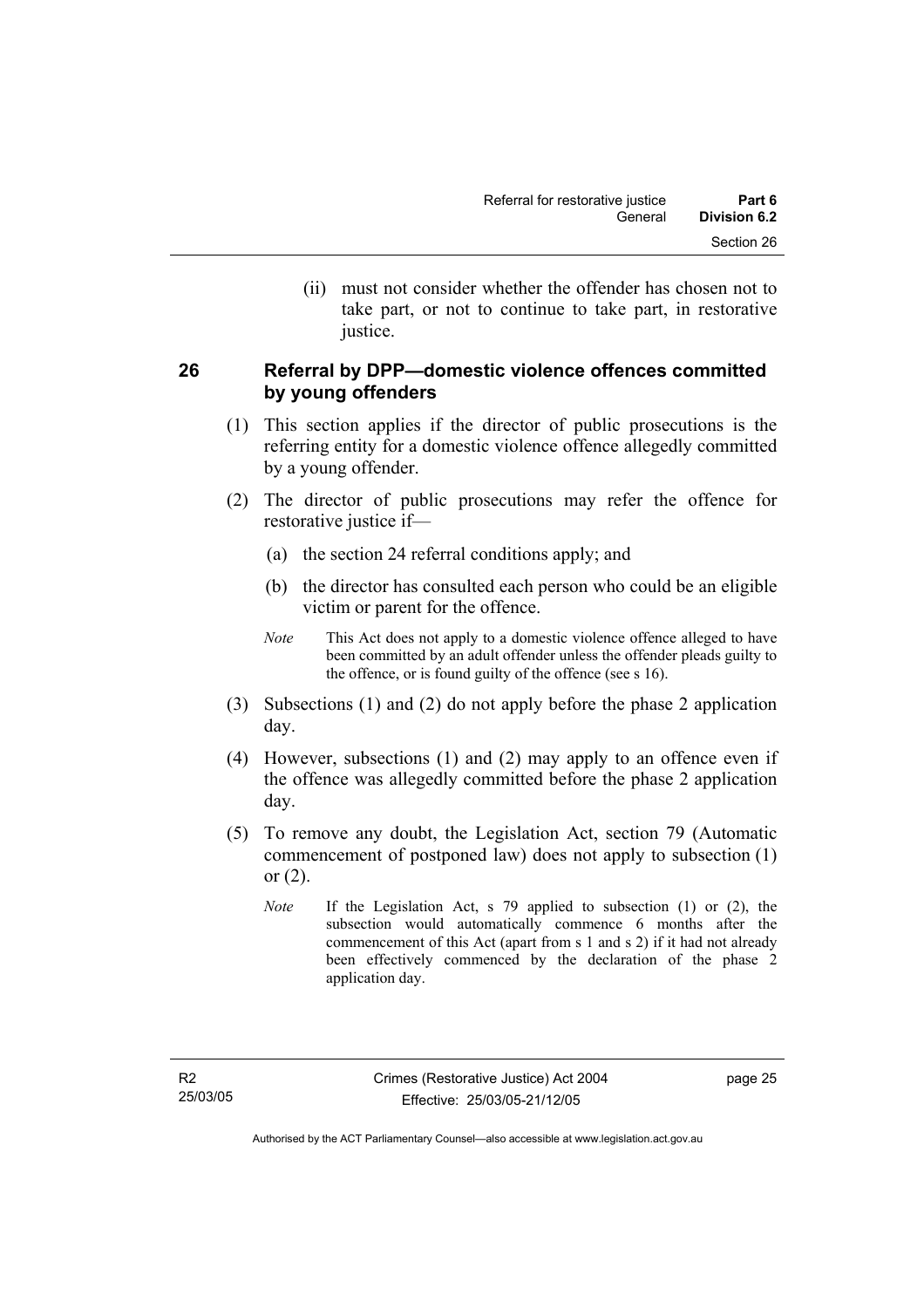| Part 6              | Referral for restorative justice |
|---------------------|----------------------------------|
| <b>Division 6.3</b> | Referral by courts               |
| Section 27          |                                  |

- (6) Subsections (3) to (8) (including this subsection) expire on the phase 2 application day.
	- *Note* A provision of an Act expires at the end of the day fixed for its expiry (see Legislation Act, s 85 (3); *repeal* in s 85 includes expiry—see s 82).
- (7) Subsections (3) to (8) (including this subsection) are laws to which the Legislation Act, section 88 (Repeal does not end effect of transitional laws etc) applies.
- (8) In this section:

*phase 2 application day*—see section 15 (4).

# **Division 6.3 Referral by courts**

# **27 Referral during court proceeding**

- (1) This section applies if—
	- (a) a court is the referring entity for an offence under table 22, item 3; and
	- (b) the prosecution and any lawyer representing the offender agree that the offence should be referred for restorative justice; and
	- (c) either—
		- (i) the court is satisfied that the section 24 referral conditions apply; or
		- (ii) the court considers that it is appropriate to refer the offence for restorative justice, and the court has ensured that explanations have been given as mentioned in section 25 to each person of whom the court is aware who is a victim, or a parent of a child victim, of the offence, and the offender.
- (2) The court may by order (a *court referral order*) adjourn the proceeding for a stated period, and refer the offence for restorative justice, on the application of the director of public prosecutions.

R2 25/03/05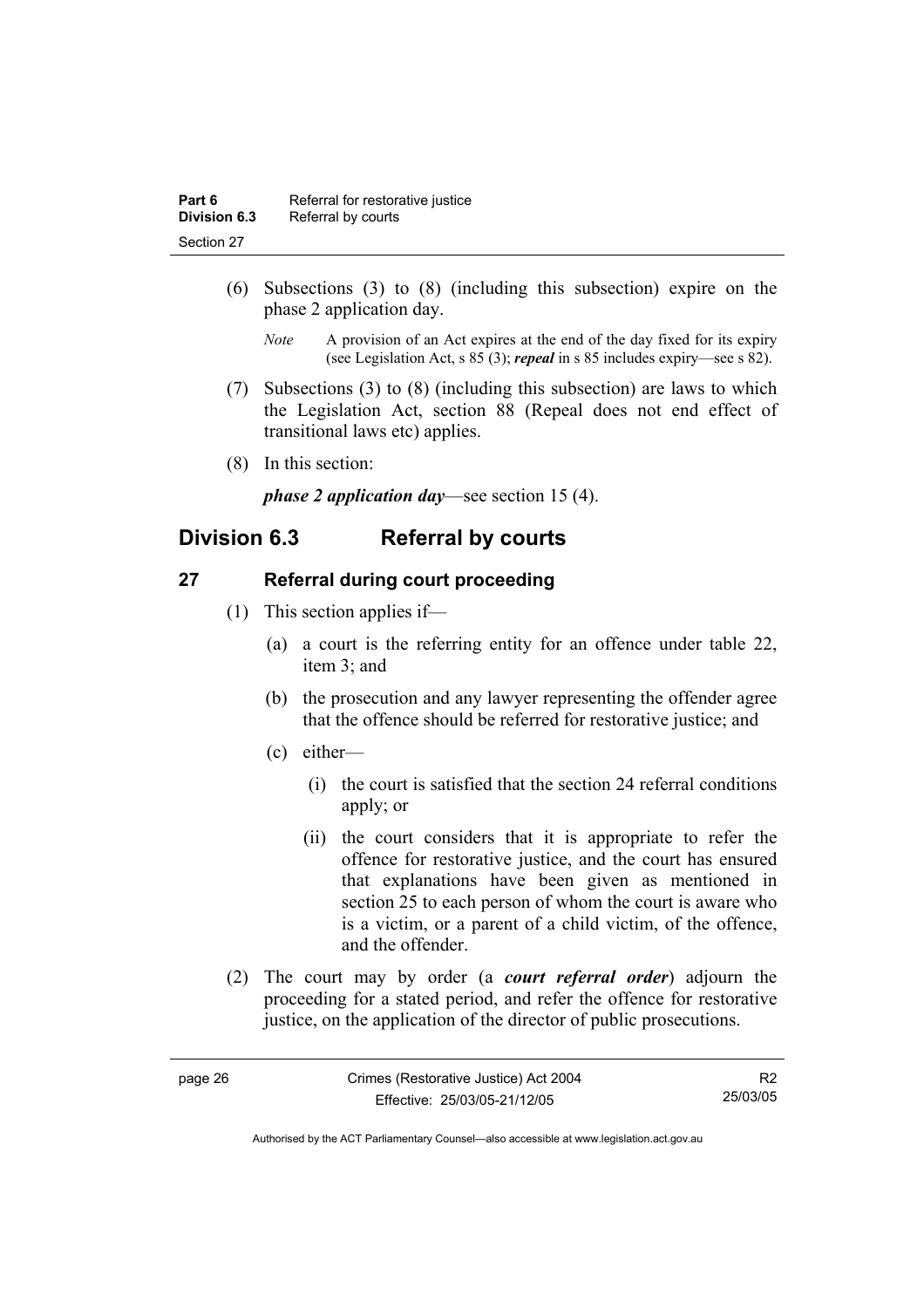- (3) The court must ensure that a copy of the court referral order is given to—
	- (a) each victim and parent mentioned in subsection  $(1)$  (c) (ii); and
	- (b) the offender; and
	- (c) the director of public prosecutions and any lawyer representing the offender; and
	- (d) the chief executive.
- (4) For the referral of a domestic violence offence alleged to have been committed by a young offender, the court may make a court referral order only if it considers that exceptional circumstances exist to justify the referral.
	- *Note* This Act does not apply to a domestic violence offence alleged to have been committed by an adult offender unless the offender pleads guilty to the offence, or is found guilty of the offence (see s 16).
- (5) Subsection (4) does not apply before the phase 2 application day.
- (6) However, subsection (4) may apply to an offence even if the offence was allegedly committed before the phase 2 application day.
- (7) To remove any doubt, the Legislation Act, section 79 (Automatic commencement of postponed law) does not apply to subsection (4).
	- *Note* If the Legislation Act, s 79 applied to the subsection, it would automatically commence 6 months after the commencement of this Act (apart from s 1 and s 2) if it had not already been effectively commenced by the declaration of the phase 2 application day.
- (8) Subsections (5) to (10) (including this subsection) expire on the phase 2 application day.
	- *Note* A provision of an Act expires at the end of the day fixed for its expiry (see Legislation Act, s 85 (3); *repeal* in s 85 includes expiry—see s 82).
- (9) Subsections (5) to (10) (including this subsection) are laws to which the Legislation Act, section 88 (Repeal does not end effect of transitional laws etc) applies.

page 27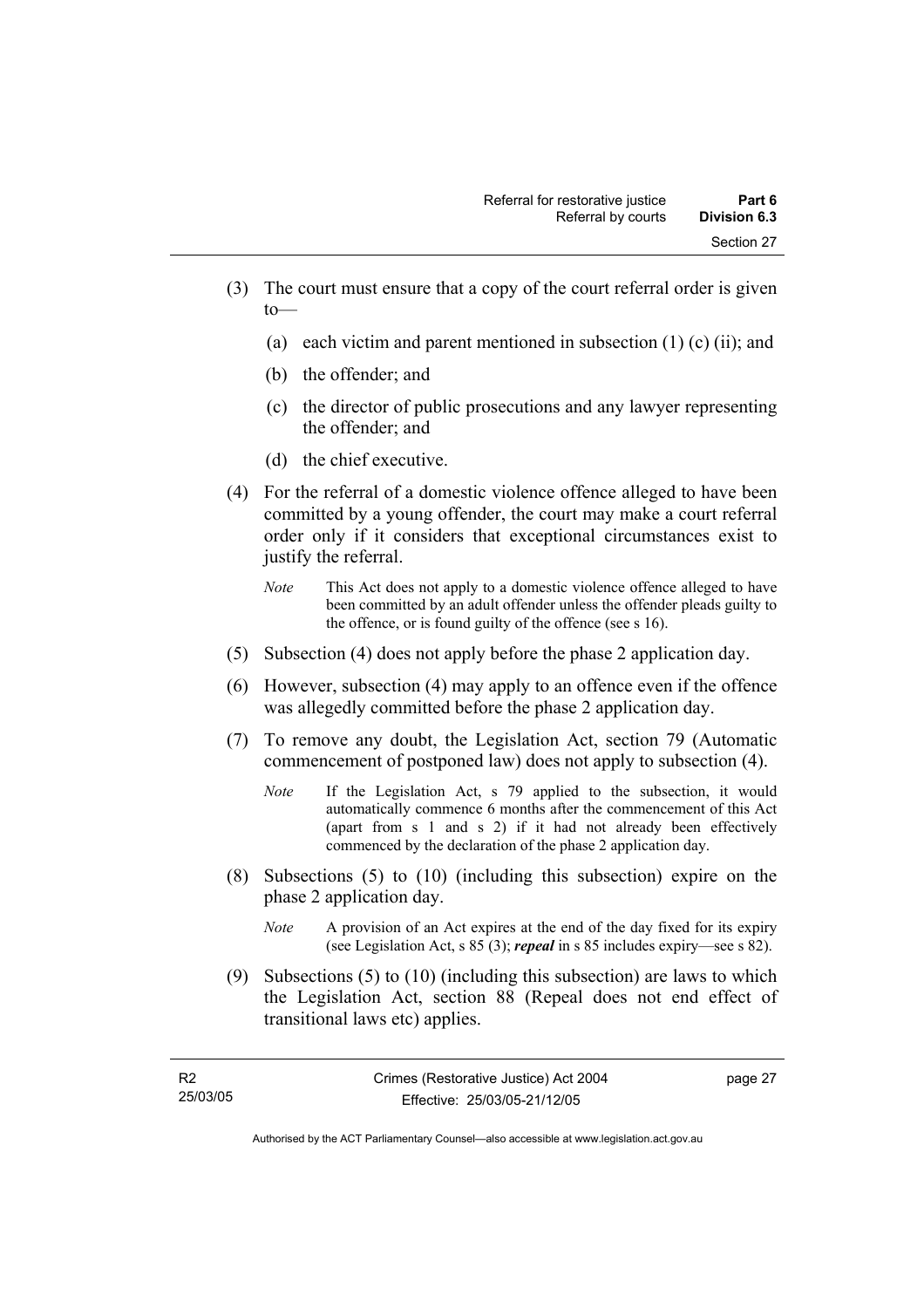(10) In this section:

*phase 2 application day*—see section 15 (4).

# **28 Court referral orders—reports**

- (1) This section applies if a court makes a court referral order for section 27 in relation to a proceeding for an offence.
- (2) The chief executive must give the court a written report about the outcome of restorative justice for the offence within the period for which the proceeding is adjourned under the order.
- (3) The report must include a statement of the following in relation to each victim and parent mentioned in section 27 (1) (c) (ii), and the offender:
	- (a) whether the victim, parent or offender is eligible for restorative justice;
	- (b) if the victim, parent or offender is eligible for restorative justice—whether restorative justice is suitable for the victim. parent or offender;
	- (c) whether a restorative justice conference was held;
	- (d) if a restorative justice conference was held—
		- (i) the extent to which the conference met the objects of this Act; and
		- (ii) whether a restorative justice agreement was reached at the conference.
		- *Note* If a form is approved under s 73 for this provision, the form must be used.
- (4) If a restorative justice agreement was reached at a restorative justice conference for the offence, the report must include a copy of the agreement.

R2 25/03/05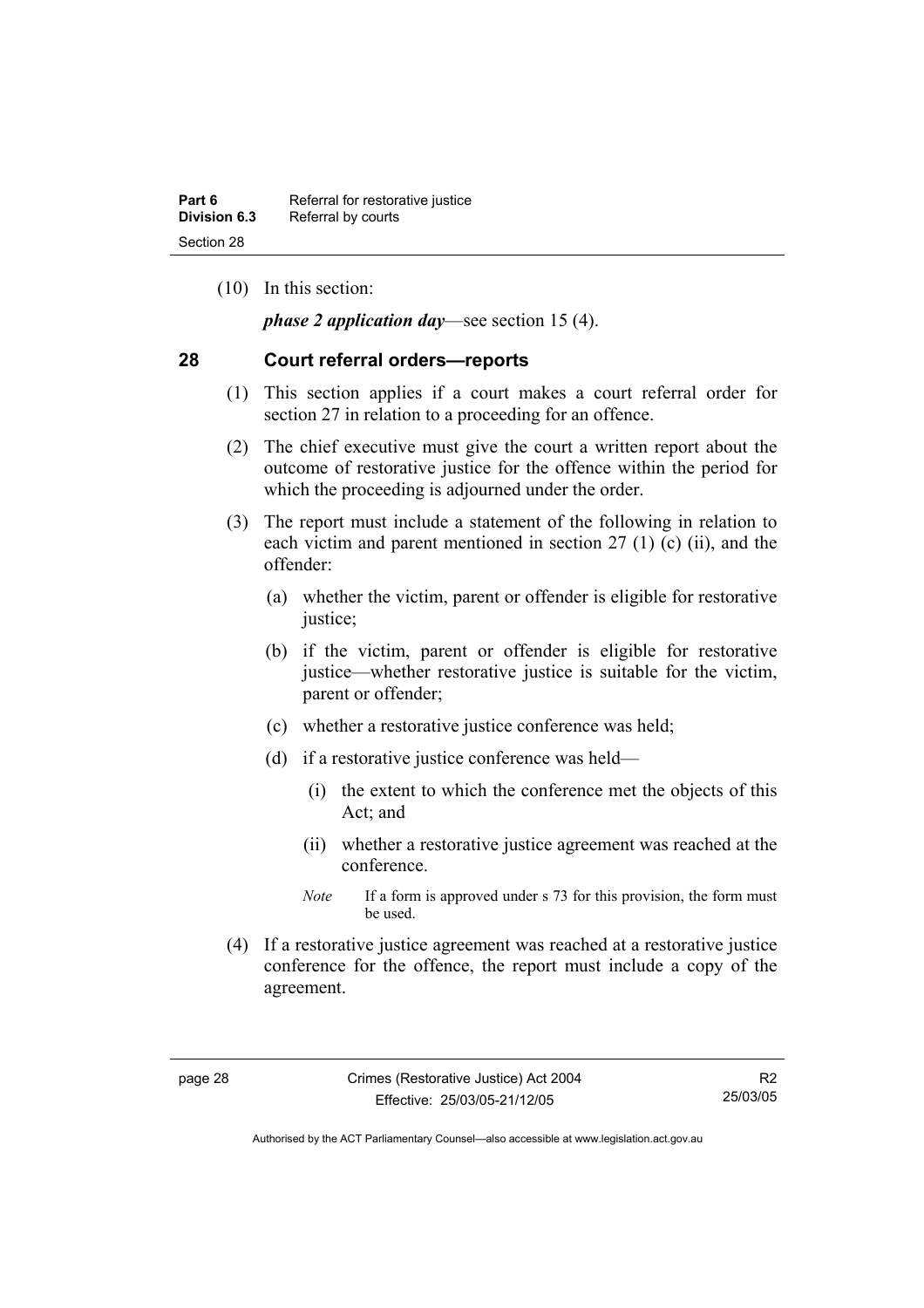- (5) The chief executive must give a copy of the report to—
	- (a) each victim and parent mentioned in section  $27(1)$  (c) (ii); and
	- (b) the offender; and
	- (c) the director of public prosecutions and any lawyer representing the offender.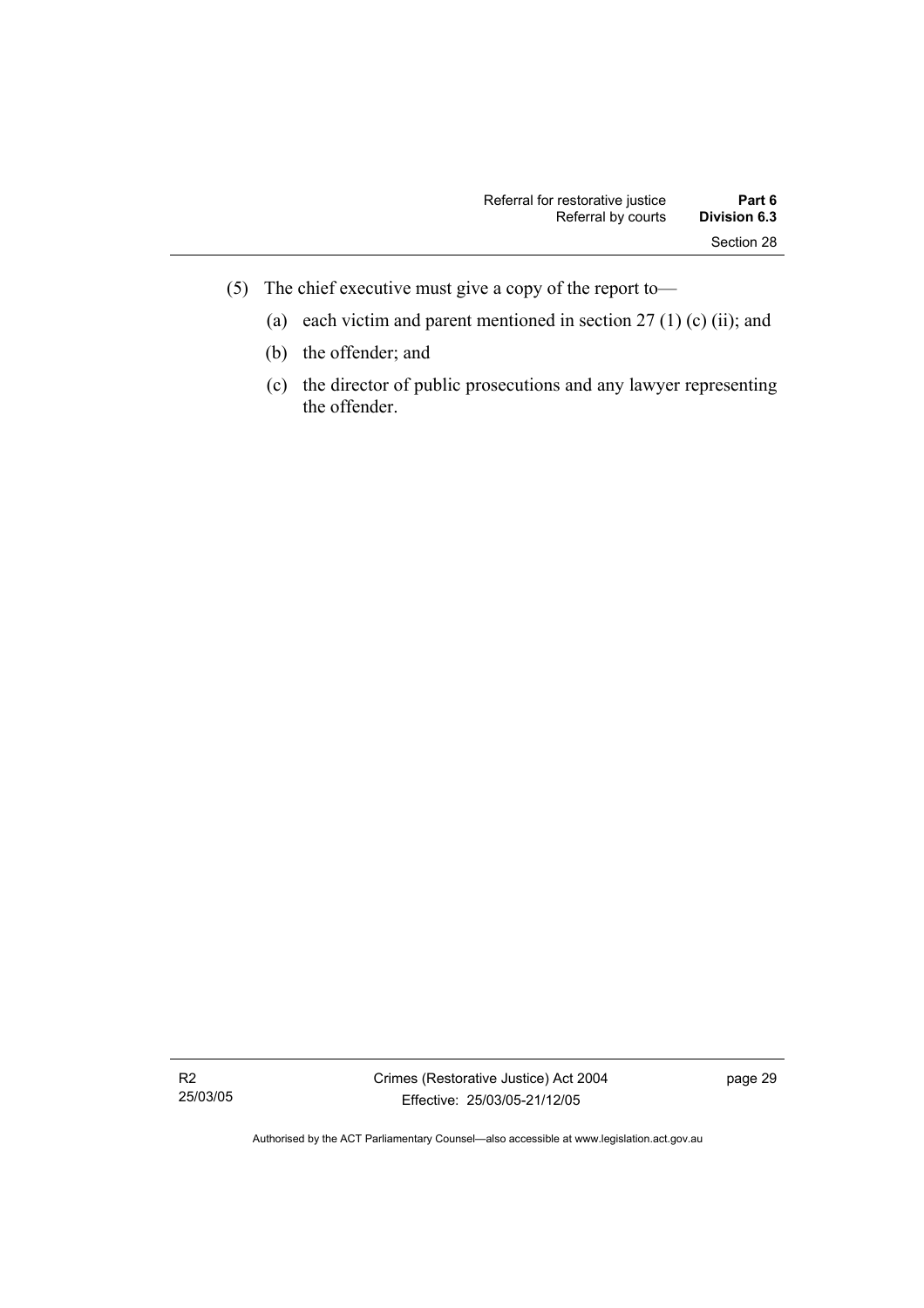#### **Part 7** Suitability for restorative justice

Section 29

# **Part 7 Suitability for restorative justice**

#### **29 Meaning of** *personal characteristics* **for pt 7**

In this part:

*personal characteristics*, of a victim, or a parent of a child victim, or offender, means personal characteristics of the victim, parent or offender that might affect the outcome of restorative justice for the relevant offence.

#### **Examples**

- 1 age
- 2 gender
- 3 social or cultural background
- *Note* An example is part of the Act, is not exhaustive and may extend, but does not limit, the meaning of the provision in which it appears (see Legislation Act, s 126 and s 132).

#### **30 Suitability—eligibility requirement**

The chief executive may decide that an offence is suitable for restorative justice only if satisfied that—

- (a) there is an eligible victim or eligible parent for the offence; and
- (b) the offender is an eligible offender.

#### **31 Finding of eligibility by referring entity**

- (1) This section applies if, in a referral under section 23 (Referral procedure), a referring entity states that a person is an eligible victim, parent, or offender and gives grounds for that statement.
- (2) For this part, the referring entity's statement—
	- (a) is sufficient for the chief executive to be satisfied of the fact of eligibility; but

R2 25/03/05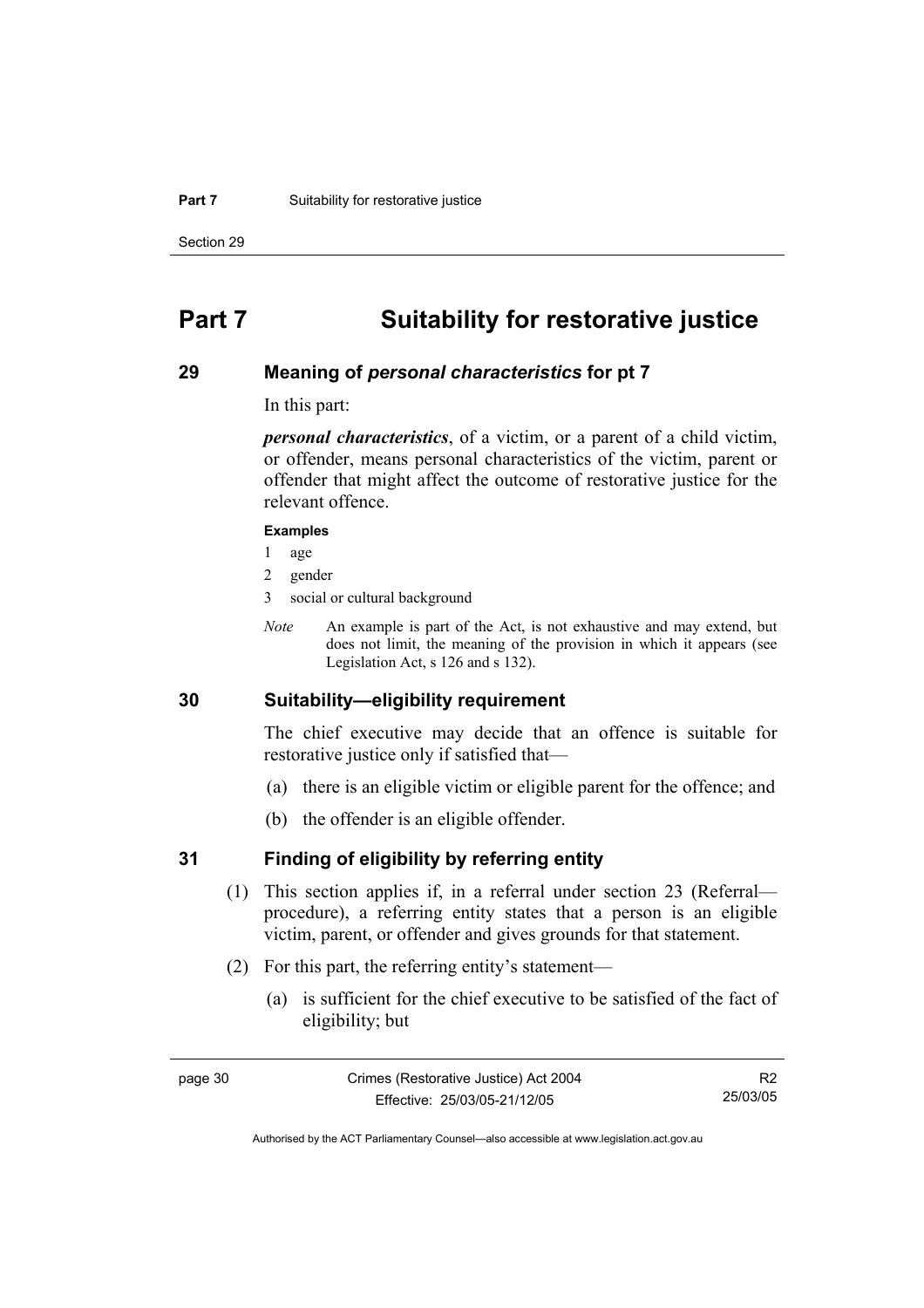(b) does not prevent the chief executive from being satisfied that a victim, parent or offender is not eligible for restorative justice.

### **32 Suitability—decision**

- (1) The chief executive is responsible for deciding whether restorative justice is suitable for an offence.
- (2) The chief executive may decide whether restorative justice is suitable for an offence only after considering the following:
	- (a) the general considerations mentioned in section 33;
	- (b) suitability for the eligible victim or parent under section 34 or section 35;
	- (c) suitability for the offender under section 36.
- (3) If the chief executive decides that restorative justice is suitable for an offence, the chief executive must ask the following for written consent for a restorative justice conference to be called for the offence:
	- (a) the eligible victim or parent, or both (if there is an eligible victim and an eligible parent);
	- (b) the eligible offender.
	- *Note* If a form is approved under s 73 for this provision, the form must be used.

#### **33 Suitability—general considerations**

- (1) In deciding whether restorative justice is suitable for an offence, the chief executive must consider the following:
	- (a) any government or administrative policy relating to the treatment of offences of the relevant kind;
	- (b) the nature of the offence, including the level of harm caused by or violence involved in its commission or alleged commission;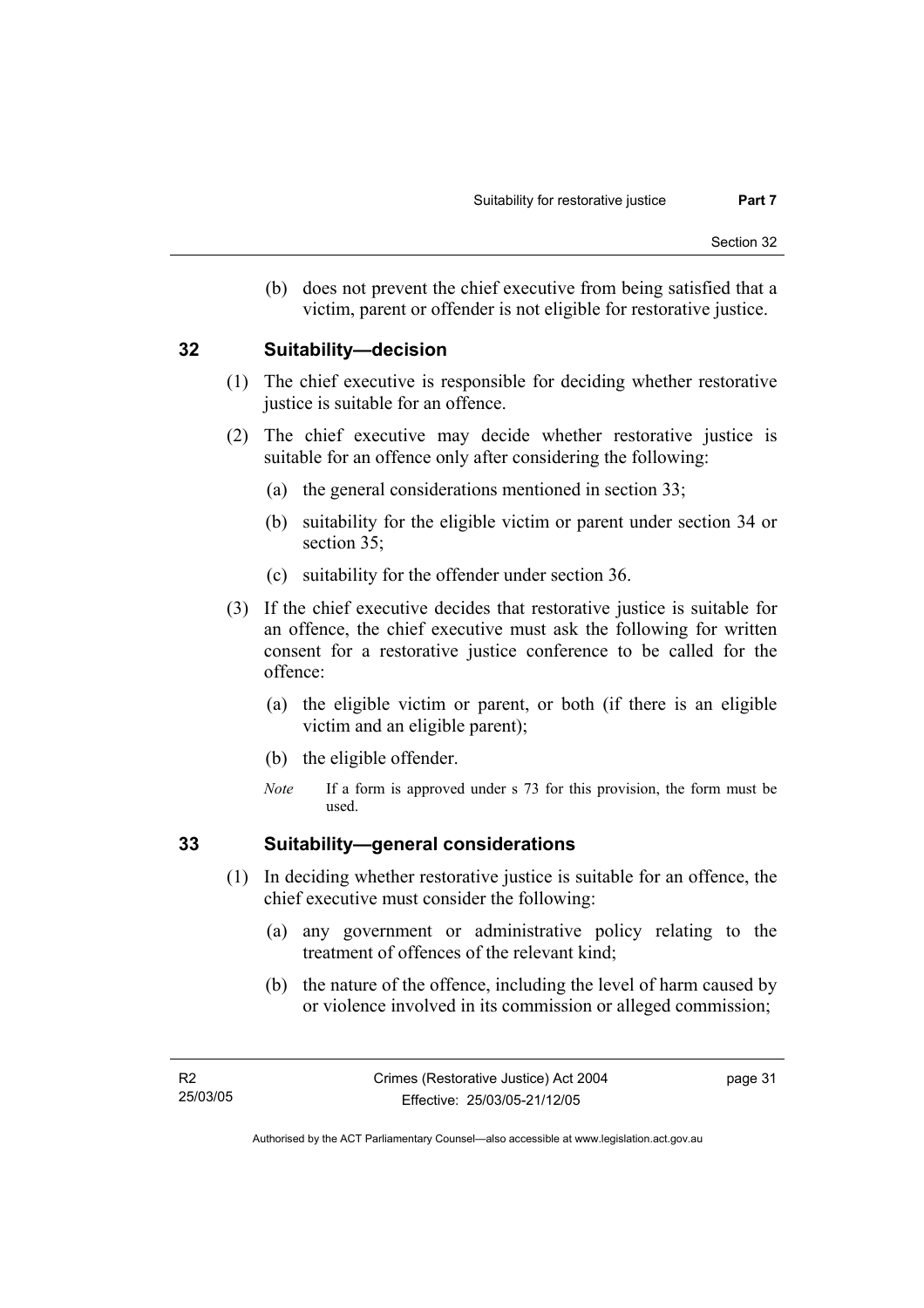Section 33

- (c) the appropriateness of restorative justice at the current stage of the criminal justice process in relation to the offence;
- (d) any potential power imbalance between the people who are to take part in restorative justice for the offence;
- (e) the physical and psychological safety of anyone who is to take part in restorative justice for the offence.
- (2) The chief executive may decide that restorative justice is suitable for a domestic violence offence committed by a young offender only if satisfied that exceptional circumstances exist to justify the calling of a restorative justice conference for the offence.
- (3) Subsection (2) does not apply before the phase 2 application day.
- (4) However, subsection (2) may apply to an offence even if the offence was committed before the phase 2 application day.
- (5) To remove any doubt, the Legislation Act, section 79 (Automatic commencement of postponed law) does not apply to subsection (2).
	- *Note* If the Legislation Act, s 79 applied to the subsection, it would automatically commence 6 months after the commencement of this Act (apart from s 1 and s 2) if it had not already been effectively commenced by the declaration of the phase 2 application day.
- (6) Subsections (3) to (8) (including this subsection) expire on the phase 2 application day.
	- *Note* A provision of an Act expires at the end of the day fixed for its expiry (see Legislation Act, s 85 (3); *repeal* in s 85 includes expiry—see s 82).
- (7) Subsections (3) to (8) (including this subsection) are laws to which the Legislation Act, section 88 (Repeal does not end effect of transitional laws etc) applies.
- (8) In this section:

*phase 2 application day*—see section 15 (4).

R2 25/03/05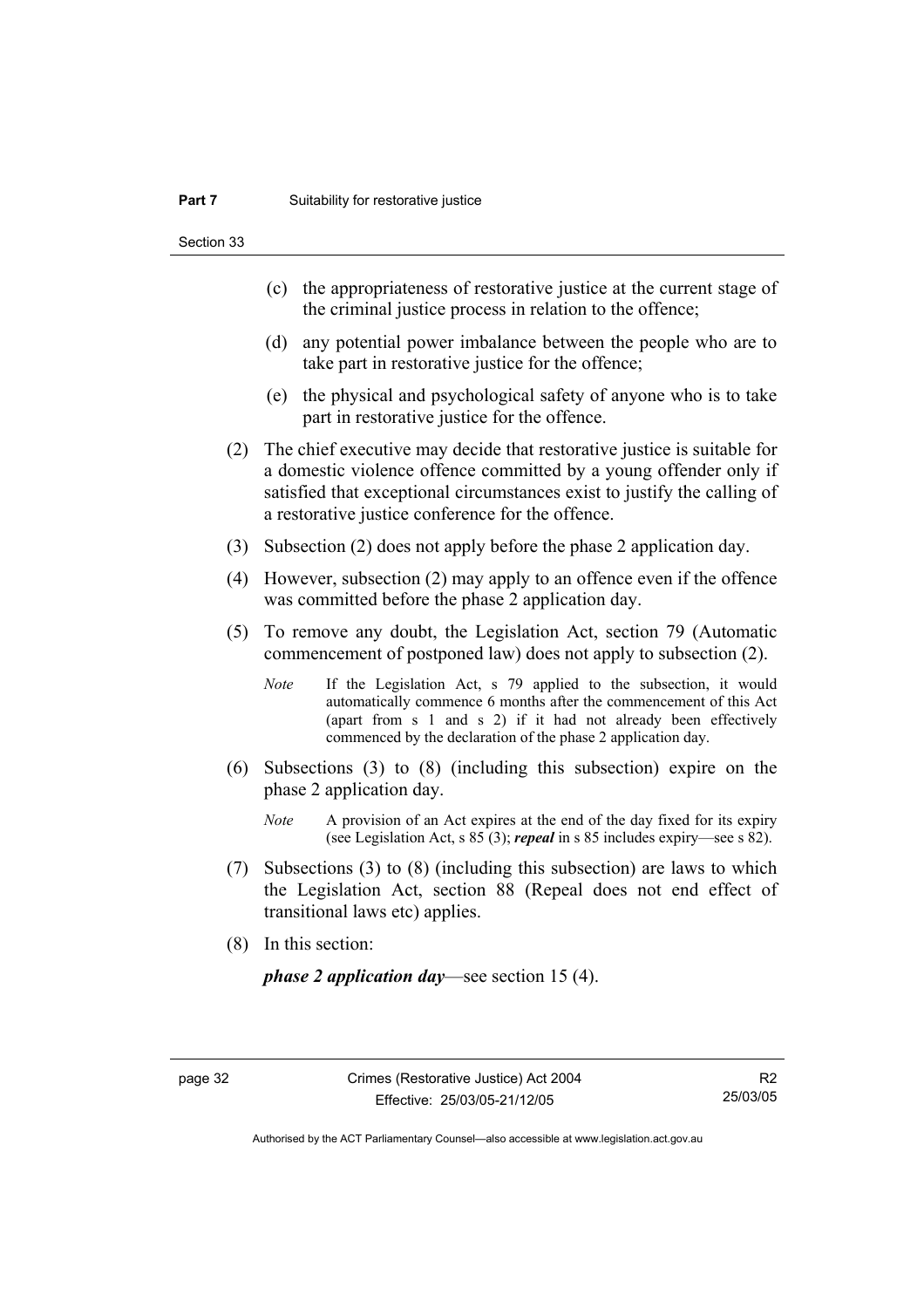#### **34 Suitability—victims**

- (1) In deciding whether restorative justice is suitable for an eligible victim, the chief executive must consider the following:
	- (a) the victim's personal characteristics;
	- (b) the victim's motivation for taking part in restorative justice;
	- (c) the impact of the offence as perceived by the victim.
- (2) For this Act, an eligible victim is a *suitable victim* if the chief executive decides under section 32 that the victim is suitable for restorative justice.

### **35 Suitability—eligible parents**

- (1) In deciding whether restorative justice is suitable for an eligible parent of a child victim, the chief executive must consider the following:
	- (a) the relationship between the parent and the child;
	- (b) the parent's and the child victim's personal characteristics;
	- (c) the parent's and the child victim's motivation for taking part in restorative justice;
	- (d) the impact of the offence as perceived by the parent and the child victim.
- (2) For this Act, an eligible parent is a *suitable parent* if the chief executive decides under section 32 that the parent is suitable for restorative justice.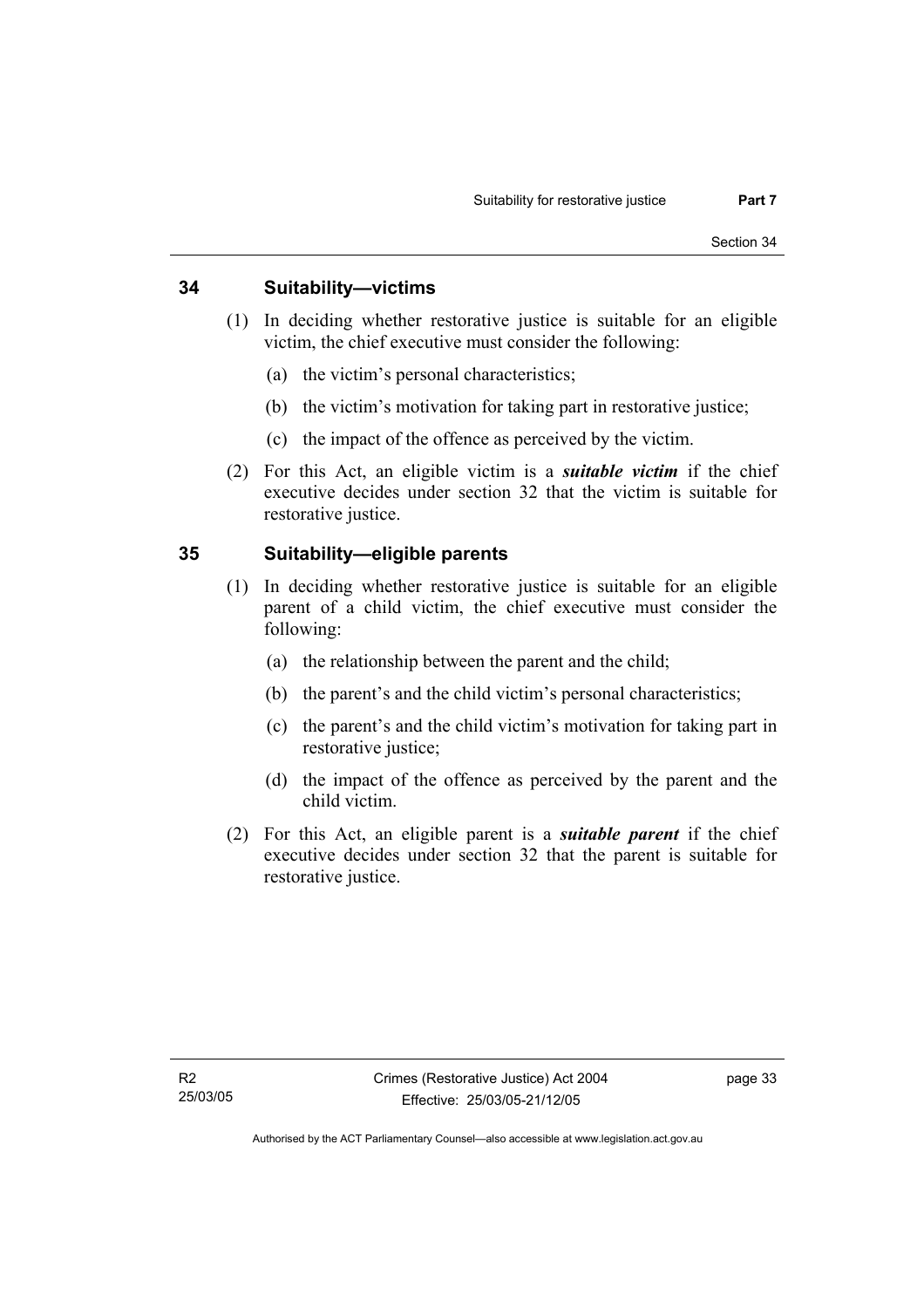#### **Part 7** Suitability for restorative justice

Section 36

#### **36 Suitability—offenders**

In deciding whether restorative justice is suitable for an offender, the chief executive must consider the following:

- (a) the extent (if any) of the offender's contrition or remorse for the offence;
- (b) the offender's personal characteristics;
- (c) the offender's motivation for taking part in restorative justice;
- (d) the impact of the offence as perceived by the offender.

page 34 Crimes (Restorative Justice) Act 2004 Effective: 25/03/05-21/12/05

R2 25/03/05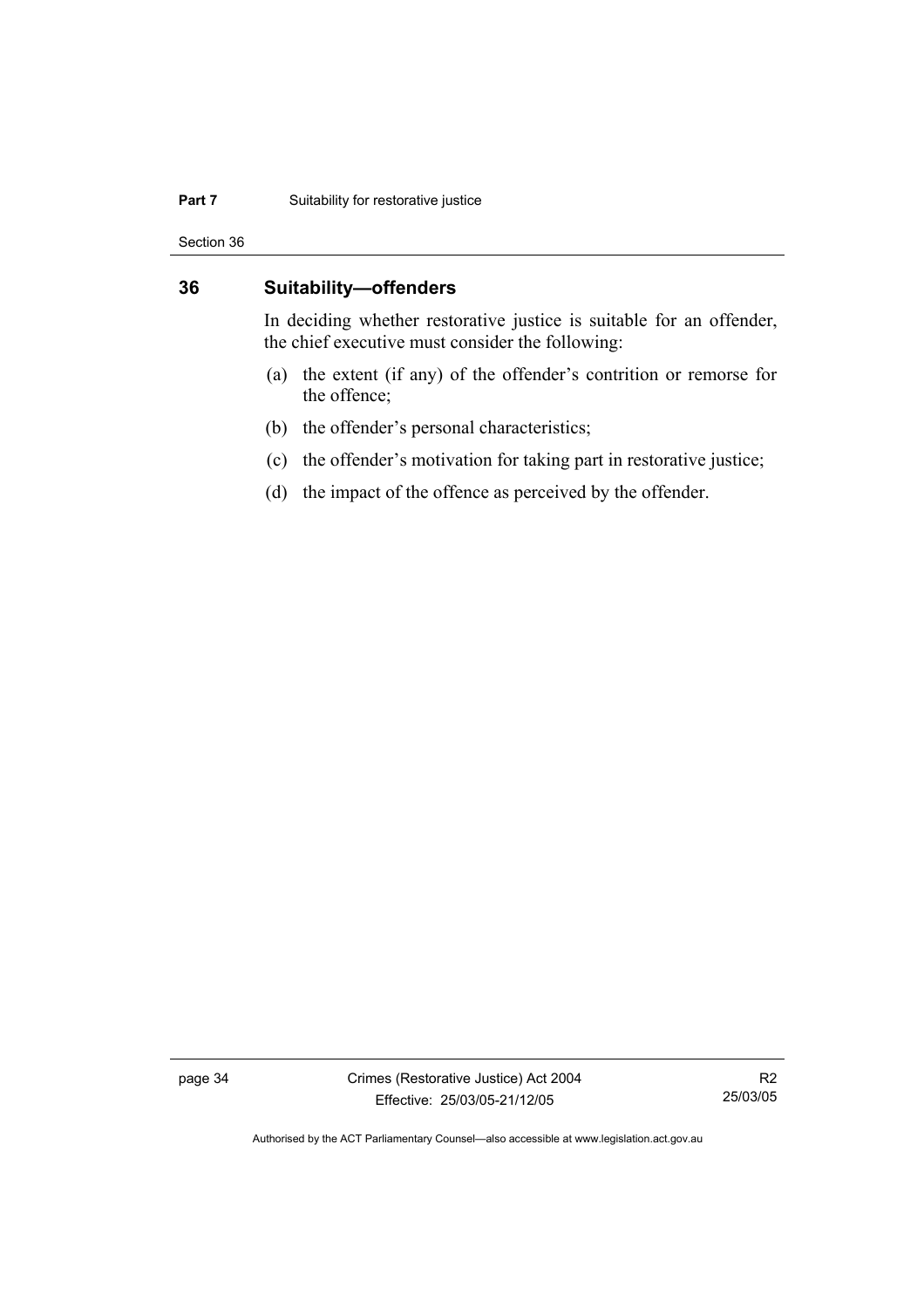# **Part 8 Restorative justice conferences and agreements**

## **Division 8.1 General**

### **37 Definitions—pt 8**

In this part:

*required participant*, in a restorative justice conference—see section 42.

*restorative justice agreement*—see section 50.

*substitute participant*—see section 43.

*suitable parent*—see section 35.

*suitable victim*—see section 34.

## **38 Meaning of** *referring entity***—pt 8**

(1) In this part:

*referring entity*—see section 22.

 (2) However, if an offence is referred for restorative justice by a court in making a sentence-related order, *referring entity* means the chief executive (corrections).

#### **39 Decision to call conference**

- (1) The chief executive may require a restorative justice conference to be called for an offence if—
	- (a) the chief executive decides, under section 32 (Suitability decision) that restorative justice is suitable for the offence; and

page 35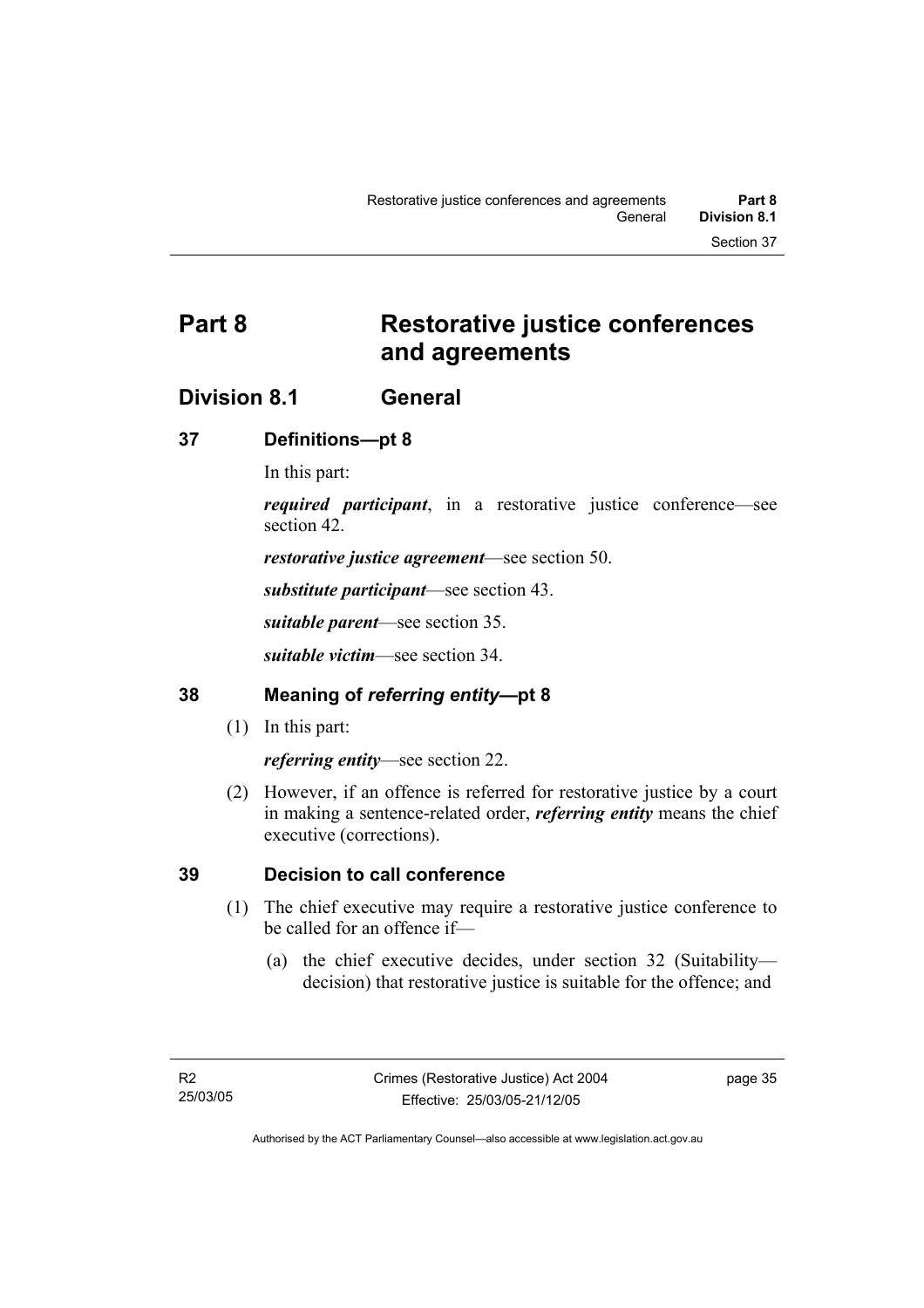- (b) the eligible victim or parent, and the eligible offender, gives consent under section 32 (3) for the conference to be called.
- (2) The chief executive must assign a convenor to a conference called under this section.

## **Division 8.2 Convenors**

### **40 Appointment of convenors**

- (1) The chief executive may appoint a person as a convenor for this part.
	- *Note 1* For the making of appointments (including acting appointments), see Legislation Act, pt 19.3.
	- *Note 2* In particular, an appointment may be made by naming a person or nominating the occupant of a position (see s 207).
	- *Note 3* Certain Ministerial appointments require consultation with an Assembly committee and are disallowable (see Legislation Act, div 19.3.3).
- (2) The chief executive may appoint a person as convenor only if—
	- (a) the person has the qualifications and experience prescribed under the regulations; and
	- (b) if the person is not a lawyer—the chief executive is satisfied that the convenor has received sufficient legal training—
		- (i) to advise those who take part in restorative justice of their rights and duties at law and under this Act; and
		- (ii) otherwise to perform the functions of a convenor for this Act.
- (3) Subsection (2) (b) does not prevent regulations being made requiring a convenor to be a lawyer.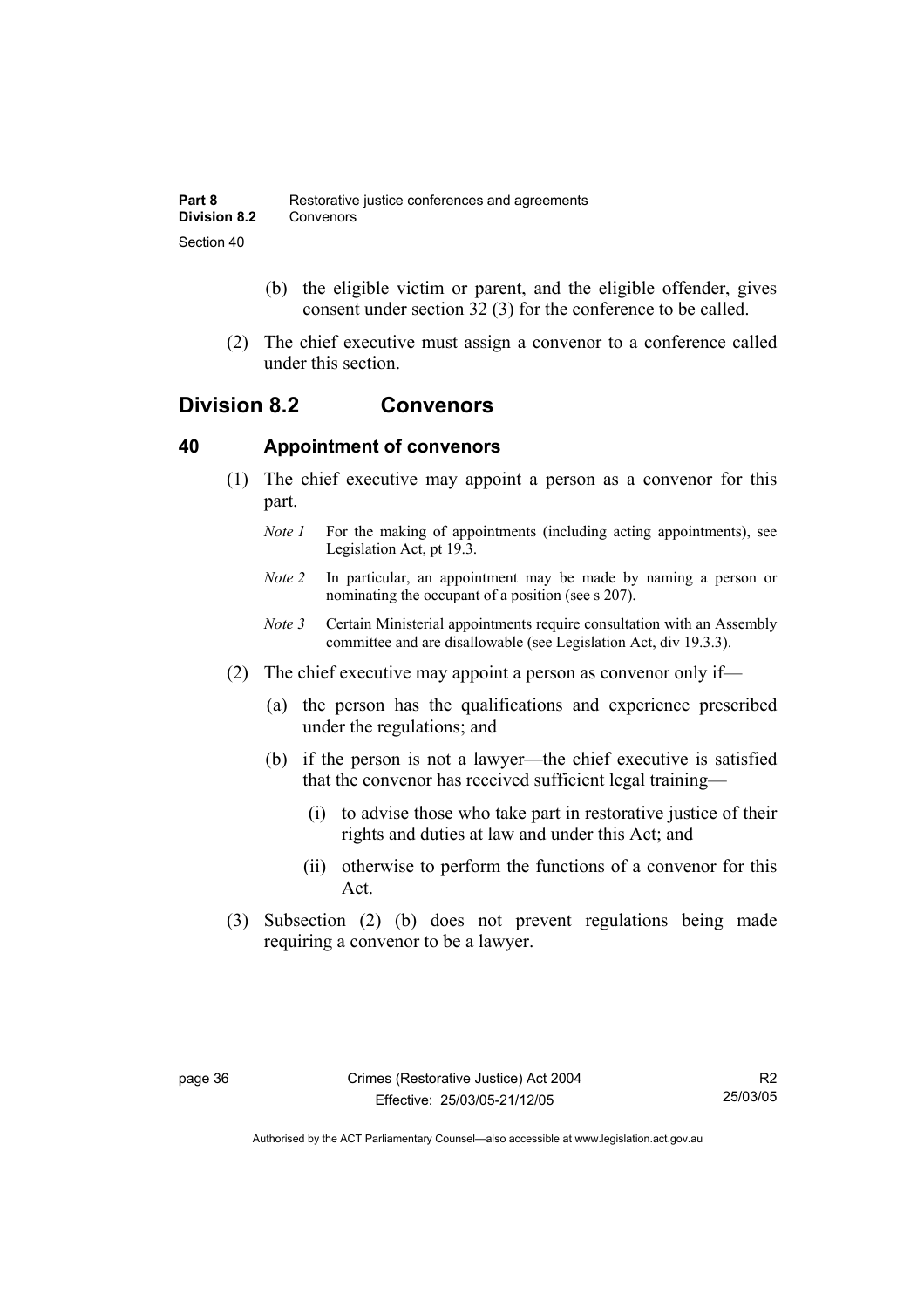#### **41 What a convenor does**

- (1) The convenor of a restorative justice conference, subject to this part, may do anything necessary or desirable to be done in relation to calling the conference, including the following:
	- (a) consulting a person with knowledge of or experience in a particular culture;
	- (b) inviting a person to take part in the conference;
	- (c) deciding whether the conference should require the participants to meet in person, or to communicate in any other way;
	- (d) fixing a time for the conference, and for any continuation of the conference;
	- (e) fixing a venue for the conference, if the participants are to meet in person;
	- (f) identifying the issues that should be addressed at the conference;
	- (g) facilitating the conference;
	- (h) warning participants about the potentially incriminating nature of any statement to be made, or being made, at the conference;
	- (i) facilitating an agreement between the participants;
	- (j) ensuring that this Act is complied with in relation to the conference and any agreement;
	- (k) any other function required under the regulations.
- (2) The convenor must carry out the functions mentioned in subsection (1) in a way that ensures that no-one's safety, rights or dignity is compromised.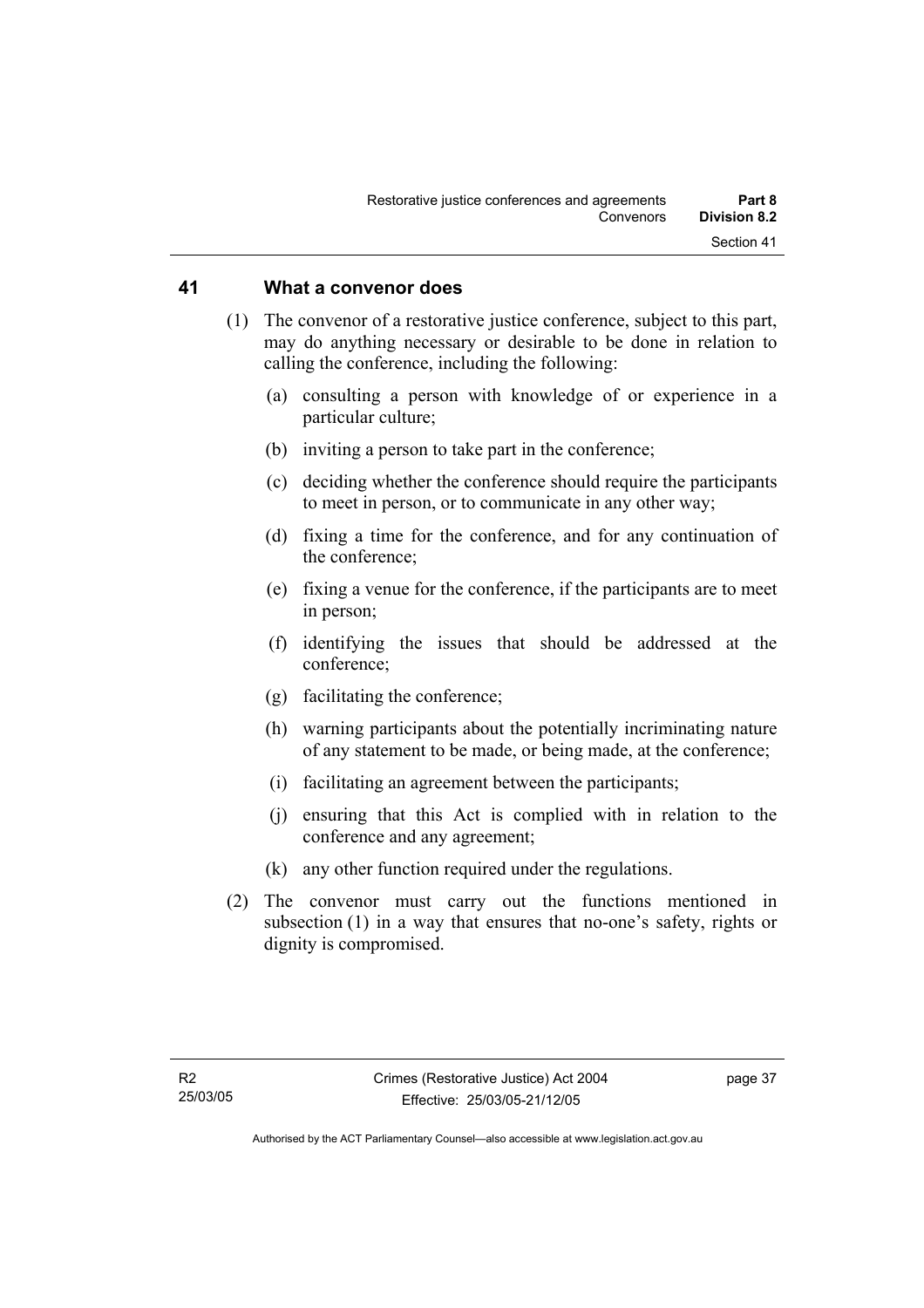# **Division 8.3 Conduct of conference**

## **42 Required participants**

- (1) A restorative justice conference for an offence must not proceed unless each of the following takes part in the conference:
	- (a) a suitable victim or parent, or a substitute participant for a suitable victim or parent;
	- (b) the offender.
- (2) A person mentioned in subsection (1) who takes part (or who is to take part) in a restorative justice conference for an offence is a *required participant* in the conference for this part.
	- *Note* The convenor may invite supporters of the offender and victim to take part in the conference, and the informant police officer (see s 44).

#### **43 Substitute participants**

A person (a *substitute participant*) acting for a suitable victim or parent may take part in a restorative justice conference instead of the victim or parent if—

- (a) the victim or parent asks for, or agrees to, the substitution; and
- (b) the convenor agrees to the substitution.
- *Note* If the conference results in a restorative justice agreement, the substitute participant for the victim or parent must sign the agreement, and is taken to do so on behalf of the victim or parent (see s 52).

#### **44 Invited participants**

- (1) Any of the following may take part in a restorative justice conference if invited by the convenor:
	- (a) the police officer who is the informant for the offence;
	- (b) a parent of a suitable victim or the offender;

R2 25/03/05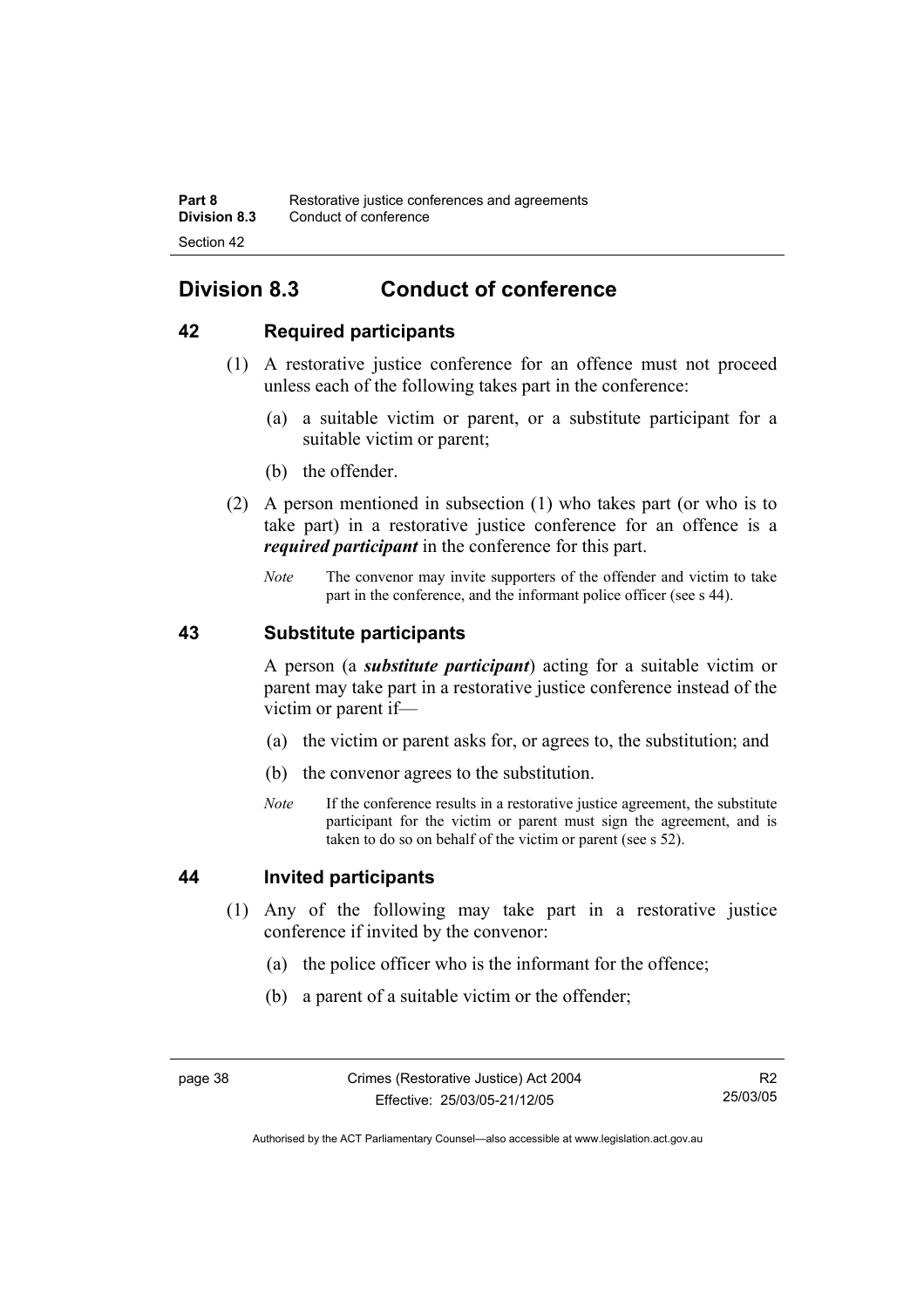- (c) a family member or domestic partner of a suitable victim, a suitable parent or the offender;
- (d) a person in a domestic relationship with a suitable victim, a suitable parent or the offender;
- (e) anyone else, if—
	- (i) a suitable victim or parent, or the offender, considers the person can provide emotional or practical support for the victim, parent or offender; or
	- (ii) the convenor considers that the participation of the person would help to promote the objects of this Act in relation to the conference.
- (2) If a required participant asks the convenor to invite a person mentioned in subsection (1) to take part in the conference, the convenor must not refuse the request unless the convenor considers, on reasonable grounds, that to invite the participant would be significantly detrimental to the objects of this Act in relation to the conference.
- (3) If a participant in a restorative justice conference is represented by someone acting for the participant in a professional capacity, the representative may not take part in the conference in that capacity.

**Examples of people acting for participants in a professional capacity** 

- 1 lawyers
- 2 victim intercessors
- 3 offender intercessors
- *Note* An example is part of the Act, is not exhaustive and may extend, but does not limit, the meaning of the provision in which it appears (see Legislation Act, s 126 and s 132).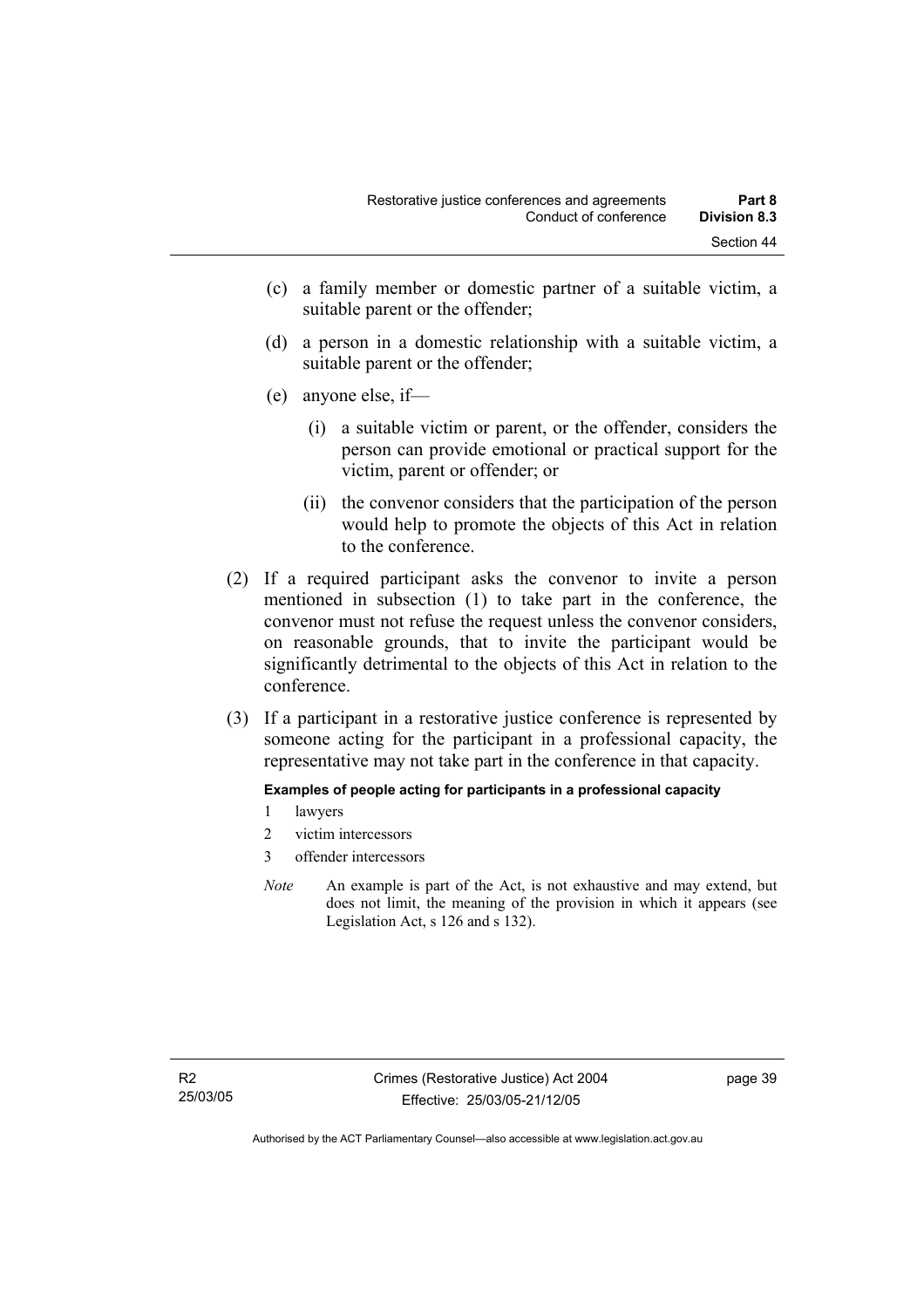(4) In this section:

*domestic relationship*—see the *Domestic Relationships Act 1994*, section 3 (Interpretation).

*Note* For the meaning of *domestic partner*, see Legislation Act, s 169.

#### **45 Explanation for participants**

Before a restorative justice conference begins, the convenor must ensure that reasonable steps are taken to explain to each person who is to take part in the conference (in language that each can readily understand)—

- (a) the objects of this Act in relation to the conference, including the purpose of restorative justice generally and for the particular offence; and
- (b) the nature of restorative justice, including the following:
	- (i) the nature of a restorative justice conference;
	- (ii) who may take part in a restorative justice conference;
	- (iii) the nature of a restorative justice agreement; and
- (c) that the person may, before and after the conference is called, seek independent legal advice about taking part in a restorative justice conference and about the effect of any restorative justice agreement reached at a conference; and
- (d) that no-one is under an obligation to take part in the conference, or to continue to take part in conference after it has started; and
- (e) if the offender has not entered a plea for the offence—that the acceptance of responsibility for the commission of the offence by the offender for the purpose of restorative justice does not prevent the offender from pleading not guilty to the offence; and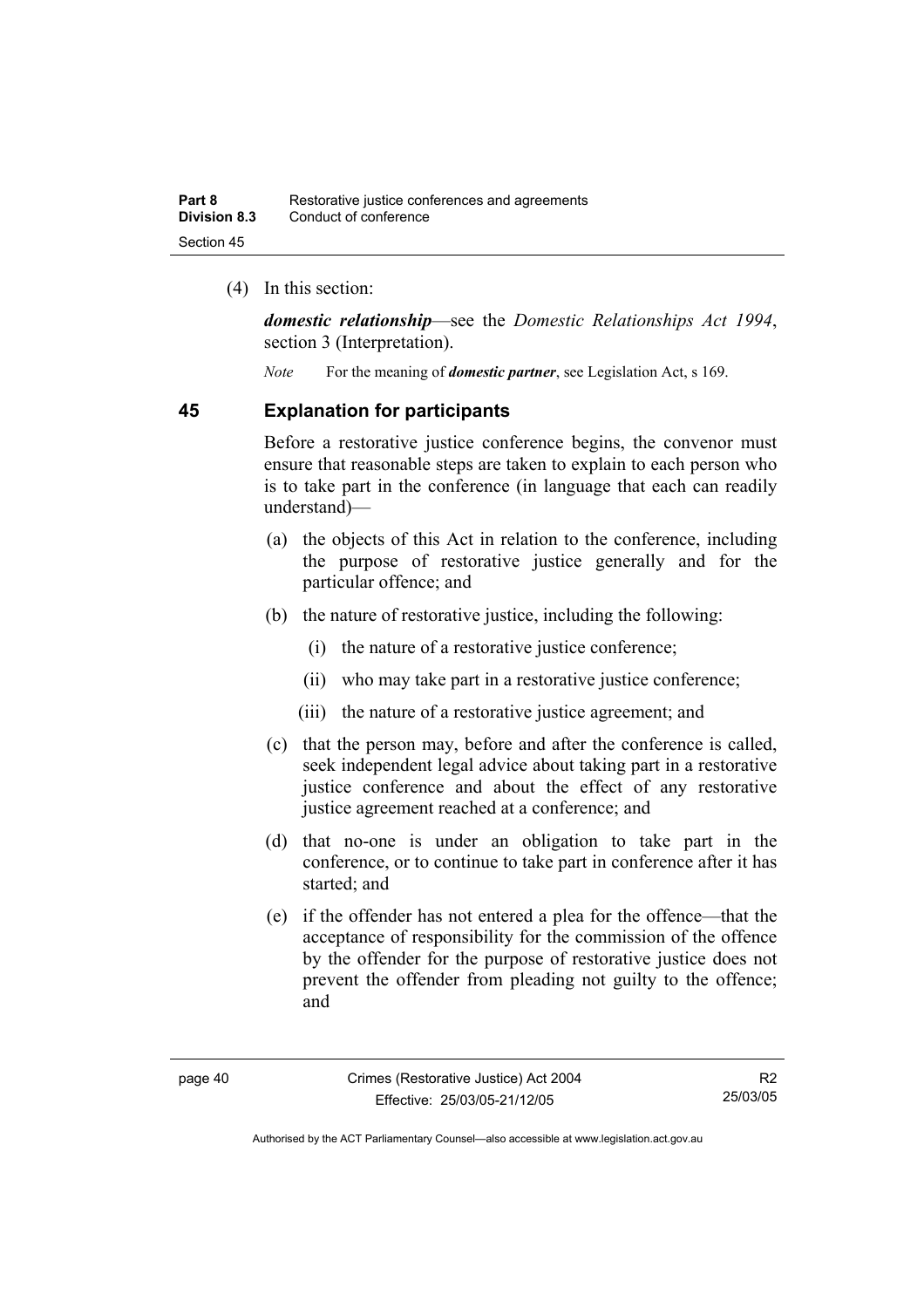- (f) if a sentence-related order has not been made for the offender—that, if the offender is found guilty of the offence, a court, in sentencing the offender—
	- (i) may consider whether the offender accepts responsibility for the offence to take part in restorative justice, but is not required to reduce the severity of any sentence as a result; and
	- (ii) must not consider whether the offender has chosen not to take part, or not to continue to take part, in restorative justice.

### **46 Form of conference**

The convenor of a restorative justice conference may conduct the conference in any form (or combination of forms) consistent with the restorative justice guidelines that would, in the convenor's opinion, best facilitate—

- (a) interaction between the participants; and
- (b) the promotion of the objects of this Act in relation to the conference.

#### **Examples of conference forms**

- 1 face-to-face meeting
- 2 exchange of written or emailed statements between participants
- 3 exchange of prerecorded videos between participants
- 4 teleconferencing
- 5 videoconferencing
- *Note* An example is part of the Act, is not exhaustive and may extend, but does not limit, the meaning of the provision in which it appears (see Legislation Act, s 126 and s 132).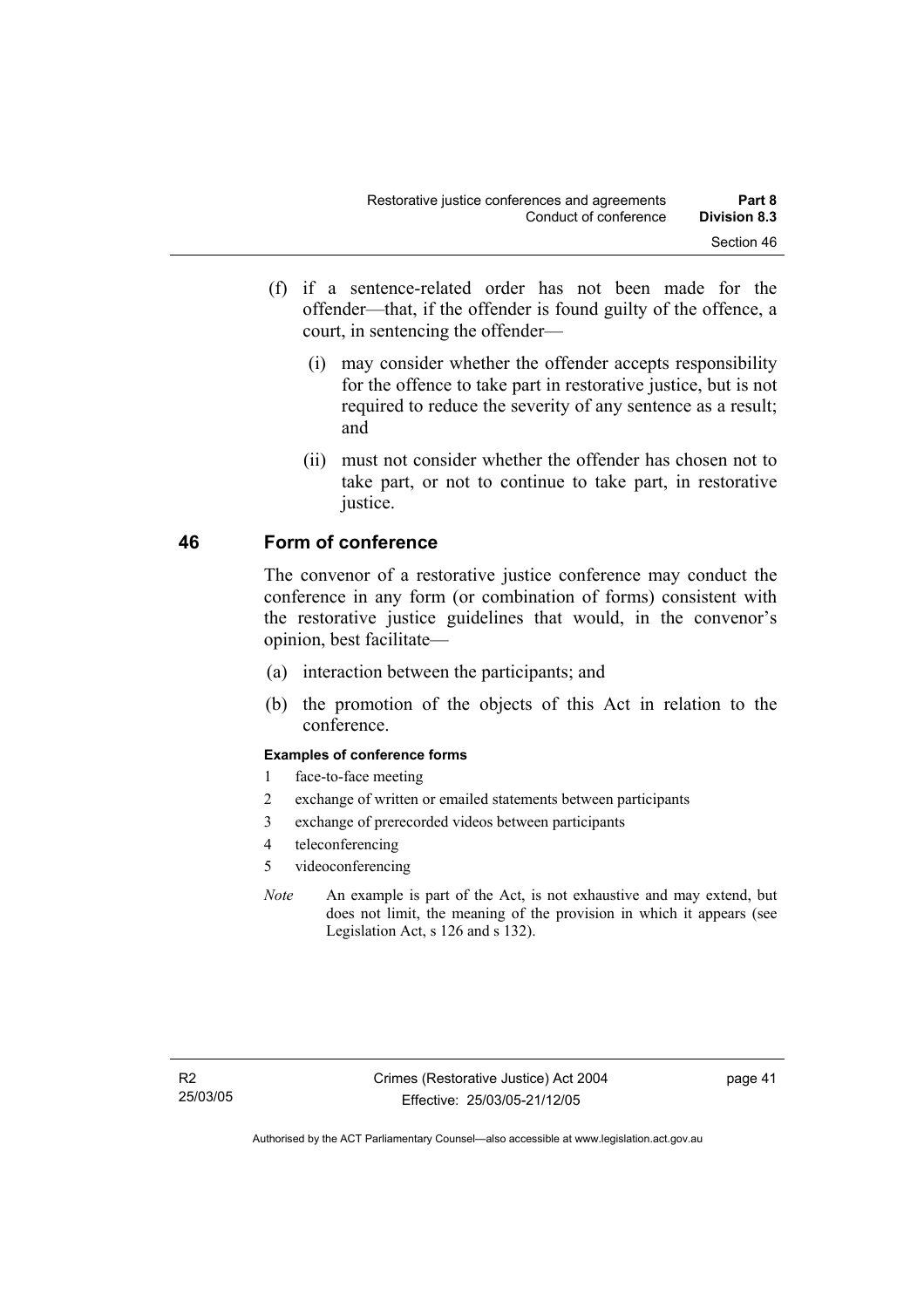## **47 Discontinuance of restorative justice**

- (1) The convenor of a restorative justice conference may decide to—
	- (a) cancel the conference before it is conducted; or
	- (b) discontinue the conference at any time after it has started.
- (2) The convenor may cancel or discontinue the conference only if, in the convenor's opinion based on reasonable grounds, there is no significant prospect of promoting the objects of this Act by conducting, or continuing to conduct, the conference.
- (3) Without limiting subsection (2), the convenor must cancel or discontinue the conference if, in the convenor's opinion based on reasonable grounds, before or during the conference—
	- (a) a suitable victim or parent has withdrawn his or her agreement to take part in the conference, and there is no other suitable victim or parent (or substitute participant for a suitable victim or parent) who agrees to take part in the conference; or
	- (b) the offender has withdrawn his or her agreement to take part in the conference.
- (4) If the convenor decides to cancel or discontinue the conference, the convenor must give notice of the decision to—
	- (a) each required participant in the conference; and
	- (b) the referring entity for the offence.

## **48 Report to referring entity about outcome**

- (1) After the end of a restorative justice conference, the convenor must give a report about the outcome of the conference to the referring entity for the offence.
- (2) The report about the outcome of the conference must include the following information:
	- (a) details of the conference and when it ended; and

| page 42 | Crimes (Restorative Justice) Act 2004 |          |
|---------|---------------------------------------|----------|
|         | Effective: 25/03/05-21/12/05          | 25/03/05 |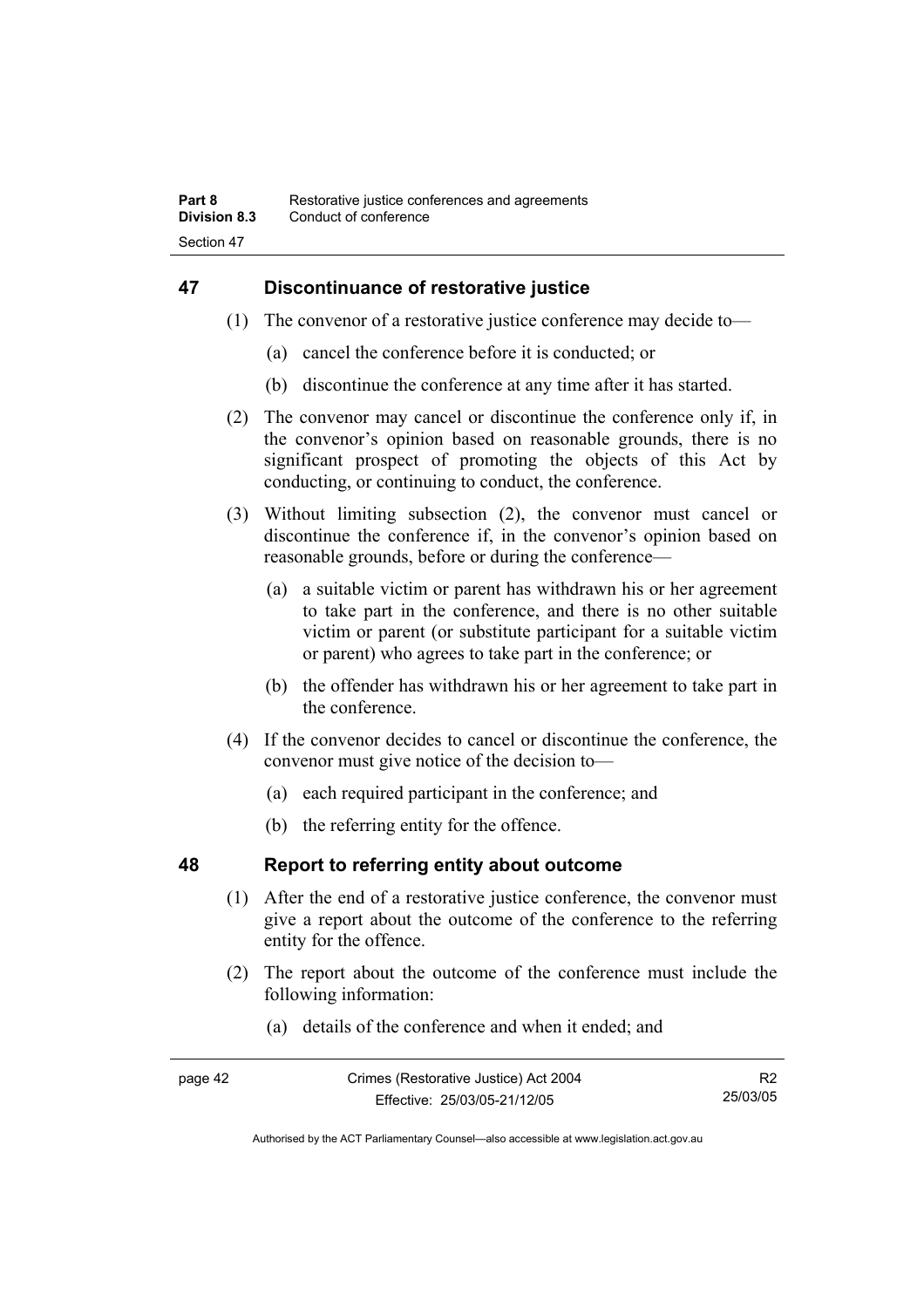- (b) whether the conference resulted in a restorative justice agreement.
- *Note* If the conference resulted in an agreement, the convenor must give a copy of the agreement to the referring entity as well (see s 54).

## **Division 8.4 Restorative justice agreements**

### **49 Application—div 8.4**

This division applies in relation to a restorative justice agreement that results from (or that may result from) a restorative justice conference.

## **50 Agreement as object of conference**

A restorative justice conference has as a primary object the formation of an agreement under this division (a *restorative justice agreement*) between each required participant in the conference.

## **51 Nature of agreement**

- (1) A restorative justice agreement in relation to an offence must include measures intended to repair the harm caused by the offence.
- (2) The agreement may include 1 or more of the following:
	- (a) an apology by the offender to any victim or parent of a victim;
	- (b) a plan to address the offending behaviour of the offender;
	- (c) a work plan to be carried out by the offender for the benefit of any victim or parent of a victim;
	- (d) a work plan to be carried out by the offender for the benefit of the community or a part of the community;
	- (e) financial reparation to be paid by the offender to any victim or parent of a victim;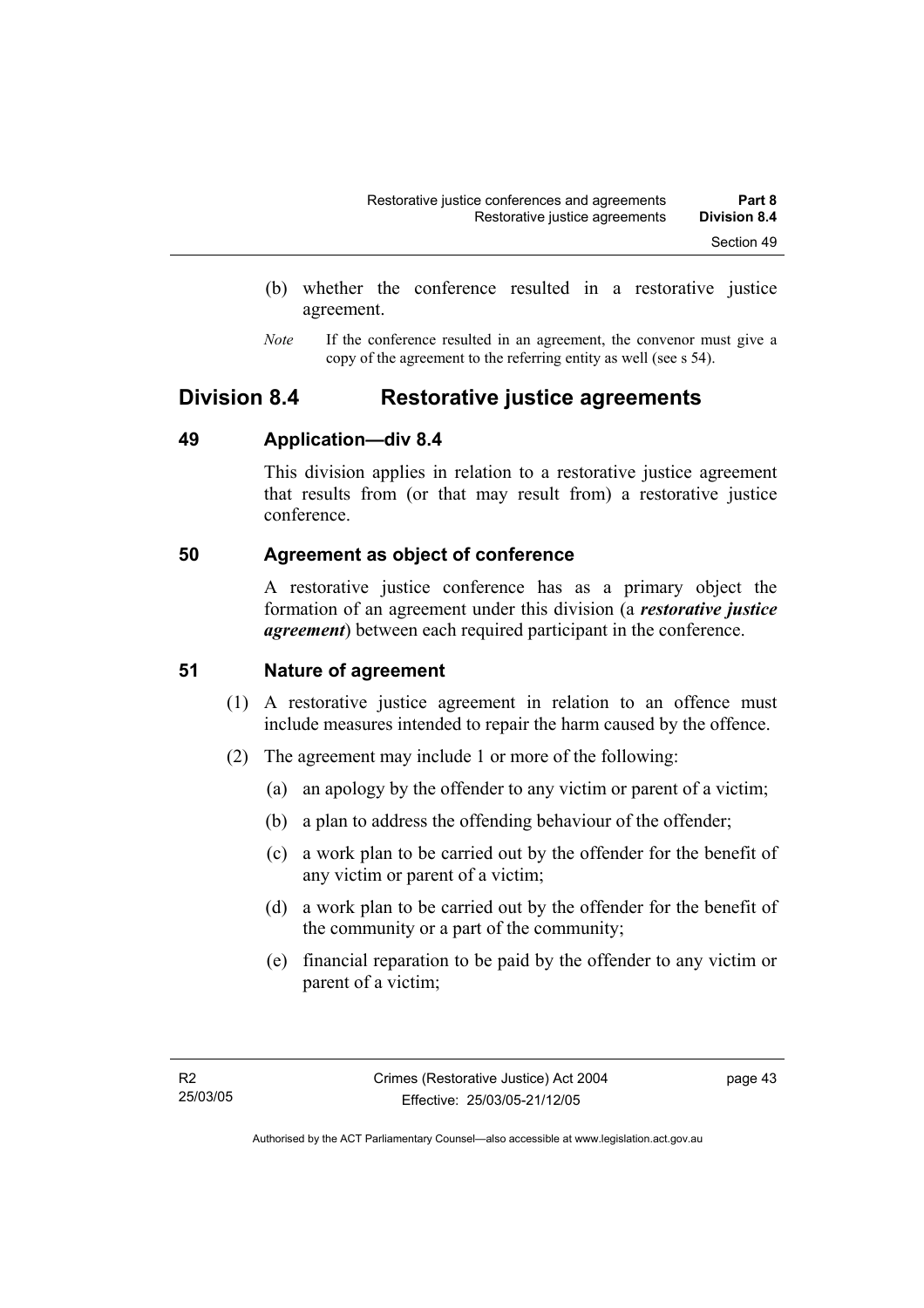- (f) anything else that each required participant and substitute participant in the conference agree would help repair the harm caused by the offence.
- (3) The agreement must be fair and, in the opinion of each required participant and substitute participant in the conference and the convenor, reasonably able to be carried out by the offender.
- (4) The agreement must not require the offender or anyone else to do anything that would—
	- (a) be unlawful; or
	- (b) require the detention of the offender (whether full-time or for any period); or
	- (c) be degrading or humiliating to the offender or anyone else; or
	- (d) cause distress to the offender or anyone else.
- (5) The agreement must be for a term of no longer than 6 months, starting on—
	- (a) the date the agreement is made; or
	- (b) if a later starting date is stated in the agreement—the later date.
	- *Note* The term of the agreement may be extended beyond this period, or reduced, by an amendment under s 55.

#### **52 Form of agreement**

- (1) A restorative justice agreement must be—
	- (a) in writing; and
	- (b) signed by each required participant in the conference.
- (2) If a substitute participant for a suitable victim or parent signs a restorative justice agreement—
	- (a) the substitute participant is taken to sign the agreement on behalf of the victim or parent; and

R2 25/03/05

Authorised by the ACT Parliamentary Counsel—also accessible at www.legislation.act.gov.au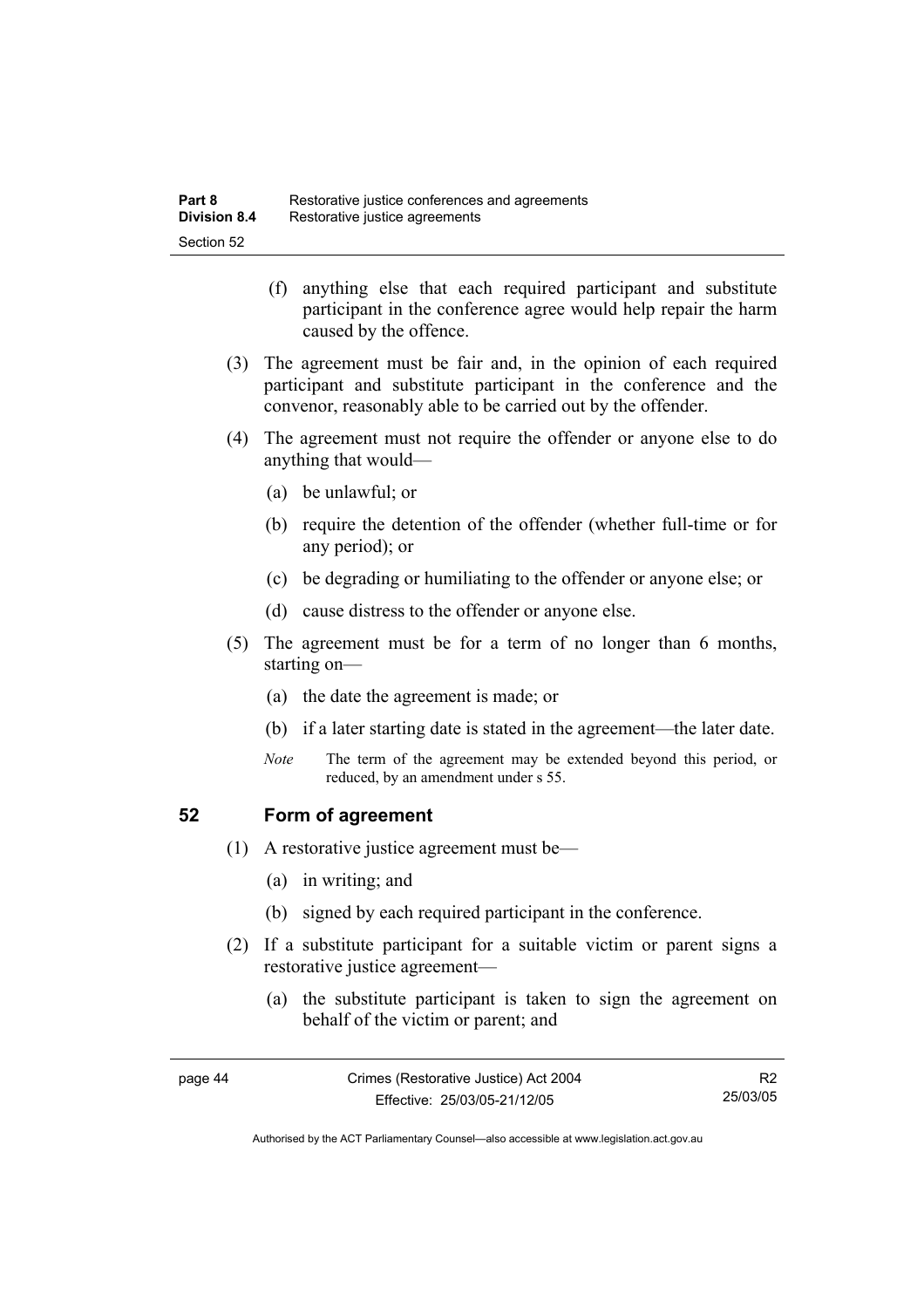- (b) the victim or parent is taken to have consented to the agreement.
- *Note* If there is a substitute victim or parent for a restorative justice conference under s 43, the substitute is a *required participant* in the conference (see s 42), and so may sign a restorative justice agreement under  $s(1)(b)$ .

#### **53 Explanation of effect of agreement**

Before a restorative justice agreement is signed, the convenor must ensure that reasonable steps are taken to explain to each required participant in the conference (in language that each can readily understand)—

- (a) the nature, purpose and effect of the agreement; and
- (b) that no-one is under an obligation to sign the agreement; and
- (c) that the participant may, before signing the agreement, seek independent legal advice about the effect of the proposed agreement; and
- (d) if the offender has not entered a plea for the offence—that any statement in the agreement that the offender accepts responsibility for the commission of the offence does not prevent the offender from pleading not guilty to the offence; and
- (e) if a sentence-related order has not been made for the offender—that, if the offender is found guilty of the offence, a court, in sentencing the offender—
	- (i) may consider whether the offender accepts responsibility for the offence to take part in restorative justice, but is not required to reduce the severity of any sentence as a result; and
	- (ii) must not consider whether the offender has chosen not to take part, or not to continue to take part, in restorative justice.

| <b>R2</b> | Crimes (Restorative Justice) Act 2004 | page 45 |
|-----------|---------------------------------------|---------|
| 25/03/05  | Effective: 25/03/05-21/12/05          |         |
|           |                                       |         |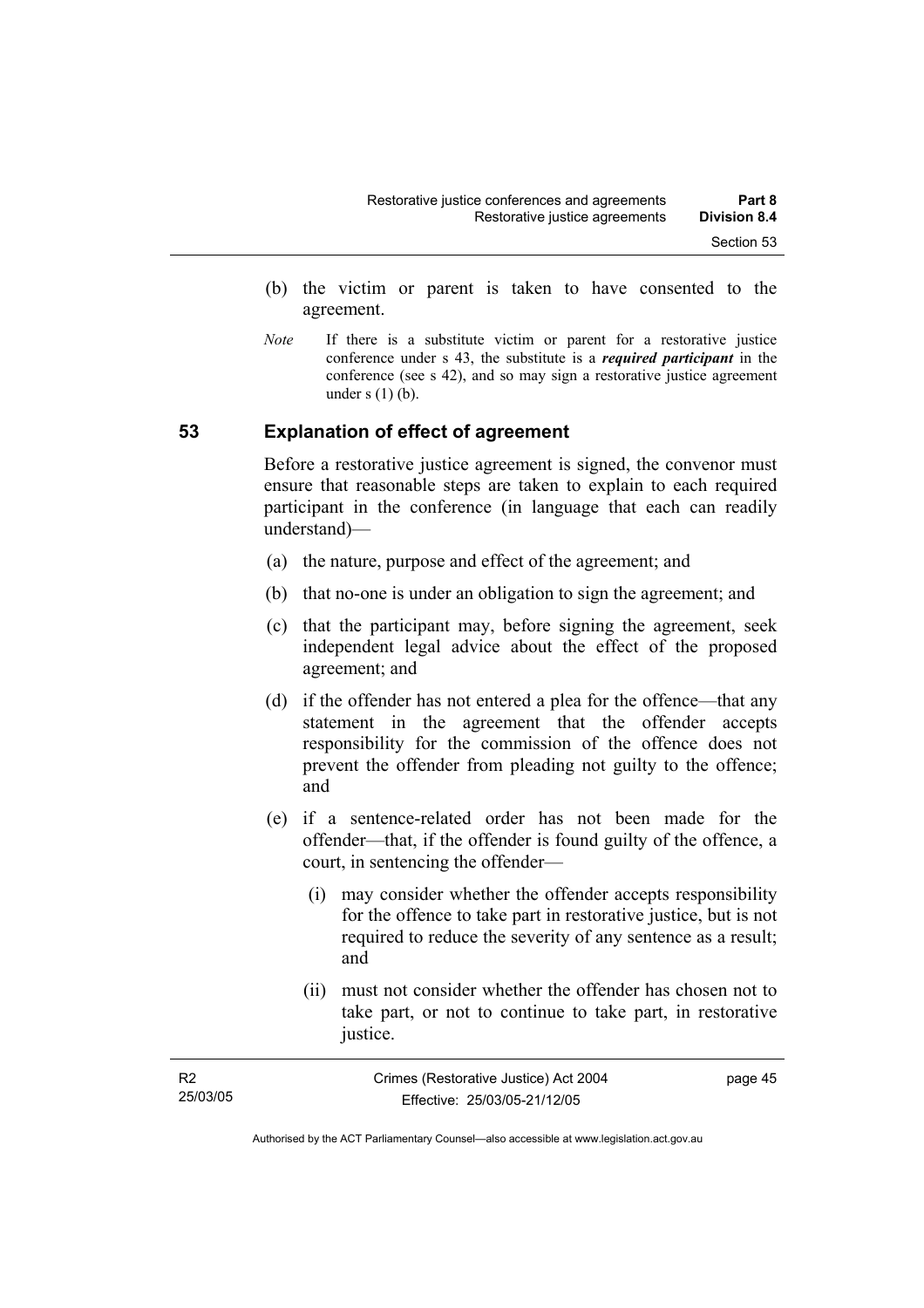#### **54 Notice of agreement**

The convenor must give a copy of a restorative justice agreement to—

- (a) each required participant in the conference; and
- (b) the referring entity for the offence.

#### **55 Amendment of agreement**

- (1) The convenor may amend a restorative justice agreement on the application of a required participant in the conference, or the convenor's initiative, if the convenor considers that the amendment is necessary or desirable—
	- (a) to respond to a change in the situation of any suitable victim or parent, or the offender; or
	- (b) to correct an error.
- (2) Without limiting subsection (1), the convenor may amend a restorative justice agreement under the subsection in response to a change in the situation of any suitable victim or parent, or the offender—
	- (a) to increase the term of the agreement, including an increase that would provide for the agreement to end more than 6 months after the day it started under section 51 (5); or
	- (b) to reduce the term of the agreement.

#### **Example**

Sam is an offender, and Bella is a victim of Sam's offence. Sam is found guilty of the offence but, under the *Crimes Act 1900*, s 402 (1), the charge is dismissed and no conviction is recorded. After taking part in a restorative justice conference, Sam and Bella sign a restorative justice agreement under which Sam agrees to work in Bella's garden every Saturday for 6 months.

However, 4 months after the start of the agreement, the company Sam works for moves its head office from Canberra to Brisbane, and Sam is required to move there before the 6 months is over in order to keep his job. Sam has until then complied fully with the agreement.

R2 25/03/05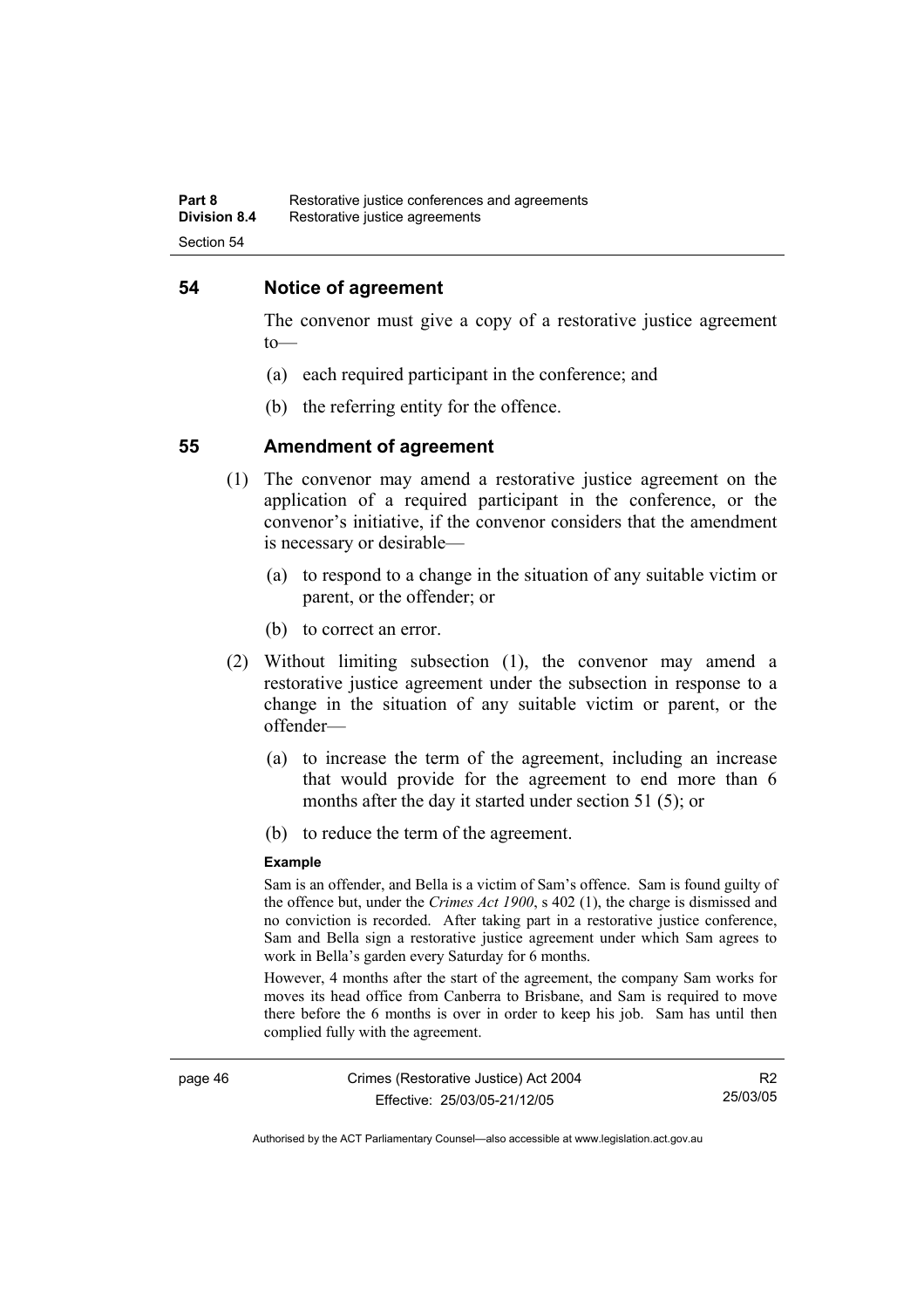The convenor may consider, because of Sam's history of compliance with the agreement, and the change in Sam's situation, there is a change in Sam's situation that would justify an amendment to the agreement to reduce its term so that it will end when Sam has to move to Brisbane.

- *Note 1* See s (5), def *change in the situation*. The definition excludes a change in the offender's, victim's or parent's attitude to compliance with the restorative justice agreement.
- *Note 2* An example is part of the Act, is not exhaustive and may extend, but does not limit, the meaning of the provision in which it appears (see Legislation Act, s 126 and s 132).
- (3) However, any amendment of a restorative justice agreement to respond to a change in the situation of any suitable victim or parent, or the offender, may only be made after the convenor has consulted each required participant in the conference who is a suitable victim or parent, or a substitute participant for a suitable victim or parent.
- (4) If the convenor amends a restorative justice agreement under this section, the convenor must give notice of the amendment and a copy of the agreement, as amended, to—
	- (a) each required participant in the conference; and
	- (b) the referring entity for the offence.
- (5) In this section:

*change in the situation*, of a victim, parent or offender in relation to a restorative justice agreement, does not include a change in the victim's, parent's or offender's attitude to complying with the agreement.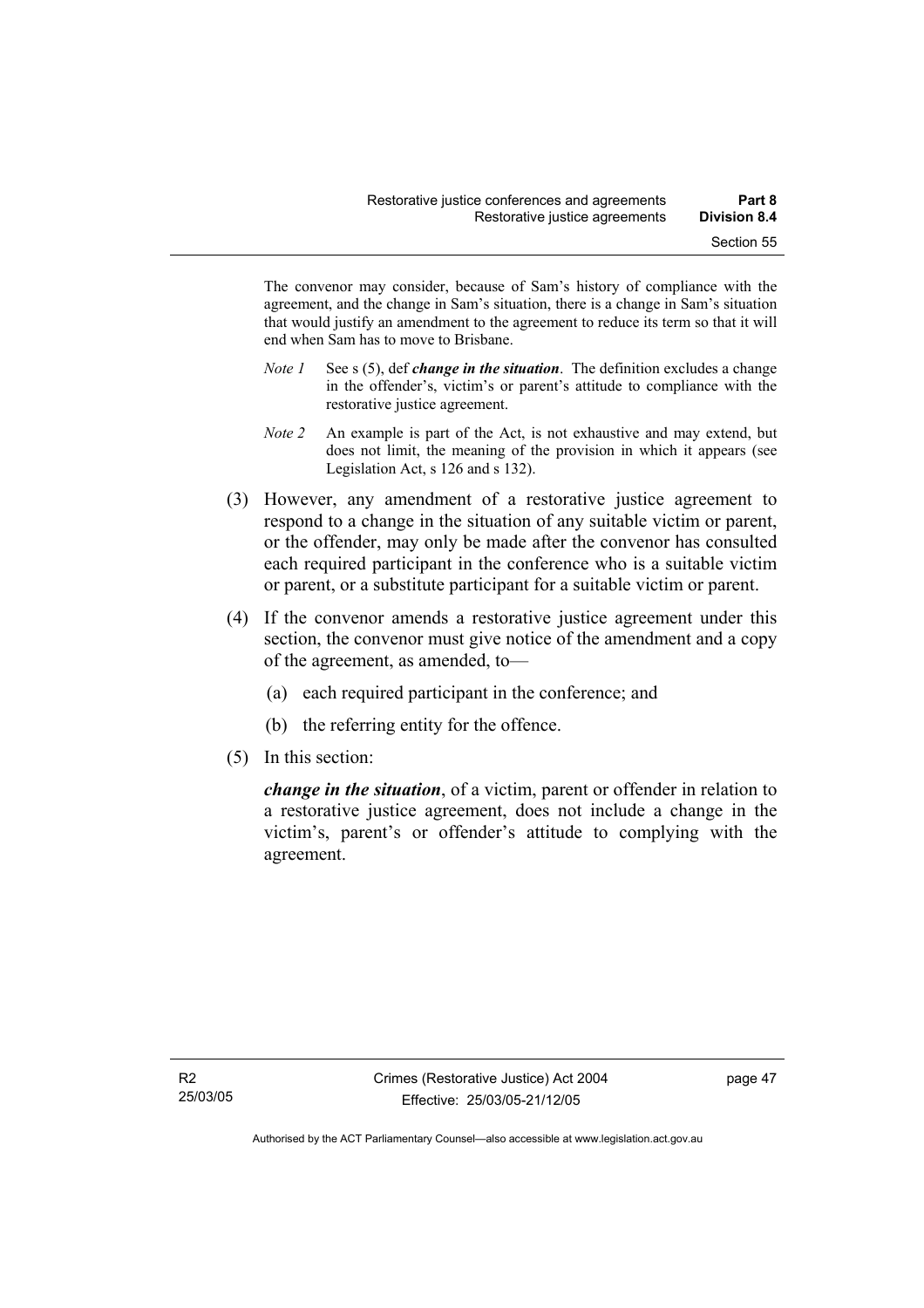# **Division 8.5 Monitoring compliance with restorative justice agreements**

## **56 Application—div 8.5**

This division applies to a restorative justice agreement for an offence that is referred for restorative justice by a referring entity.

## **57 Monitoring compliance—chief executive (restorative justice)**

 (1) The chief executive (restorative justice) may do anything reasonable to check whether the restorative justice agreement is being complied with.

#### **Example**

Alex has been convicted and sentenced for an offence. As a condition of the sentence, Alex has taken part in restorative justice. After a restorative justice conference, Alex signed a restorative justice agreement with the victim agreeing to perform 50 hours unpaid work for a charity service organisation. The chief executive (restorative justice) may, under this subsection, contact the organisation at reasonable intervals to make sure that Alex performs the work satisfactorily.

- *Note* An example is part of the Act, is not exhaustive and may extend, but does not limit, the meaning of the provision in which it appears (see Legislation Act, s 126 and s 132).
- (2) If the chief executive (restorative justice) is satisfied on reasonable grounds that there has been a significant failure to comply with the restorative justice agreement, the chief executive must report the noncompliance to the referring entity.
- (3) If the chief executive (restorative justice) is satisfied on reasonable grounds that the restorative justice agreement has been substantially or fully complied with, the chief executive must report the compliance to the referring entity.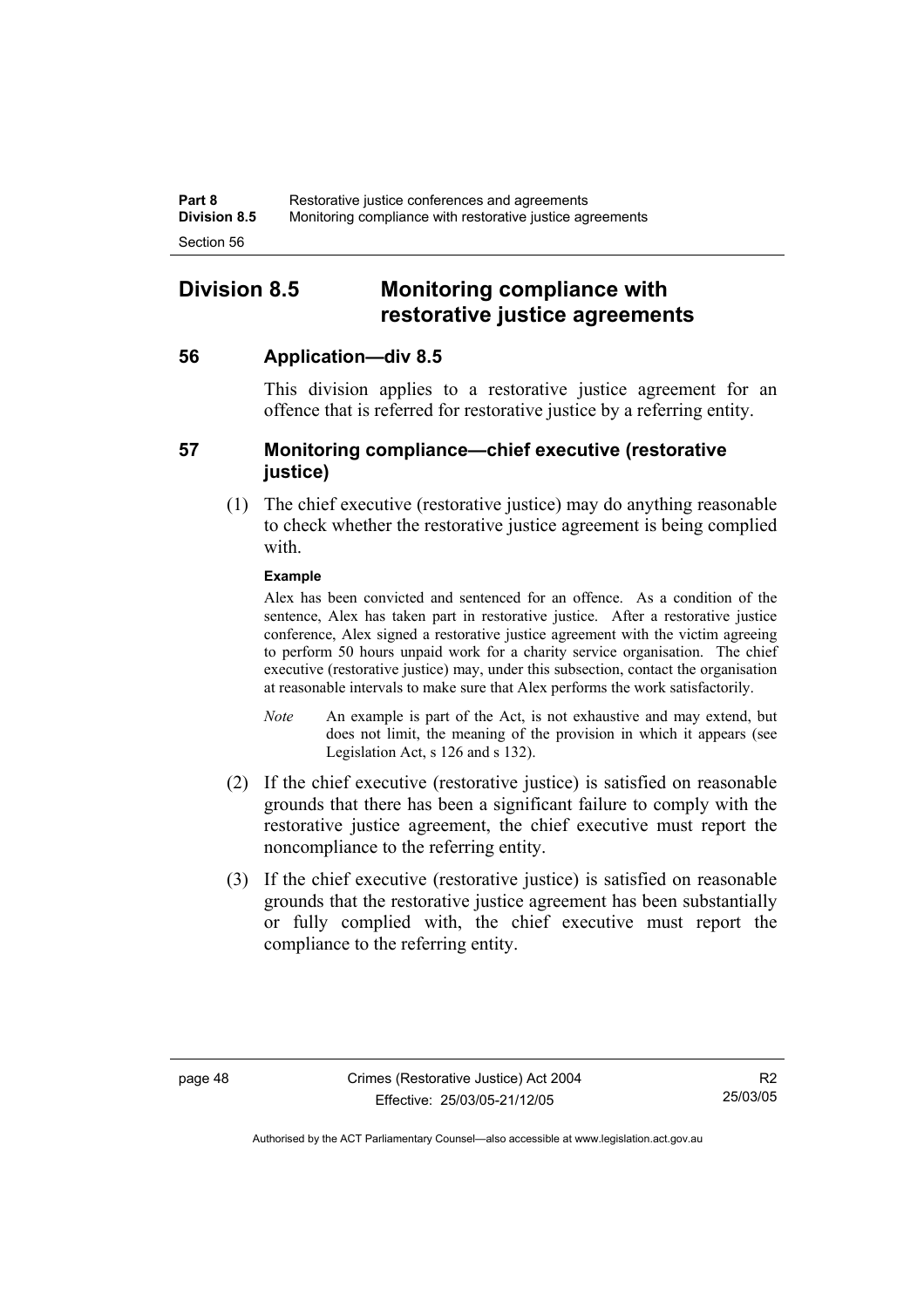- (4) Subsections (2) and (3) do not apply if the referring entity is the chief executive (restorative justice).
	- *Note 1* The referring entity may be the chief executive (restorative justice) under table 22, item 1 or 5.
	- *Note 2* Section 72 deals with what happens if the referring entity is the same chief executive as the chief executive (restorative justice), but the referring entity is the chief executive in his or her capacity as chief executive (corrections) or chief executive (children and young people).

 That section provides that the chief executive must ensure that appropriate administrative arrangements are made for the report to be given by a delegate of the chief executive as chief executive (restorative justice) to a delegate of the chief executive as chief executive (corrections) or chief executive (children and young people).

#### **58 Monitoring compliance—referring entities**

 (1) The referring entity may do anything reasonable to check whether the agreement is being complied with.

#### **Example**

The example for section 57 (1) applies in relation to the checking of compliance by the referring entity.

- *Note* An example is part of the Act, is not exhaustive and may extend, but does not limit, the meaning of the provision in which it appears (see Legislation Act, s 126 and s 132).
- (2) If the referring entity is satisfied on reasonable grounds that there has been a significant failure to comply with the restorative justice agreement, the referring entity must report the noncompliance to the chief executive (restorative justice).
- (3) If the referring entity is satisfied on reasonable grounds that the restorative justice agreement has been substantially or fully complied with, the referring entity must report the compliance to the chief executive (restorative justice).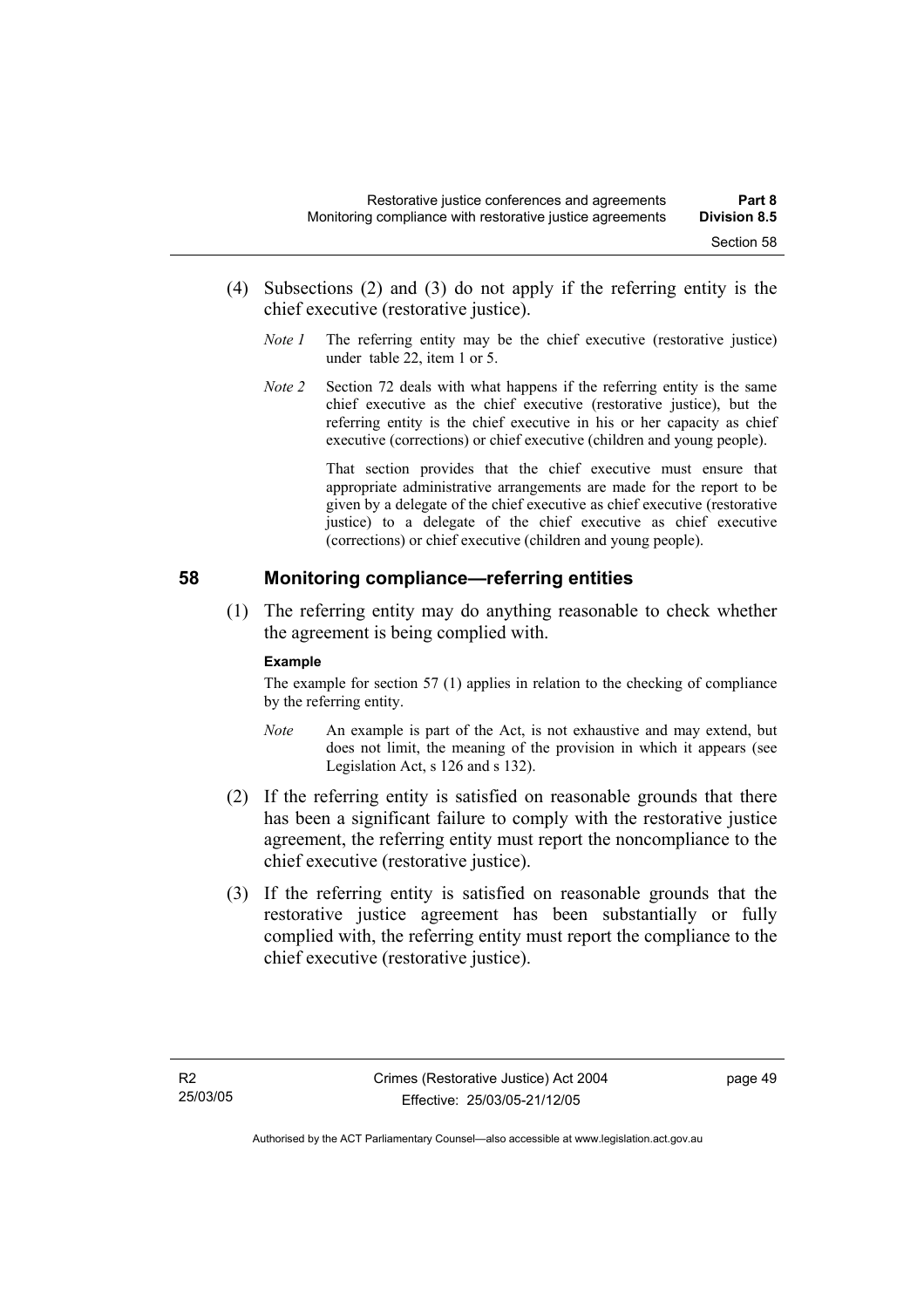- (4) Subsections (2) and (3) do not apply if the referring entity is the chief executive (restorative justice).
	- *Note 1* The referring entity may be the chief executive (restorative justice) under s 22, table 22, item 1 or 5.
	- *Note 2* Section 72 deals with what happens if the referring entity is the same chief executive as the chief executive (restorative justice), but the referring entity is the chief executive in his or her capacity as chief executive (corrections) or chief executive (children and young people).

 That section provides that the chief executive must ensure that appropriate administrative arrangements are made for the report to be given by a delegate of the chief executive as chief executive (corrections) or chief executive (children and young people) to a delegate of the chief executive as chief executive (restorative justice).

## **Division 8.6 Evidence of statements made at conferences**

#### **59 Evidence of offences**

- (1) This section applies if a statement is made by an offender (the *conference offender*) during a restorative justice conference, or in a restorative justice agreement, in relation to an offence (the *conference offence*) that has been committed by anyone (including the conference offender).
- (2) Evidence of the statement may not be admitted in court in a proceeding in relation to a less serious offence (including the conference offence, if that is a less serious offence), whether or not the conference offender is accused of the offence.
- (3) However, subsection (2) does not prevent a court, in sentencing an offender for an offence (whether the offence is a less serious offence or a serious offence), from considering a statement made by the offender during a restorative justice conference, or in a restorative justice agreement, in relation to the offence or any other offence.
	- *Note* There may be circumstances in which evidence of the statement is admissible in court in a proceeding in relation to a serious offence,

R2 25/03/05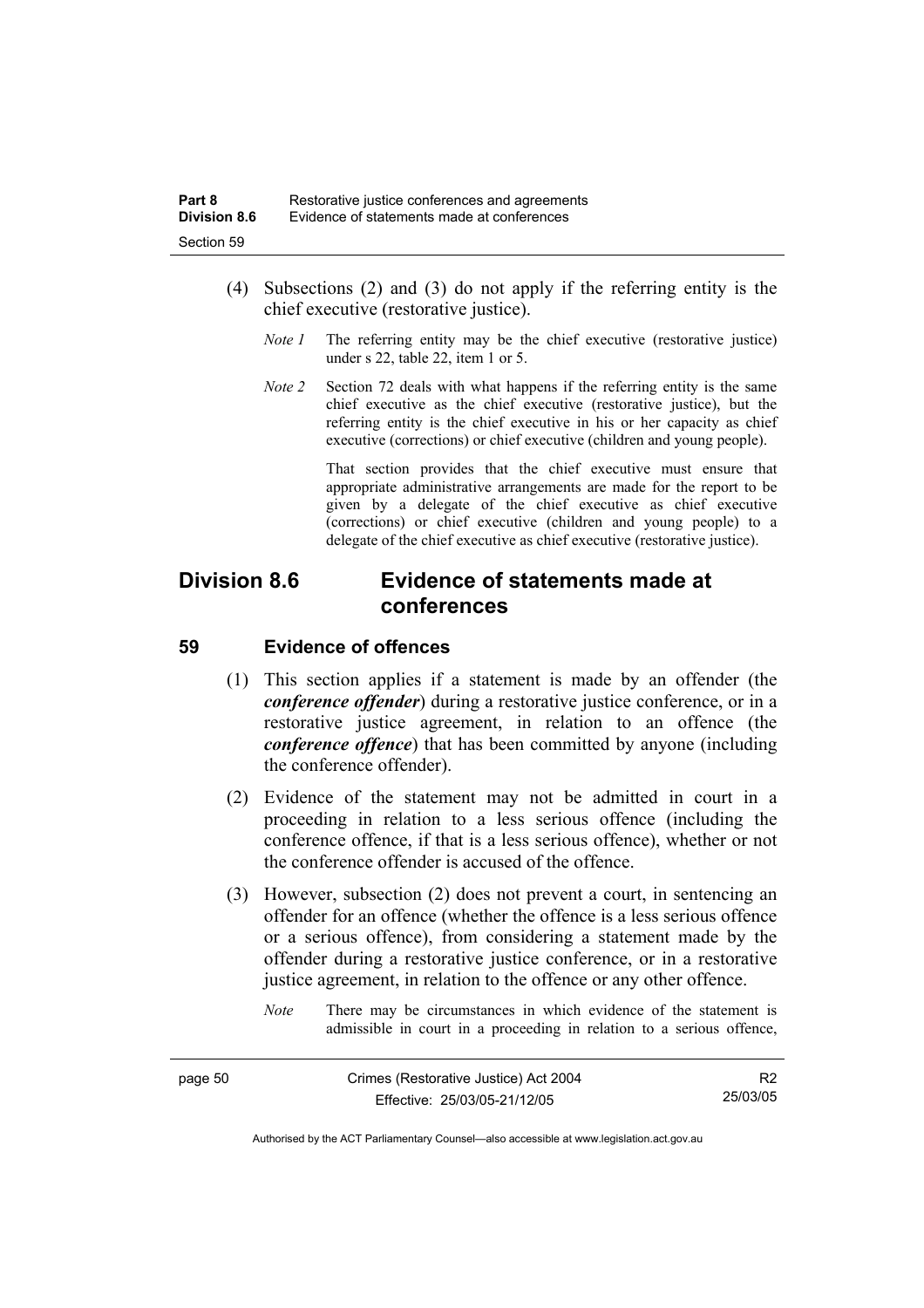whether or not the conference offence is a serious offence, or the conference offender is accused of the offence. Territory law that deals generally with the admission of evidence in criminal proceedings would apply.

#### **60 Evidence of future offences**

- (1) This section applies if a statement is made by an offender (the *conference offender*) during a restorative justice conference, or in a restorative justice agreement, in relation to an offence (the *conference future offence*) proposed to be committed after the time of the conference or agreement by anyone (including the conference offender).
- (2) This Act does not prevent evidence of the statement being admitted in court in a proceeding in relation to the conference future offence—
	- (a) whether or not the offence is a serious offence; and
	- (b) whether or not the conference offender intends to commit, or is alleged to have committed, the offence.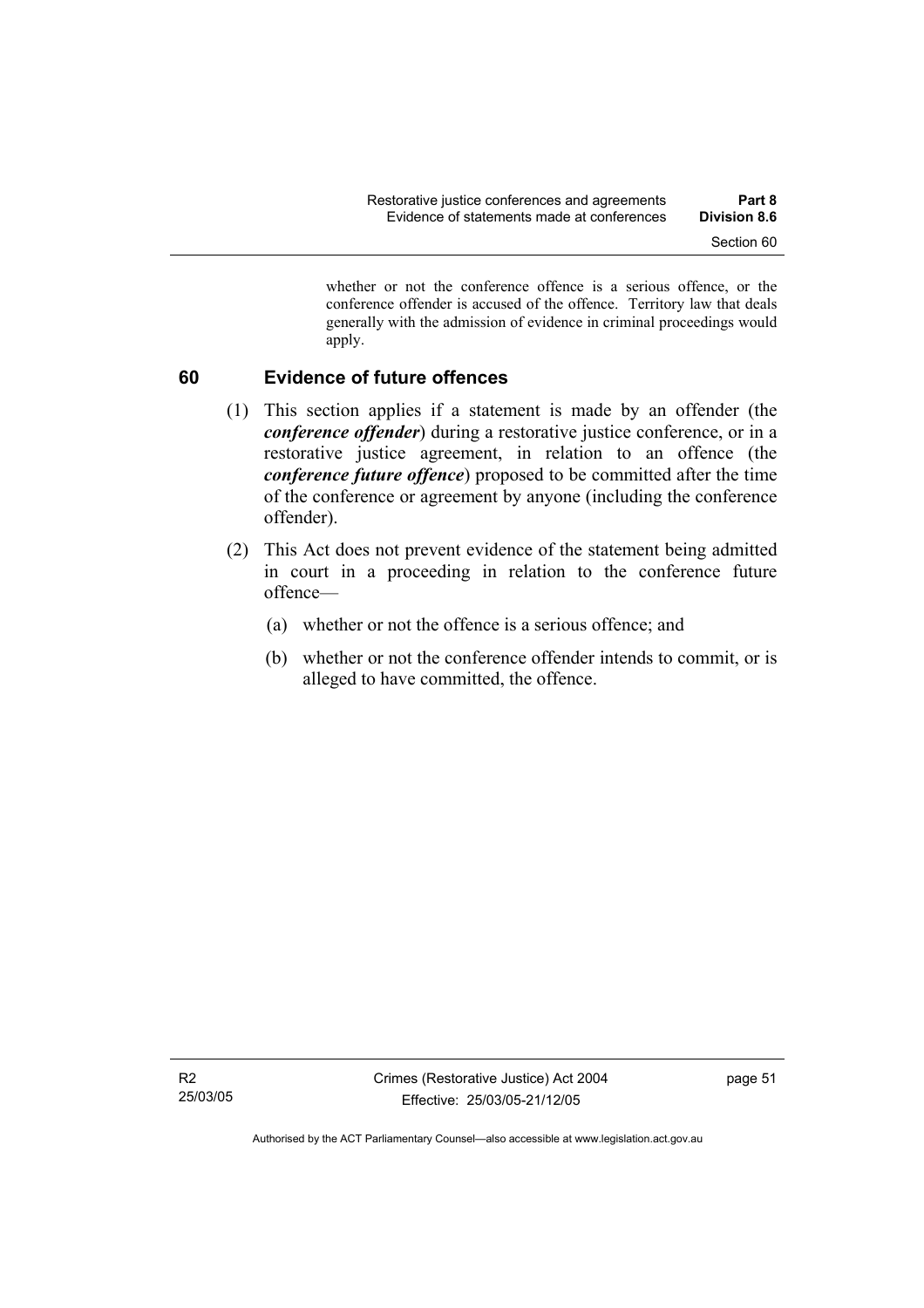**Part 9 Administration**<br>**Division 9.1 General adminity Division 9.1** General administration Section 61

# **Part 9 Administration**

## **Division 9.1 General administration**

### **61 Restorative justice guidelines**

- (1) The chief executive may issue guidelines (*restorative justice guidelines*) outlining procedures for the following:
	- (a) the referral of offences for restorative justice, including procedures for making decisions about referrals;
	- (b) the management of restorative justice;
	- (c) the conduct of restorative justice conferences;
	- (d) monitoring the progress of restorative justice;
	- (e) monitoring compliance with restorative justice agreements;
	- (f) any other aspect of the administration of this Act.
- (2) Restorative justice guidelines—
	- (a) may deal with matters also dealt with elsewhere under this Act; but
	- (b) must not be inconsistent with this Act.
- (3) Restorative justice guidelines are disallowable instruments.
	- *Note* A disallowable instrument must be notified, and presented to the Legislative Assembly, under the Legislation Act.
- (4) A referring entity for an offence must comply with the guidelines.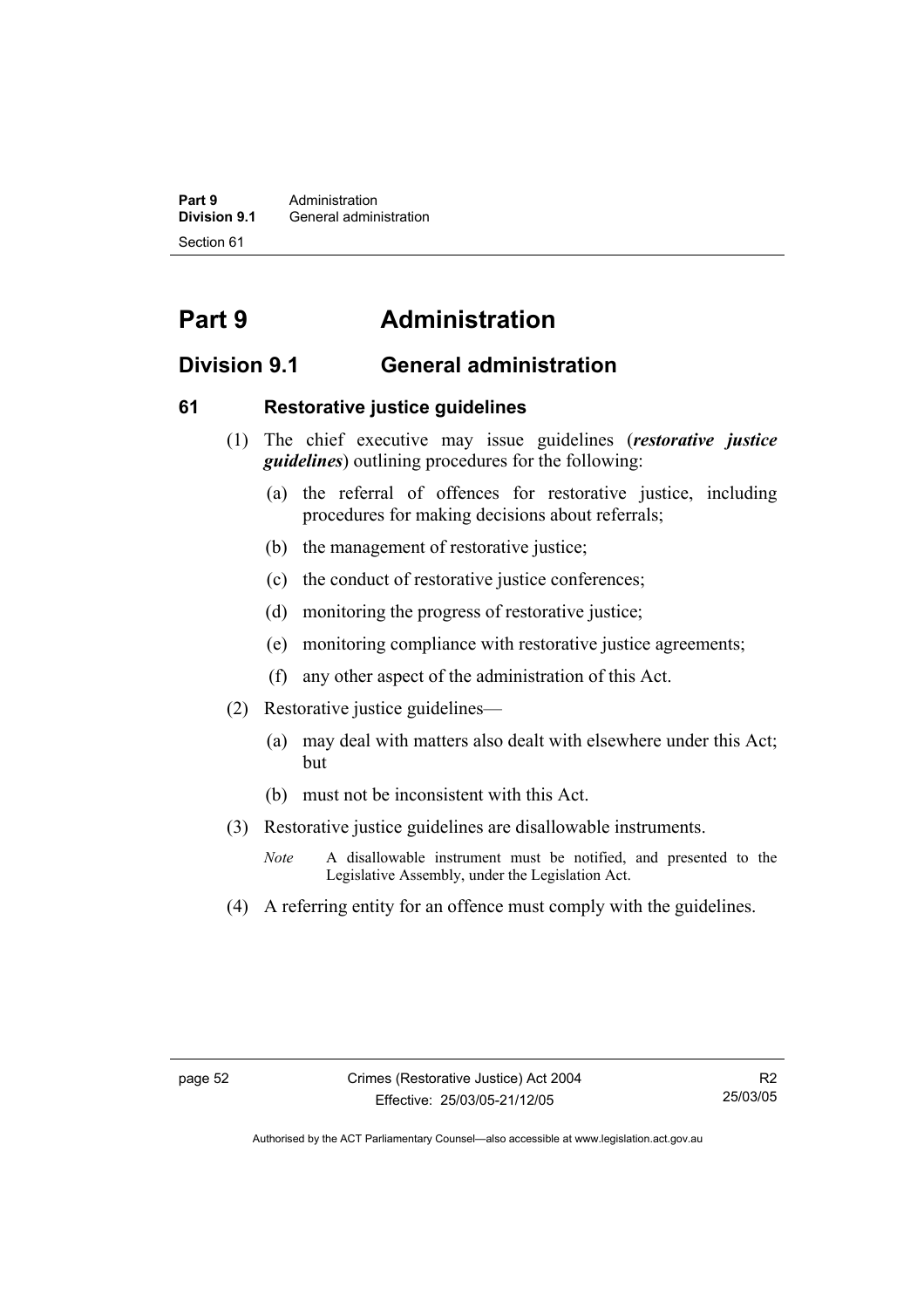## **62 Police participation in restorative justice**

The chief executive may make arrangements with the chief police officer—

- (a) for the participation of police officers in the administration of this Act; and
- (b) for the appointment of police officers to call restorative justice conferences, subject to this Act.

#### **63 Information sharing**

- (1) The chief executive may ask a referring entity to give the chief executive information about a victim, the parent of a victim, an offender or anyone else if the information is necessary for the administration of this Act.
- (2) A referring entity must do everything reasonable to comply with a request under subsection (1).

#### **64 Secrecy**

(1) In this section:

*secret-keeper* means a person who is exercising, or has exercised, a function under this Act.

#### **Examples**

- 1 a referring entity, or the delegate of a referring entity, if the referring entity or delegate is considering whether to refer an offence for restorative justice
- 2 the chief executive, or a delegate of the chief executive, if the chief executive or delegate is considering whether an offence is suitable for restorative justice, or whether a restorative justice conference for an offence should be called
- 3 the convenor of a restorative justice conference, if the convenor is making preparations for a restorative justice conference

page 53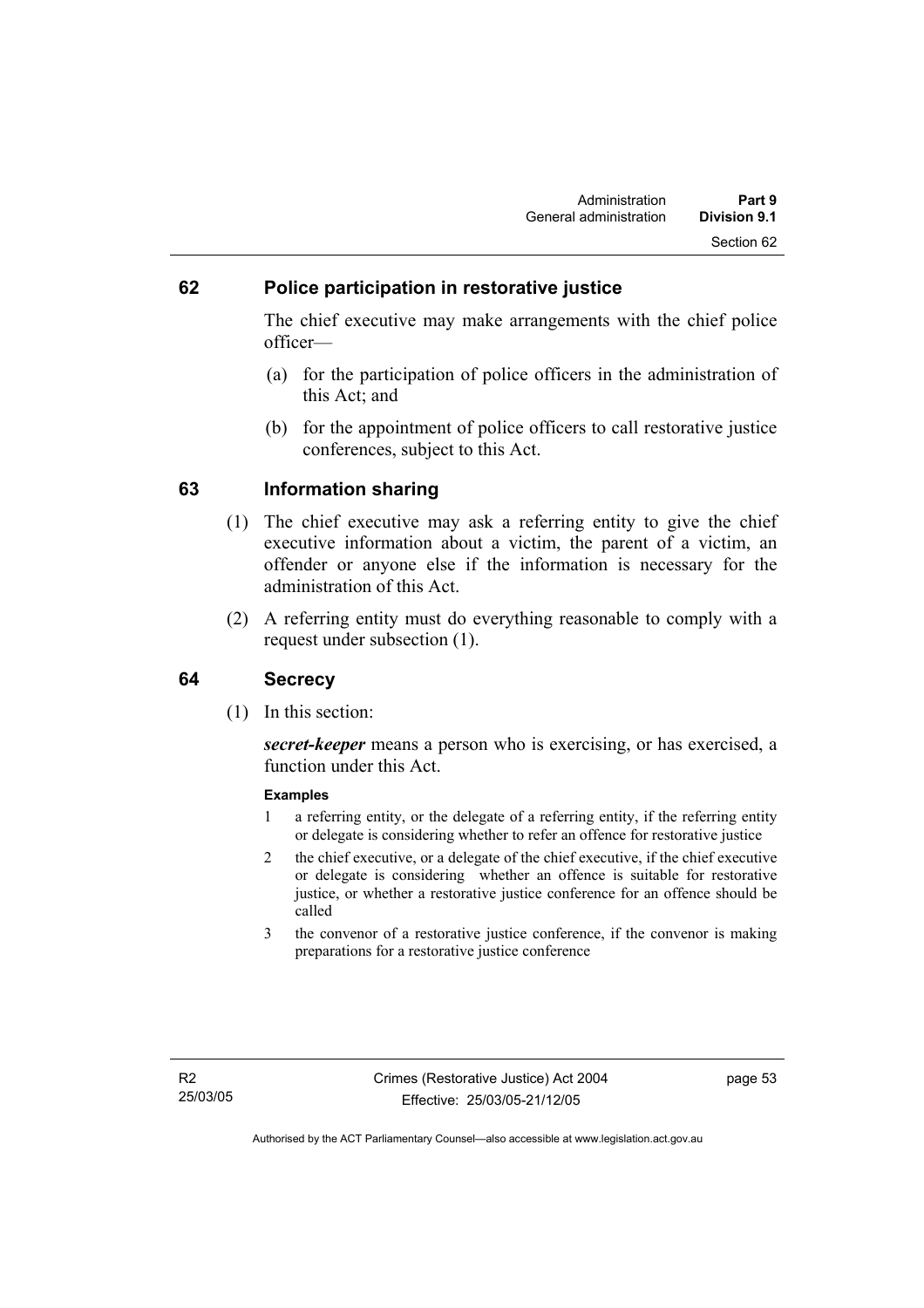| Part 9       | Administration         |
|--------------|------------------------|
| Division 9.1 | General administration |
| Section 64   |                        |

- 4 a staff member of an administrative unit, if the staff member is assisting a secret-keeper mentioned in examples 1, 2 or 3 in carrying out the functions mentioned in those examples
- *Note* An example is part of the Act, is not exhaustive and may extend, but does not limit, the meaning of the provision in which it appears (see Legislation Act, s 126 and s 132).

#### *protected information*—

- (a) means information about a person that is disclosed to, or obtained by, a secret-keeper because of the exercise of a function by the secret-keeper under this Act; but
- (b) does not include information in a restorative justice agreement or information disclosing who attended a restorative justice conference.

#### **Examples of protected information**

- 1 information obtained by a referring entity or the chief executive in assessing the eligibility of a victim, parent or offender for restorative justice
- 2 information obtained by the convenor of a restorative justice conference in preparing the conference
- 3 a transcript (or other record) of what is said during a restorative justice conference that is kept by the convenor or the chief executive
- (2) A secret-keeper commits an offence if the secret-keeper—
	- (a) makes a record of protected information; or
	- (b) directly or indirectly discloses or communicates protected information about someone to someone else.

Maximum penalty: 50 penalty units, imprisonment for 6 months or both.

- (3) Subsection (2) does not apply if the record is made, or the information is disclosed or communicated—
	- (a) under this or any other Act; or
	- (b) in relation to the exercise of a function, as a secret-keeper, under this or any other Act.

R2 25/03/05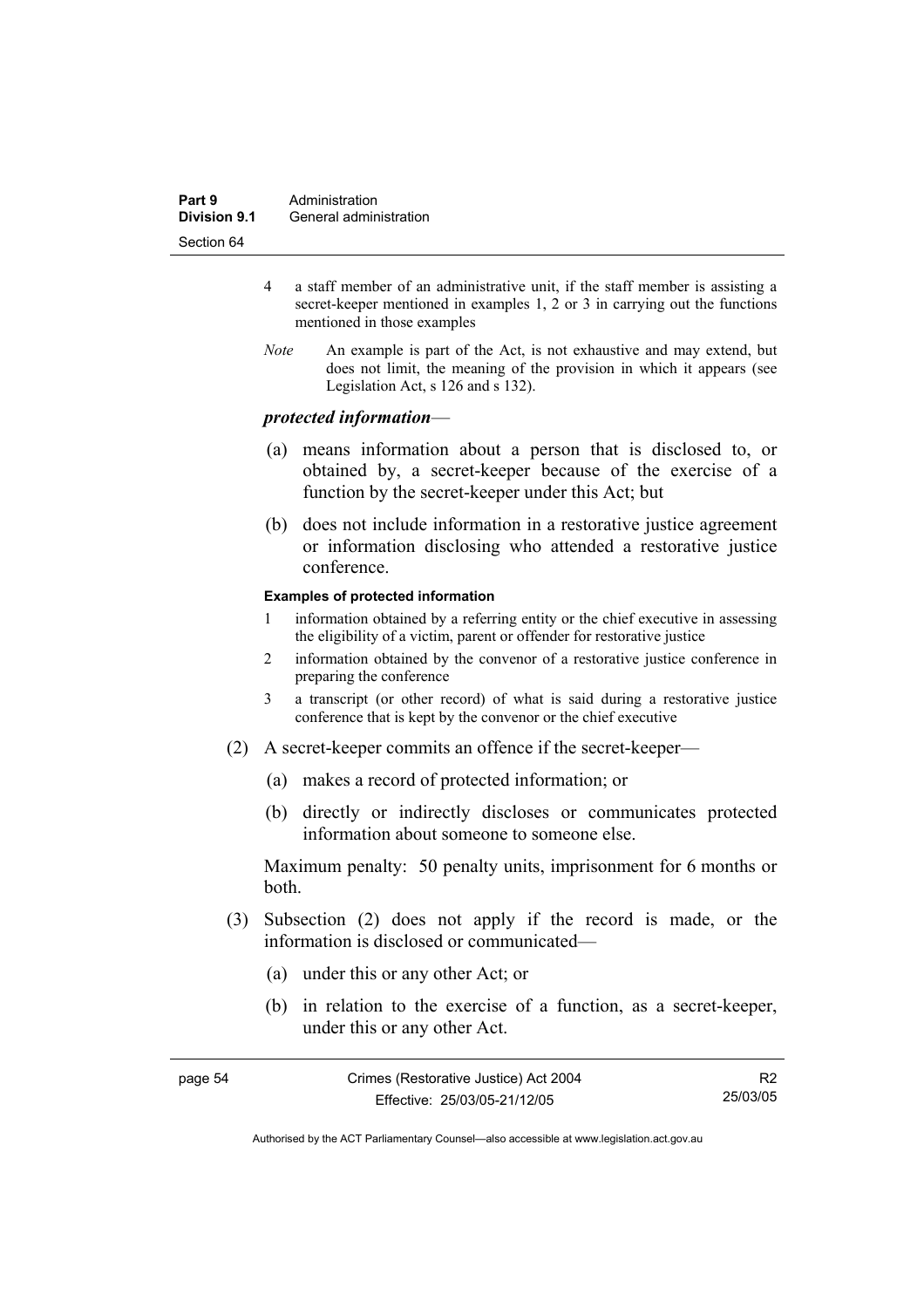- (4) Subsection (2) does not prevent a secret-keeper from divulging or communicating protected information about someone with that person's consent.
- (5) For a civil proceeding, a secret-keeper must not—
	- (a) disclose or communicate protected information to a court; or
	- (b) produce or permit access to a document containing protected information to a court.
- (6) For a criminal proceeding, unless it is necessary to do so to comply with this Act, any other Territory law or a law of the Commonwealth, a secret-keeper is not required—
	- (a) to disclose or communicate protected information to a court; or
	- (b) to produce or permit access to a document containing protected information to a court.
	- *Note* The *Freedom of Information Act 1989*, s 38 (Documents to which secrecy provisions of enactments apply) provides that a document is exempt from access requirements under that Act if another Act applies specifically to information of a particular kind in a document and prohibits the disclosure of that information by persons mentioned in the other Act. The section is stated to apply whether or not the prohibition is absolute or subject to exceptions or qualification.

## **65 Secrecy about information acquired under other Acts**

- (1) The provisions of another Act imposing restrictions or obligations of secrecy or nondisclosure of information acquired in the administration of that Act apply to a person who, in the exercise of functions under this Act, has access to the information because of the information having been acquired in the administration of the other Act.
- (2) For subsection (1), the person who has access to the information in the exercise of functions under this Act is taken to be a person engaged in the administration of the other Act.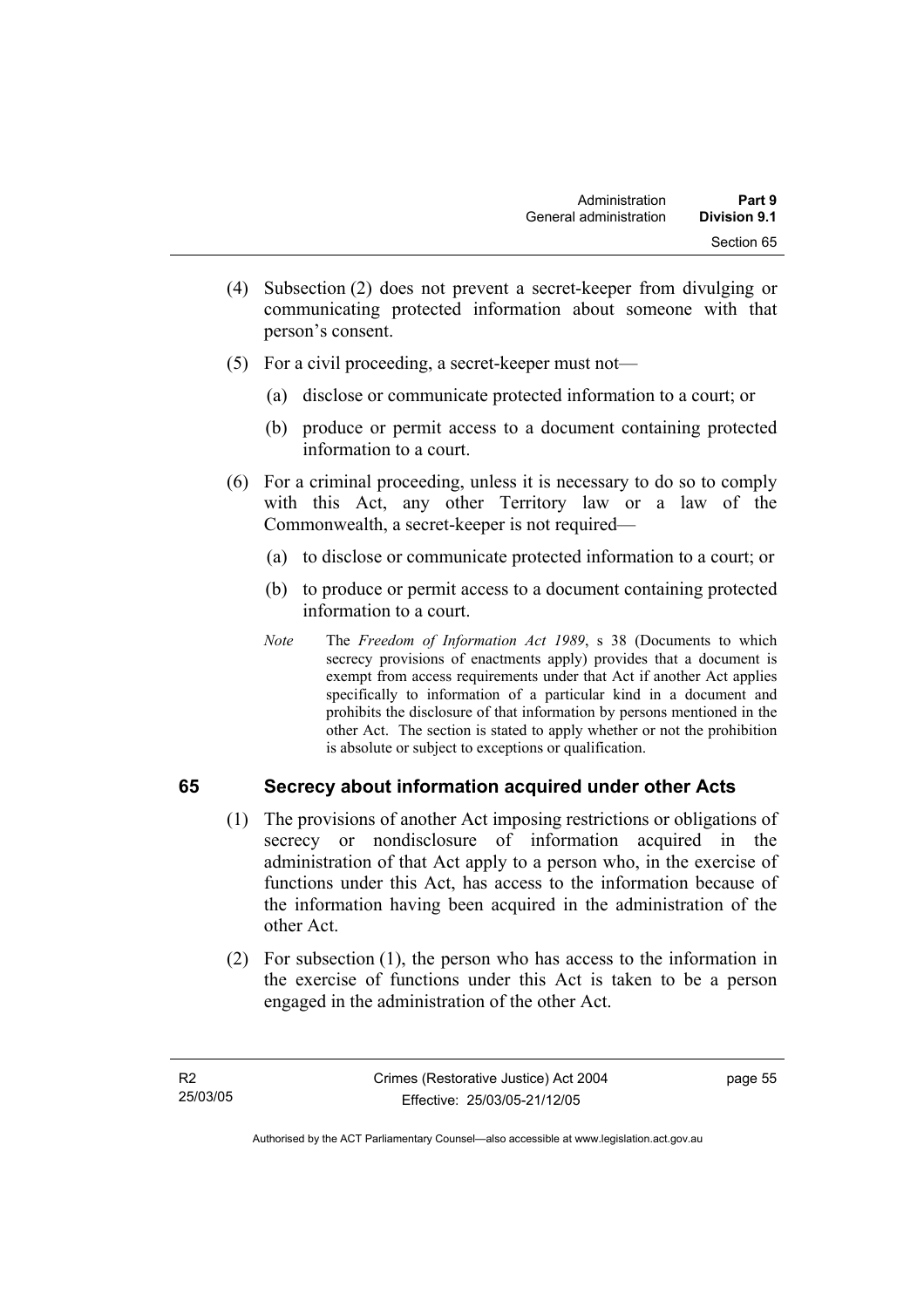| Part 9              | Administration        |
|---------------------|-----------------------|
| <b>Division 9.2</b> | Reporting and records |
| Section 66          |                       |

- (3) Subsection (1) does not prevent—
	- (a) the giving of access to records under this Act; or
	- (b) the preparation and dissemination of guides and aids to finding information contained in the records.

#### **66 Protection from liability**

- (1) A person is not personally liable for anything done or omitted to be done honestly and without negligence—
	- (a) in the exercise of a function under this Act; or
	- (b) in the reasonable belief that the act or omission was in the exercise of a function under this Act.
- (2) Any liability that, apart from subsection (1), would attach to a person attaches instead to the Territory.

## **Division 9.2 Reporting and records**

#### **67 Meaning of** *referring entity—***div 9.2**

(1) In this division:

*referring entity*, in relation to an offence—see section 22.

 (2) However, if an offence is referred for restorative justice by a court in making a sentence-related order, *referring entity* means the chief executive (corrections).

#### **68 Quarterly reporting by chief executive**

- (1) This section applies in relation to a quarter of a year if—
	- (a) an offence is referred for restorative justice before the start of, or during, the quarter; and
	- (b) restorative justice—
		- (i) has not ended for the offence; or

page 56 Crimes (Restorative Justice) Act 2004 Effective: 25/03/05-21/12/05

R2 25/03/05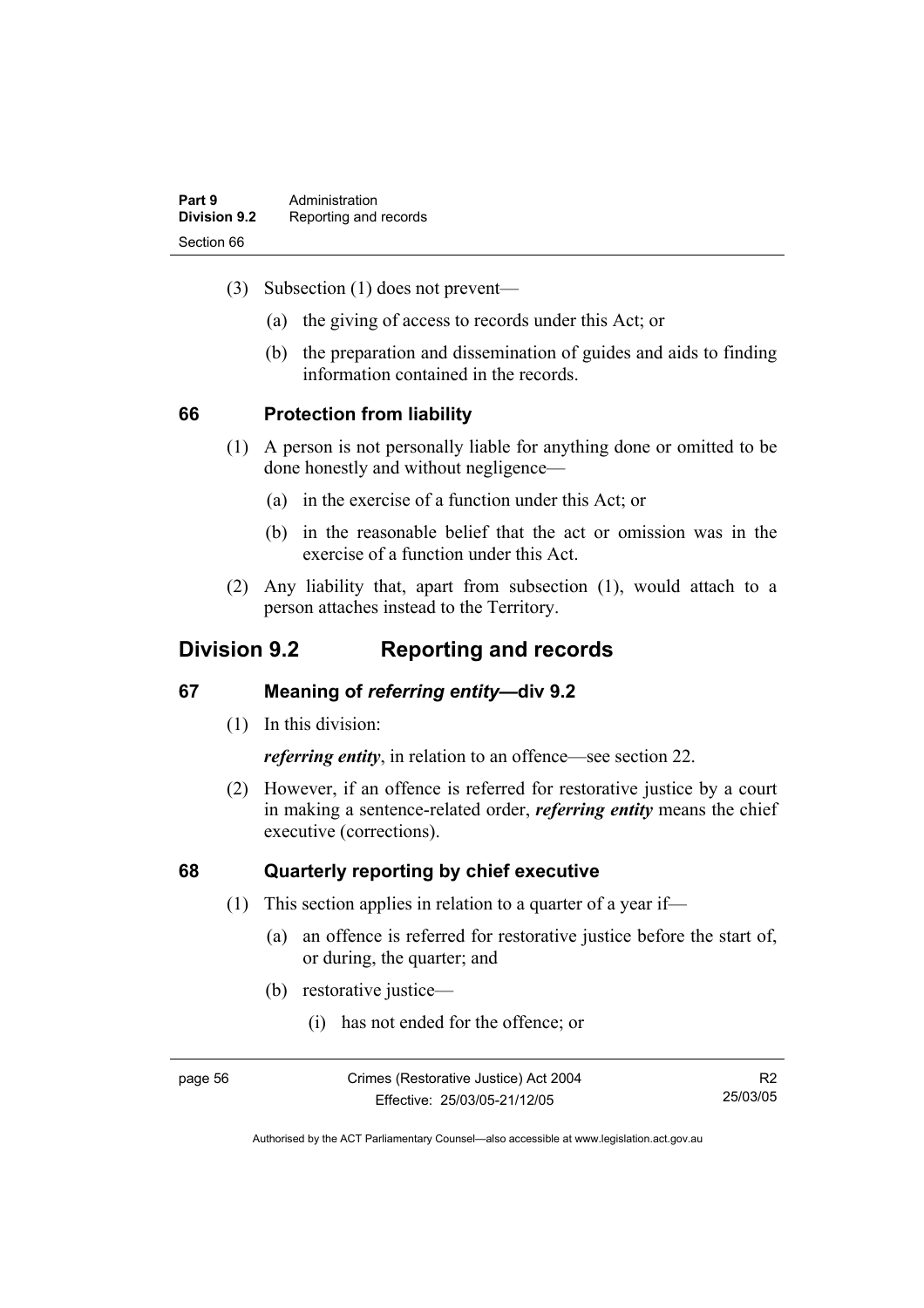- (ii) ended for the offence during the quarter.
- *Note Quarter* is defined in the Legislation Act, dict, pt 1 to mean the 3 months following 1 January, 1 April, 1 July or 1 October in any year.
- (2) Within 7 days after the last day of the quarter, the chief executive (restorative justice) must report to the referring entity on the progress of restorative justice for the offence during the quarter.
	- *Note* Section 72 deals with what happens if the referring entity is the same chief executive as the chief executive (restorative justice), but the referring entity is the chief executive in his or her capacity as chief executive (corrections) or chief executive (children and young people).

 That section provides that the chief executive must ensure that appropriate administrative arrangements are made for the report to be given by a delegate of the chief executive as chief executive (restorative justice) to a delegate of the chief executive as chief executive (corrections) or chief executive (children and young people).

- (3) This section does not apply if the referring entity is the chief executive (restorative justice).
	- *Note* The referring entity may be the chief executive (restorative justice) under table 22, item 1 or 5.
- (4) In this section:

*ends*—restorative justice *ends* for an offence if—

- (a) the chief executive decides that restorative justice is not suitable for the offence; or
- (b) the convenor of a restorative justice conference for the offence discontinues the conference under section 47; or
- (c) a restorative justice conference for the offence is concluded.
- *Note Restorative justice* means the process of restorative justice provided under this Act, including a restorative justice conference (see s 10). Restorative justice, apart from the process provided under this Act that is mentioned in the definition, does not necessarily end as provided in the definition of *ends* for this section.

page 57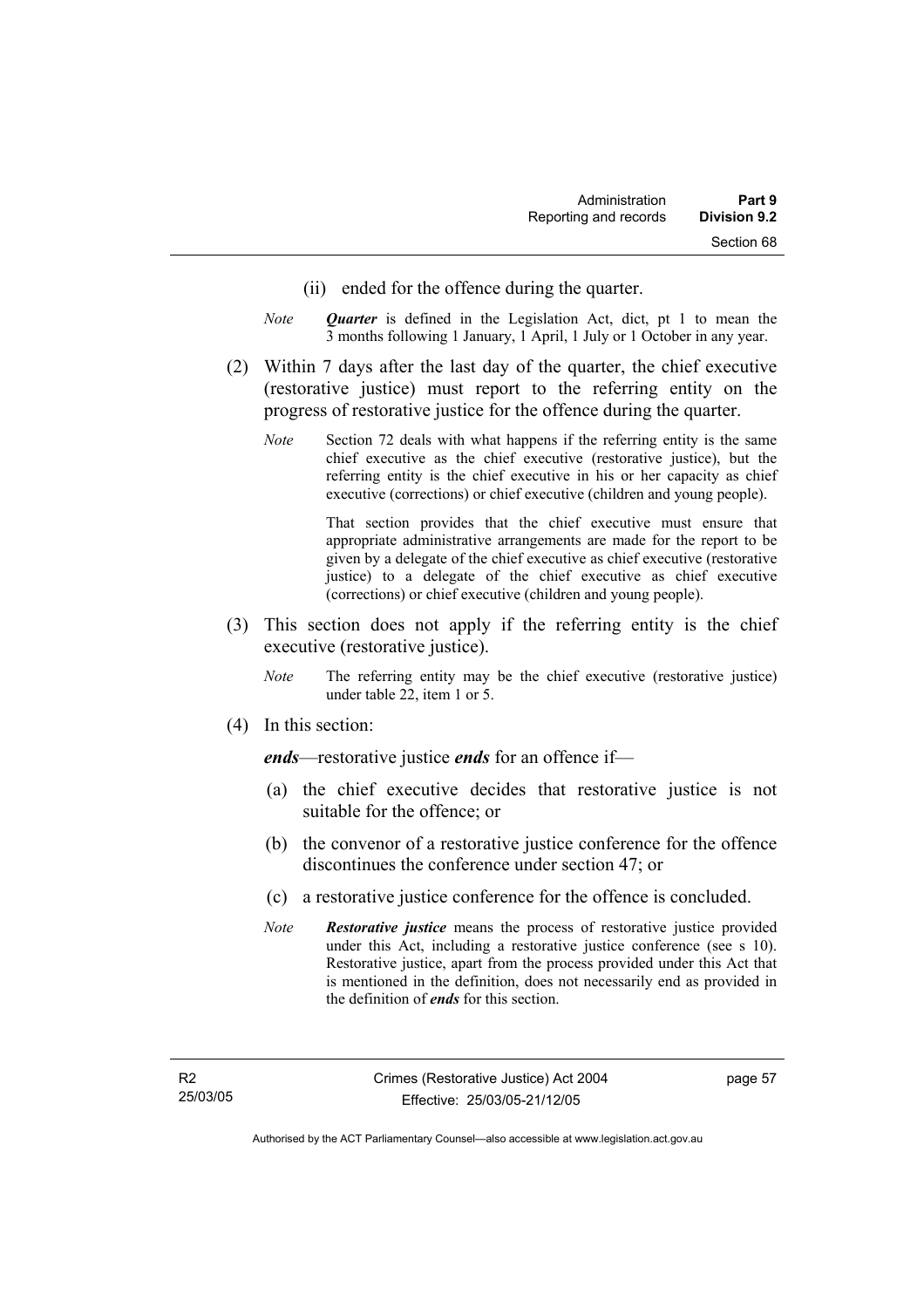## **69 Record-keeping by referring entities**

- (1) If an offence is referred to the chief executive for restorative justice, the referring entity must ensure that appropriate records are kept in relation to—
	- (a) the circumstances in which the referral was made; and
	- (b) the progress of restorative justice for the offence; and
	- (c) the outcome of restorative justice for the offence.
- (2) The referring entity must also ensure that a copy of any restorative justice agreement for the offence (as amended, if at all, under section 55) is kept as part of the records.
- (3) The records mentioned in subsection (1) must be kept as part of the administrative or court records normally kept by the referring entity in relation to the offence.

### **70 Record-keeping by chief executive**

- (1) The chief executive must keep records of—
	- (a) each referral of an offence to the chief executive for restorative justice; and
	- (b) any assessment of suitability for restorative justice under part 7, whether because of a referral of an offence for restorative justice or in other circumstances; and
	- (c) each offence for which a restorative justice conference is called; and
	- (d) each restorative justice conference that is conducted; and
	- (e) each restorative justice conference that is cancelled or discontinued; and
	- (f) each restorative justice agreement that is reached at a conference; and

R2 25/03/05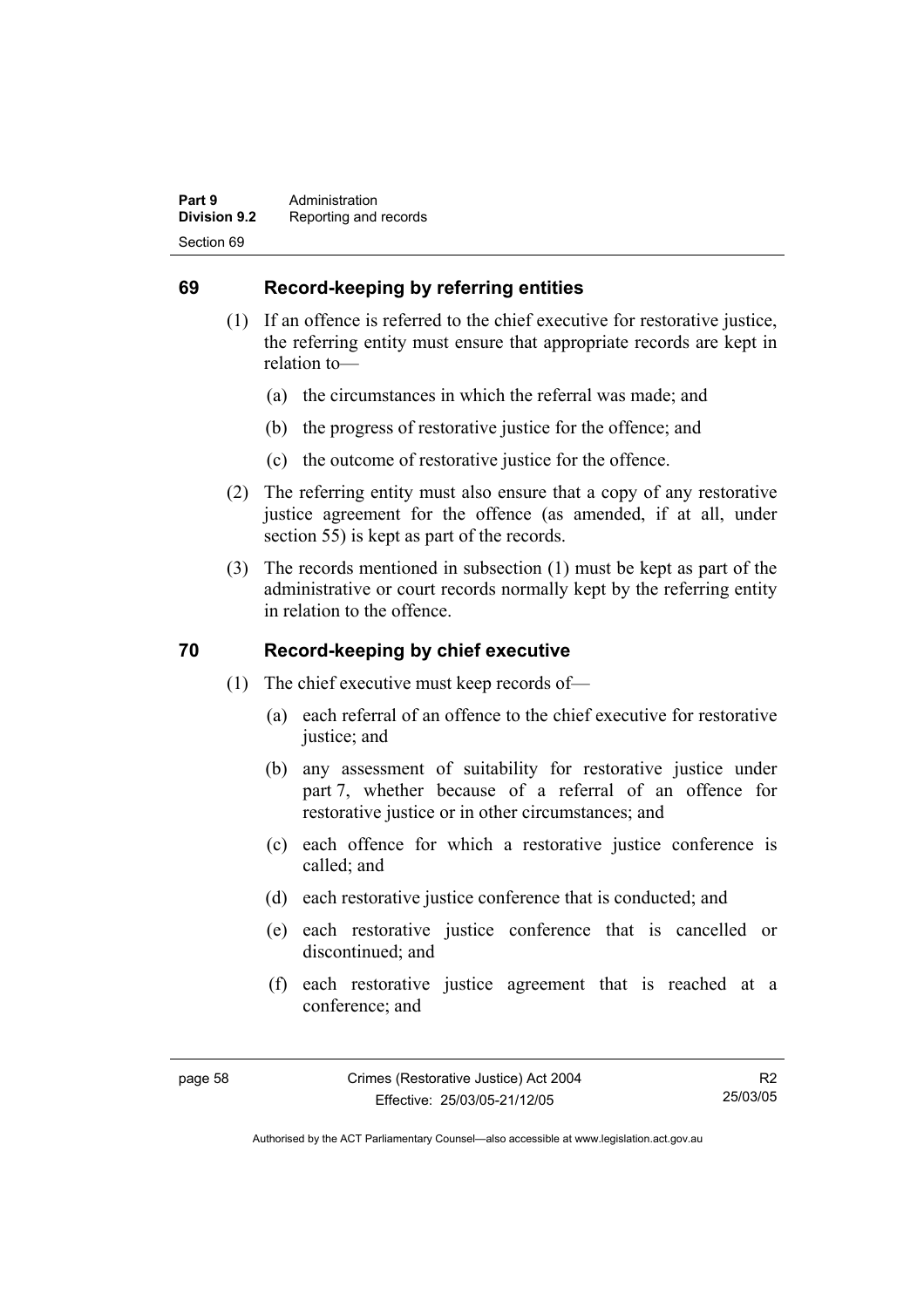- (g) the offender's compliance with each restorative justice agreement.
- (2) The records mentioned in subsection (1) (g) must be kept in consultation with the relevant referring entity.
- (3) A record of an offence for which a restorative justice agreement is reached must include a copy of the restorative justice agreement (as amended, if at all, under section 55).

## **71 Restorative justice database**

- (1) The chief executive must ensure that a database is kept of information in the records required to be kept under section 70 to enable research, analysis and evaluation of restorative justice.
- (2) The database must be kept in accordance with the regulations.
- (3) Regulations made for this section—
	- (a) may allow access to the information in the database by anyone for research, analysis and evaluation of restorative justice; but
	- (b) must not allow access to the information in the database in any form that would allow the identity of anyone taking part in restorative justice to be worked out.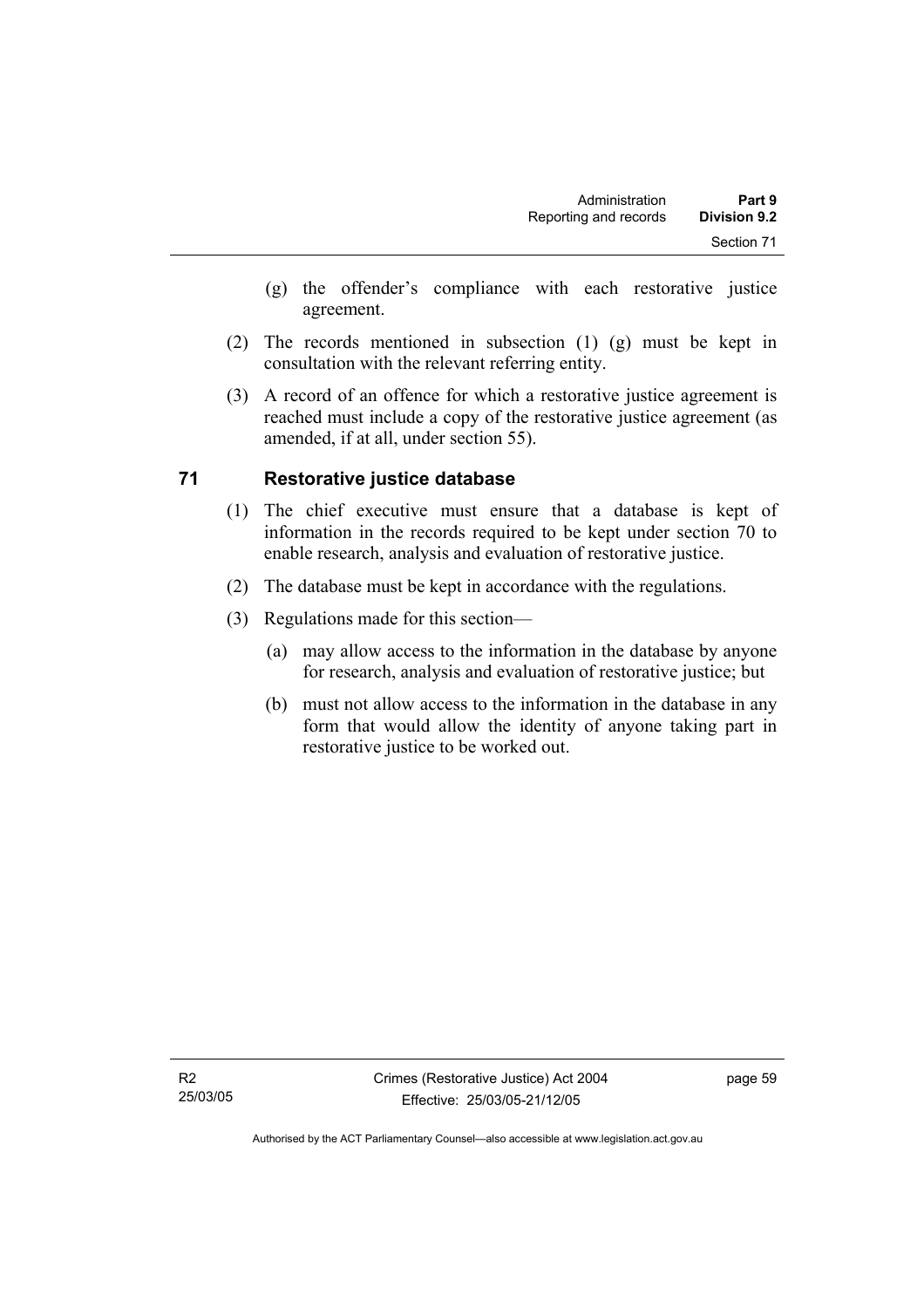#### **Part 10** Miscellaneous

Section 72

# **Part 10 Miscellaneous**

### **72 Exercise of functions by chief executive**

- (1) This section applies if—
	- (a) section 23, section 57, section 58 or section 68 requires a chief executive, in the chief executive's capacity as responsible for a particular matter (the *first capacity*) to give a referral or report to a chief executive, in the chief executive's capacity as responsible for another matter (the *second capacity*); and
	- (b) a single chief executive acts in both the first and second capacities.
- (2) A chief executive mentioned in subsection (1) must ensure that administrative arrangements are made for a delegate of the chief executive in the first capacity to give the referral or report to a delegate of the chief executive in the second capacity who is a different person from the delegate in the first capacity.

#### **Example**

Pat has been found guilty of an offence but released on a recognisance entered into under an order under the *Crimes Act 1900*, section 402 (1) (a *sentencerelated order*—see s 12). The offence is referred for restorative justice by the chief executive (corrections).

After a restorative justice conference, Pat enters into a restorative justice agreement with the victim of the offence. Under the agreement, Pat promises to attend a rehabilitation program on a particular night of the week for 3 months. However, after 2 weeks, Pat breaches the agreement by stopping attending the program.

The chief executive (restorative justice) becomes aware of the breach of the agreement. Under section 57 (2), the chief executive (restorative justice) must report the breach to the referring entity, the chief executive (corrections). However, the chief executive (restorative justice) is the same person as the chief executive (corrections).

page 60 Crimes (Restorative Justice) Act 2004 Effective: 25/03/05-21/12/05

R2 25/03/05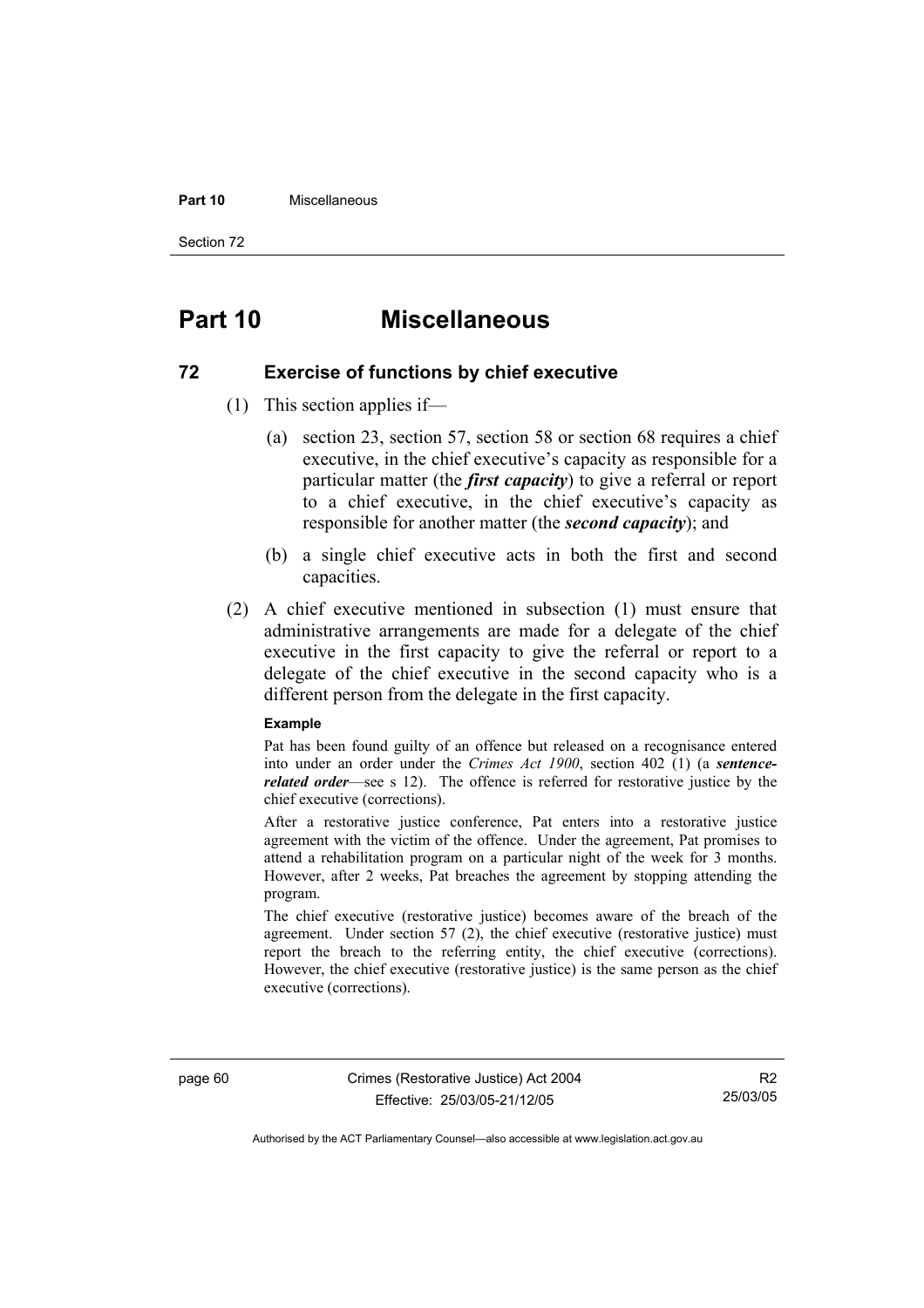This section requires the chief executive to ensure that administrative arrangements are made for the report to be given by a delegate of the chief executive in the chief executive's capacity as administering this Act to someone else who is a delegate of the chief executive in the chief executive's capacity as administering sentence-related orders such as the order for Pat.

*Note* An example is part of the Act, is not exhaustive and may extend, but does not limit, the meaning of the provision in which it appears (see Legislation Act, s 126 and s 132).

#### **73 Approved forms**

- (1) The Minister may, in writing, approve forms for this Act.
- (2) If the Minister approves a form for a particular purpose, the form must be used for that purpose.

*Note* For other provisions about forms, see Legislation Act, s 255.

(3) An approved form is a notifiable instrument.

*Note* A notifiable instrument must be notified under the Legislation Act.

#### **74 Regulation-making power**

- (1) The Executive may make regulations for this Act.
	- *Note* Regulations must be notified, and presented to the Legislative Assembly, under the Legislation Act.
- (2) Without limiting subsection (1), the regulations may make provision in relation to the following:
	- (a) referring entities for table 22, item 6;
	- (b) the qualifications and experience of convenors, for section 40 $(2)$  $(a)$ ;
	- (c) the functions of convenors, for section 41 (1) (k);
	- (d) the keeping of a database of restorative justice information, for section 71.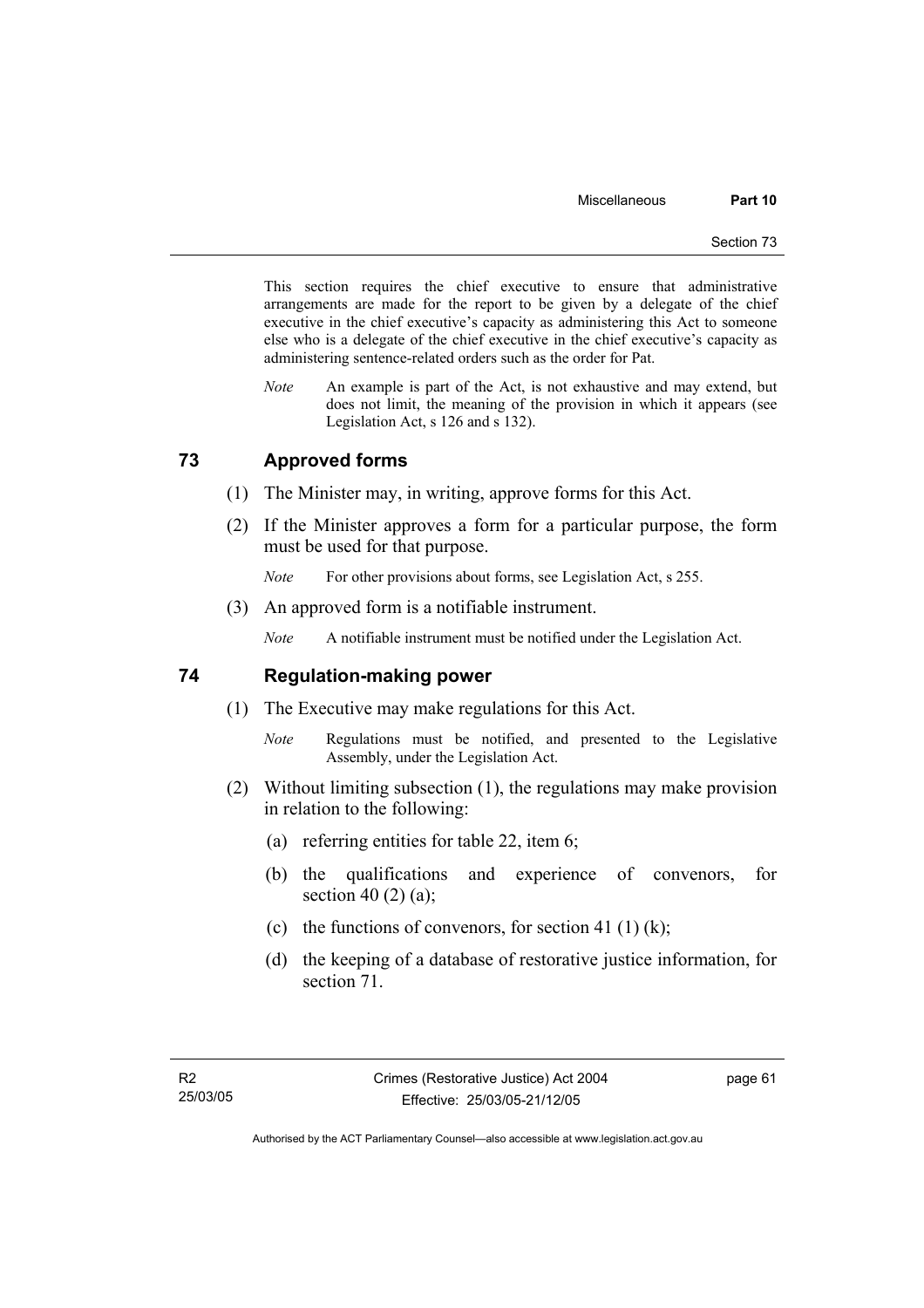#### **Part 10** Miscellaneous

Section 75

#### **75 Ministerial reviews**

- (1) The Minister must—
	- (a) begin a review (the *first phase review*) of the operation of restorative justice no later than 18 months after the day this section commences; and
	- (b) present a report on the review to the Legislative Assembly within 3 months after the day the review is started.
- (2) The Minister must—
	- (a) begin another review (the *second phase review*) of the operation of restorative justice no later than 18 months after the phase 2 application day under section 15 (4); and
	- (b) present a report on the review to the Legislative Assembly within 3 months after the day the review is started.
- (3) The first phase and second phase reviews must include an evaluation of restorative justice against the following indicators:
	- (a) victim satisfaction and opportunities for meaningful participation by victims;
	- (b) rehabilitation of offenders who have taken part in restorative justice, including any reduction in recidivism;
	- (c) community satisfaction;
	- (d) reintegration of victims and offenders into the community;
	- (e) respect for the rights of everyone directly involved in restorative justice, and the rights of others in the community;
	- (f) recognition of fairness of process and outcome by victims and offenders.
- (4) This section expires on 1 July 2008.
- (5) This section is a provision to which the Legislation Act, section 88 (Repeal does not end effect of transitional laws etc) applies.

| page 62 | Crimes (Restorative Justice) Act 2004 | R <sub>2</sub> |
|---------|---------------------------------------|----------------|
|         | Effective: 25/03/05-21/12/05          | 25/03/05       |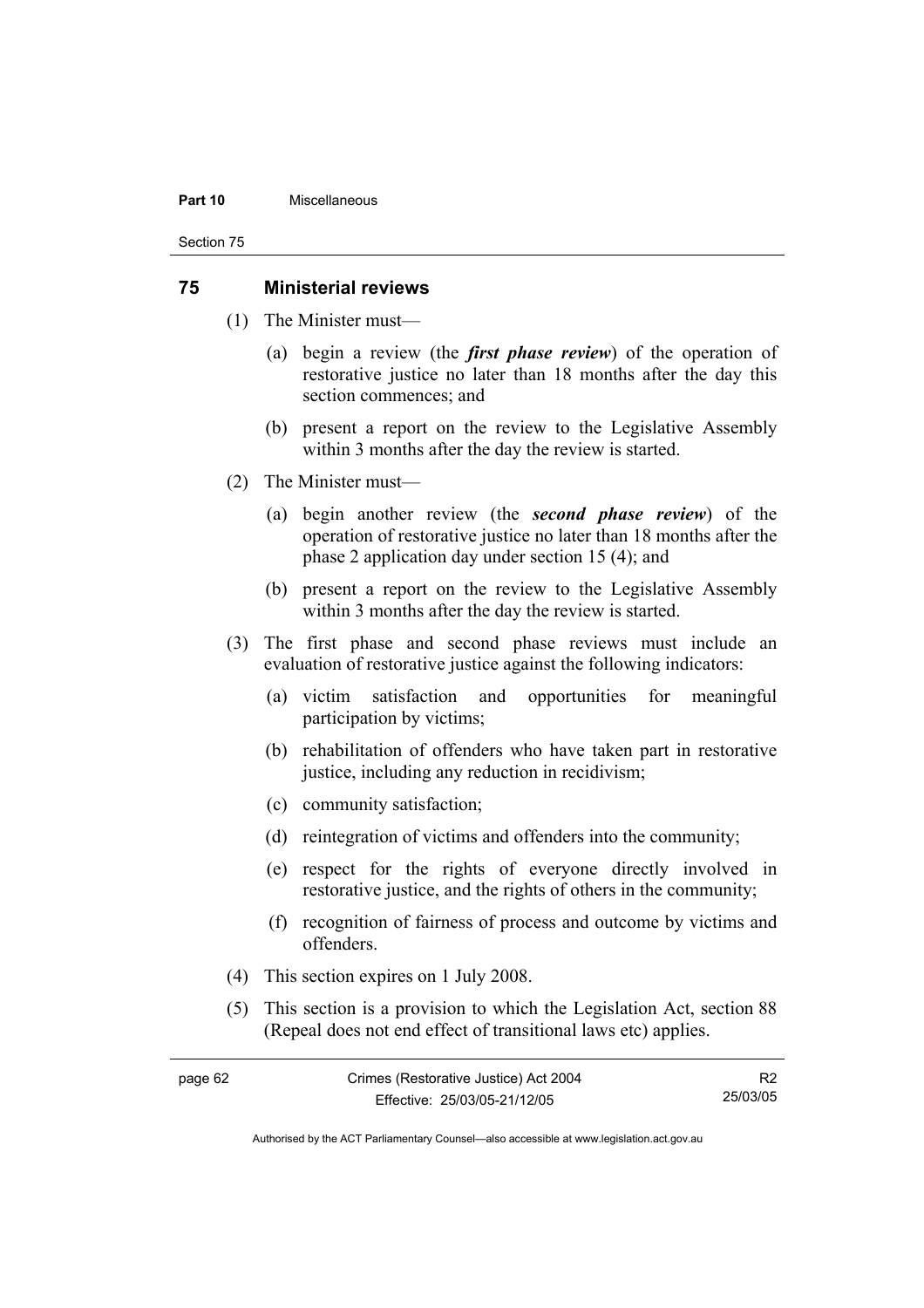# **Dictionary**

(see s 3)

- *Note 1* The Legislation Act contains definitions and other provisions relevant to this Act.
- *Note 2* For example, the Legislation Act, dict, pt 1 defines the following terms:
	- ACT
	- adult
	- amend
	- chief executive (see s 163)
	- chief police officer
	- child
	- Childrens Court
	- director of public prosecutions (or DPP)
	- domestic partner (see s 169 (1))
	- found guilty (of an offence)
	- Legislative Assembly
	- Magistrates Court
	- property
	- quarter
	- sentence administration board
	- sitting day
	- Supreme Court
	- the Territory.

*adult offender*—see section 12.

*chief executive (children and young people)*—see section 22 (2).

*chief executive (corrections)*—see section 22 (2).

*chief executive (restorative justice)*—see section 22 (2).

*Note* If this Act refers simply to *the chief executive*, this is a reference to the chief executive of the administrative unit responsible for the administration of this Act (see Legislation Act, s 163).

| - R2     | Crimes (Restorative Justice) Act 2004 | page 63 |
|----------|---------------------------------------|---------|
| 25/03/05 | Effective: 25/03/05-21/12/05          |         |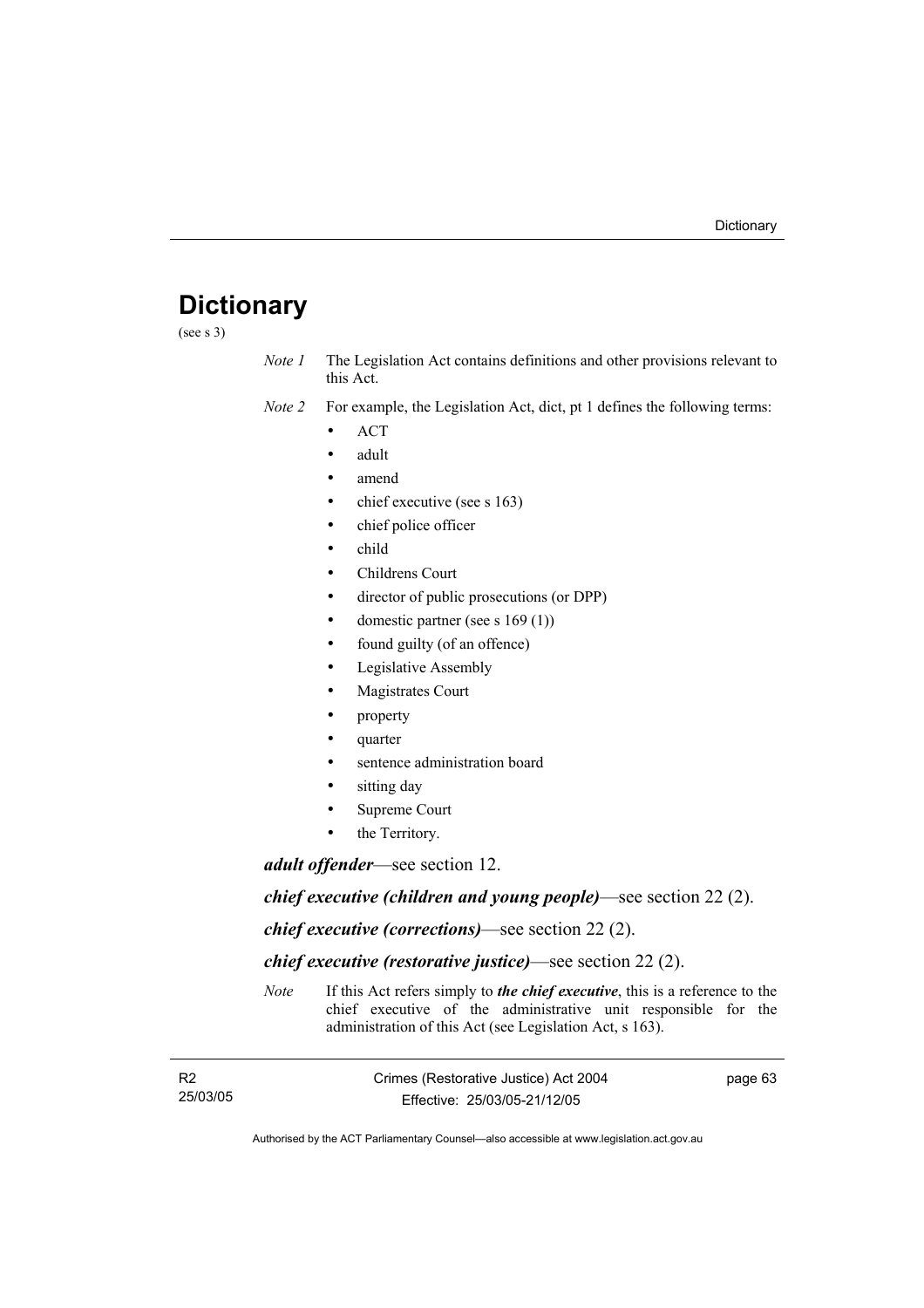*child victim*—see section 11.

*commission*, of an offence that is alleged to have been committed see section 12.

*convenor* means a person appointed as a convenor for part 8 (Restorative justice conferences and agreements) under section 40.

*court referral order*—see section 27 (2) (Referral during court proceeding).

*domestic violence offence*—see section 12.

*eligible offender*—see section 19.

*eligible parent*—see section 18.

*eligible victim*—see section 17.

*less serious offence*— see section 12.

*objects*, of this Act—see section 6.

*offence*—see section 12.

*offender*—see section 12.

*parent*—see section 11.

*personal characteristics*, of a victim, parent of a victim, or offender, for part 7 (Suitability for restorative justice)—see section 29.

*referred*—see section 10.

*referring entity*—

- (a) see section 22; but
- (b) for part 8 (Restorative justice conferences and agreements) see section 38; and
- (c) for division 9.2 (Reporting and records)—see section 67.

*required participant*, in a restorative justice conference, for part 8 (Restorative justice conferences and agreements)—see section 42.

R2 25/03/05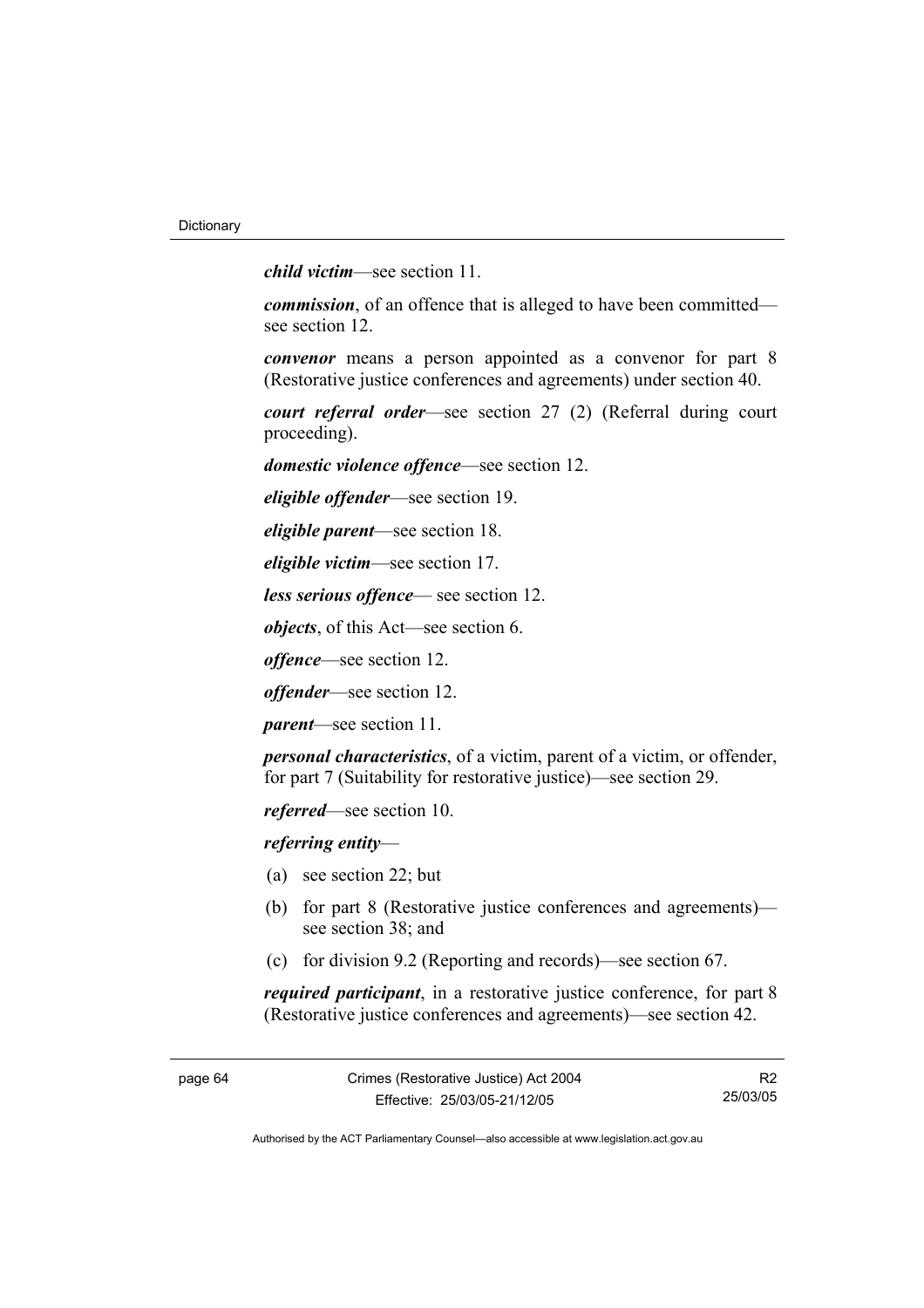*restorative justice*—see section 10.

*restorative justice agreement*—see section 50 (Agreement as object of conference).

*restorative justice conference* means a conference called for part 8 (Restorative justice conferences and agreements).

*restorative justice guidelines*—see section 61.

*section 24 referral conditions*—see section 24 (Referral power).

*sentence-related order*, for an offender who is found guilty of an offence—see section 13.

*serious offence*—see section 12.

*substitute participant*, for part 8 (Restorative justice conferences and agreements)—see section 43.

*suitable*—section 10.

*suitable parent*—see section 35.

*suitable victim*—see section 34.

*victim*—see section 11.

*young offender*—see section 12.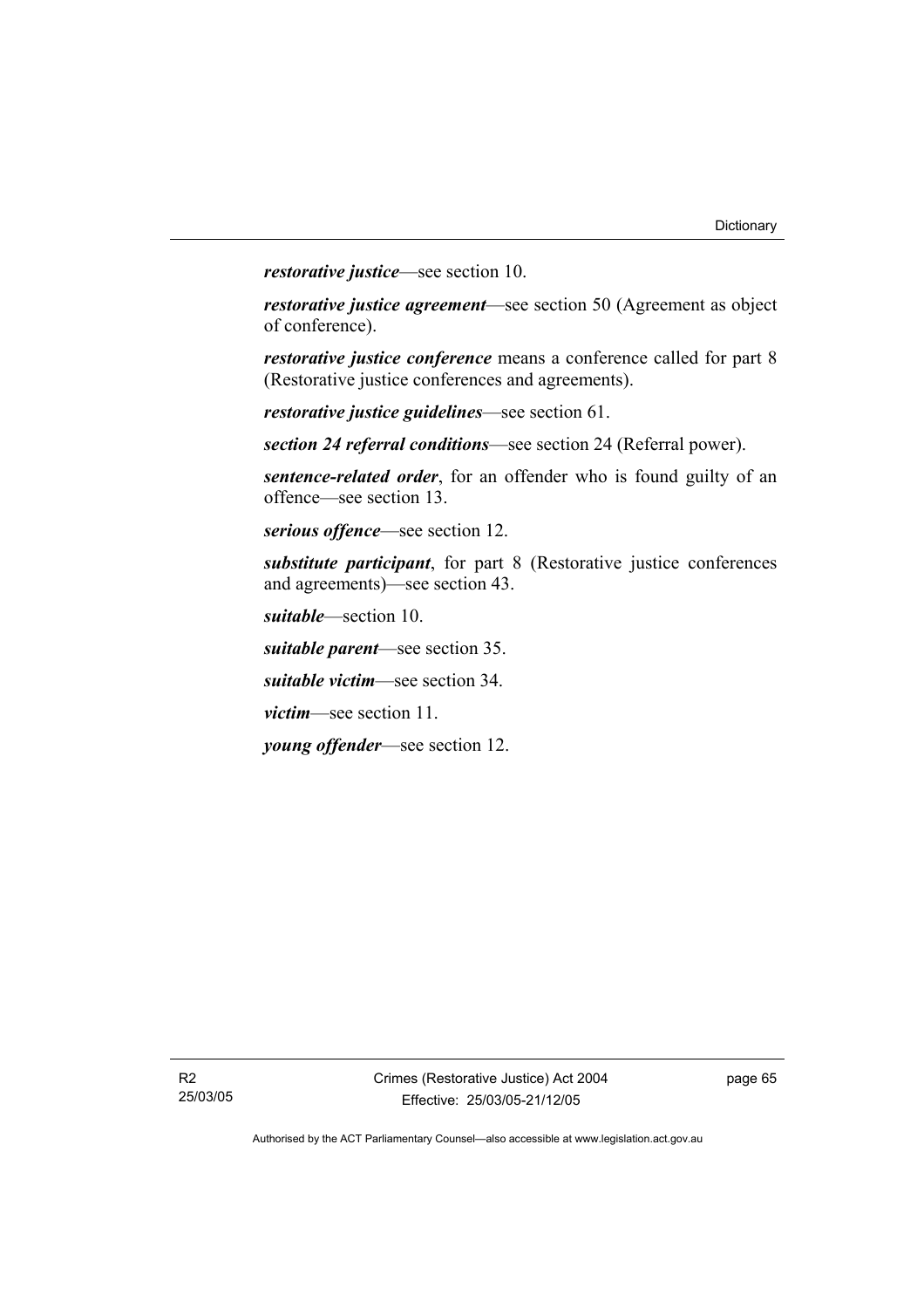#### **Endnotes**

1 About the endnotes

## **Endnotes**

## **1 About the endnotes**

Amending and modifying laws are annotated in the legislation history and the amendment history. Current modifications are not included in the republished law but are set out in the endnotes.

Not all editorial amendments made under the *Legislation Act 2001*, part 11.3 are annotated in the amendment history. Full details of any amendments can be obtained from the Parliamentary Counsel's Office.

Uncommenced amending laws and expiries are listed in the legislation history and the amendment history. These details are underlined. Uncommenced provisions and amendments are not included in the republished law but are set out in the last endnote.

If all the provisions of the law have been renumbered, a table of renumbered provisions gives details of previous and current numbering.

The endnotes also include a table of earlier republications.

| $hdg =$ heading<br>$R[X]$ = Republication No                                                                                                                                                                                                                                                                                                                                     | $ord = ordinance$<br>par = paragraph/subparagraph<br>prev = previous<br>$(\text{prev}) = \text{previously}$<br>$r = rule/subrule$<br>renum = renumbered<br>$reloc = relocated$ |
|----------------------------------------------------------------------------------------------------------------------------------------------------------------------------------------------------------------------------------------------------------------------------------------------------------------------------------------------------------------------------------|--------------------------------------------------------------------------------------------------------------------------------------------------------------------------------|
| IA = Interpretation Act 1967<br>$RI =$ reissue<br>ins = inserted/added<br>s = section/subsection<br>$LA =$ Legislation Act 2001<br>$sch = schedule$<br>$LR =$ legislation register<br>$sdiv = subdivision$<br>LRA = Legislation (Republication) Act 1996<br>$sub =$ substituted<br>$mod = modified/modification$<br>SL = Subordinate Law<br>$o = order$<br>om = omitted/repealed | underlining = whole or part not commenced<br>or to be expired                                                                                                                  |

### **2 Abbreviation key**

page 66 Crimes (Restorative Justice) Act 2004 Effective: 25/03/05-21/12/05

R2 25/03/05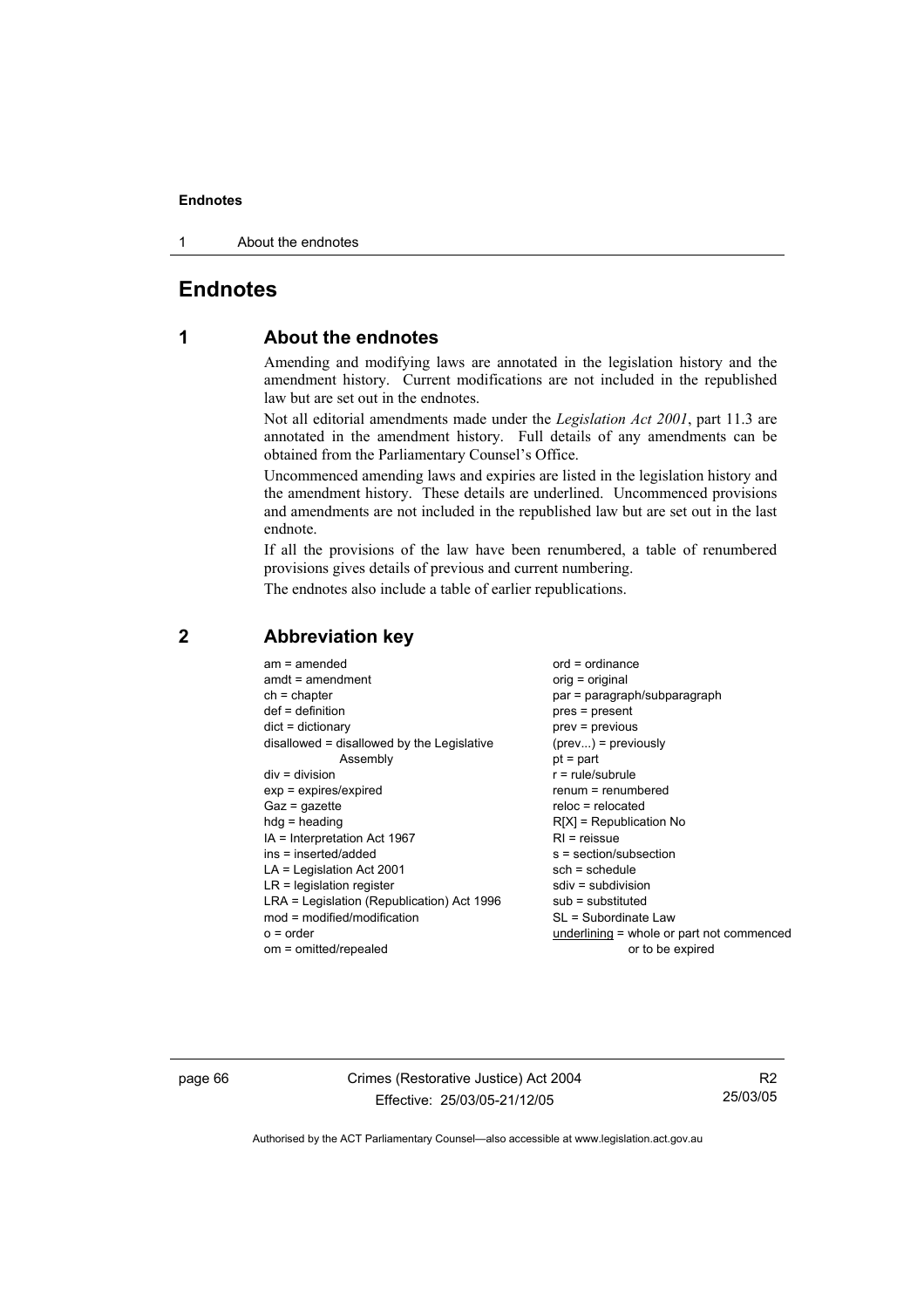#### **Endnotes**

## **3 Legislation history**

# **Crimes (Restorative Justice) Act 2004 A2004-65**

notified LR 6 September 2004

s 1, s 2 commenced 6 September 2004 (LA s 75 (1))

remainder commenced 31 January 2005 (s 2 and CN2004-28)

as amended by

### **Domestic Violence and Protection Orders Amendment Act 2005 A2005-13 sch 1 pt 1.5**

notified LR 24 March 2005 s 1, s 2 commenced 24 March 2005 (LA s 75 (1)) sch 1 pt 1.5 commenced 25 March 2005 (s 2)

# **4 Amendment history**

| <b>Commencement</b><br>s <sub>2</sub>                                            | om LA s 89 (4)                                                                                                                             |  |  |  |
|----------------------------------------------------------------------------------|--------------------------------------------------------------------------------------------------------------------------------------------|--|--|--|
| s 12                                                                             | Definitions-offences and offenders<br>def <i>domestic violence offence</i> am A2005-13 amdt 1.28                                           |  |  |  |
| s 14                                                                             | Application of Act-young offenders and less serious offences<br>$(2)-(6)$ exp on the <b>phase 2 application day</b> $(s 14 (4))$           |  |  |  |
| <b>Application of Act-generally</b><br>s 15                                      | $(4)-(9)$ exp on the <b>phase 2 application day</b> (s 15 $(8)$ )                                                                          |  |  |  |
| s 16                                                                             | Application of Act-domestic violence offences<br>$(4)-(9)$ exp on the <b>phase 2 application day</b> (s 16 (7))                            |  |  |  |
| s 26                                                                             | Referral by DPP—domestic violence offences committed by young offenders<br>$(3)-(8)$ exp on the <b>phase 2 application day</b> $(s 26(6))$ |  |  |  |
| Referral during court proceeding<br>s 27                                         | $(5)-(10)$ exp on the <b>phase 2 application day</b> (s 27 (8))                                                                            |  |  |  |
| Suitability-general considerations                                               |                                                                                                                                            |  |  |  |
| s 33                                                                             | $(3)-(8)$ exp on the <b>phase 2 application day</b> $(s 33 (6))$                                                                           |  |  |  |
| <b>Ministerial reviews</b>                                                       |                                                                                                                                            |  |  |  |
| s 75                                                                             | exp 1 July 2008 (s 75 (4))                                                                                                                 |  |  |  |
| Administrative Decisions (Judicial Review) Act 1989, schedule 1, new<br>clause 9 |                                                                                                                                            |  |  |  |
| s 76                                                                             | om LA s 89 (3)                                                                                                                             |  |  |  |

R2 25/03/05 Crimes (Restorative Justice) Act 2004 Effective: 25/03/05-21/12/05

page 67